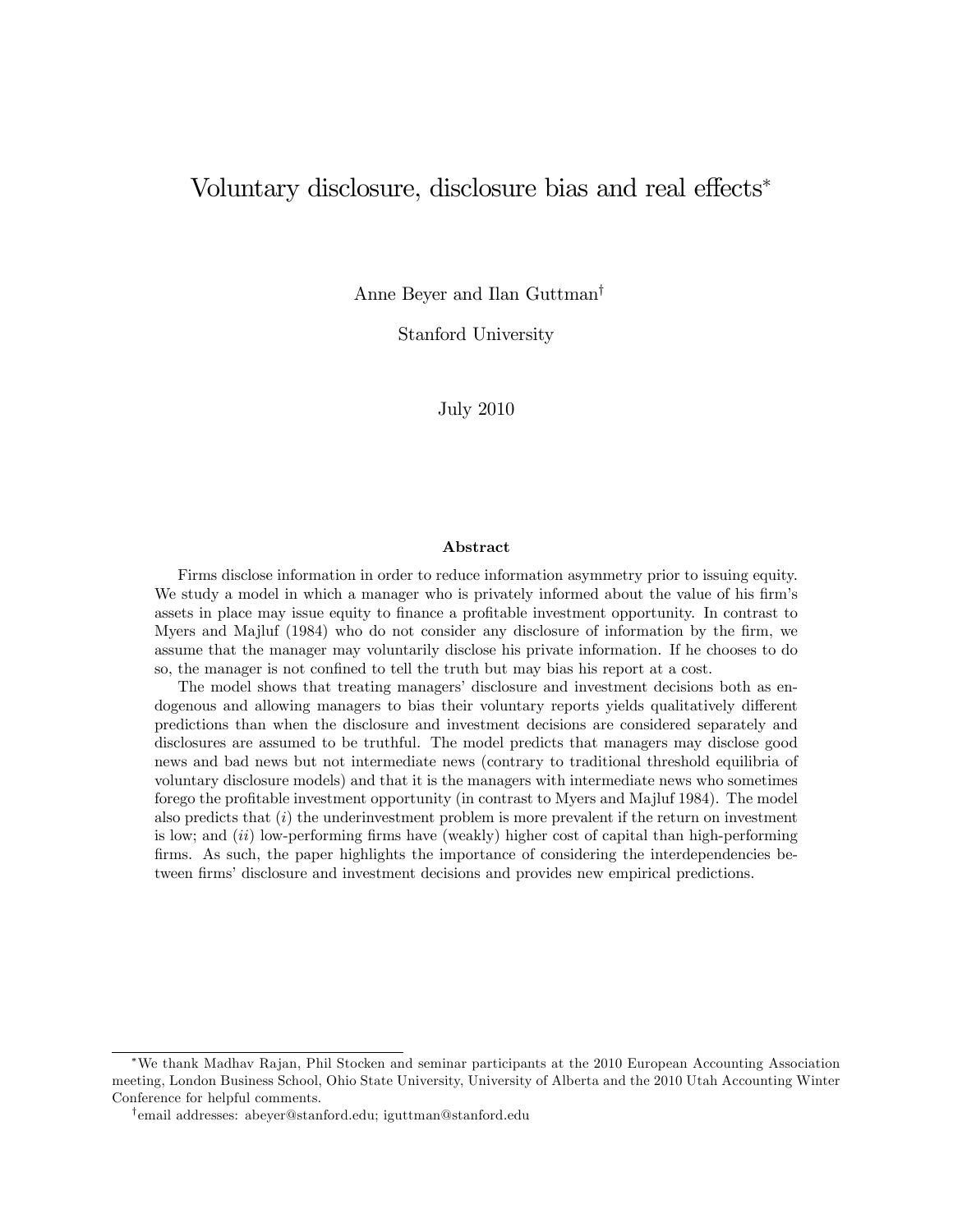# 1 Introduction

Firmsí real decisions and disclosure decisions are closely linked. The theoretical literature that studies the relation between investment and disclosure decisions focuses on mandatory disclosure settings, i.e., settings in which managers are required to issue a signal/disclosure of their private information (e.g., Leland and Pyle 1977; Stein 1989). Empirical evidence, however, suggests that a substantial part of public information reaches markets through firms' voluntary disclosures (Beyer, Cohen, Lys and Walther 2010). In particular, prior to equity offerings, firms tend to increase both the quantity and the quality of their voluntary disclosures (e.g., Lang and Lundholm 1993, 2000; Marquardt and Weidman 1998).

When managers disclose information they can, and often do, bias their disclosures at some cost. Moreover, managers decide whether to disclose information and, if so, by how much to bias their disclosure, jointly with their firms' investment strategy. Therefore, it is important to consider management's incentives to issue voluntary reports and to bias such reports in a setting in which the firm's investment strategy is also endogenous. While costly reporting distortions and real effects have been widely studied in mandatory disclosure settings they have been largely ignored in the voluntary disclosure literature.<sup>1</sup> Instead, the voluntary disclosure literature mostly focuses on settings in which disclosures have no real effects and reports are assumed to be truthful/verifiable.<sup>2</sup> To the best of our knowledge, there exists no model of managers' decision whether to issue a report (voluntary disclosure decision) and, if so, what report to issue (biasing decision) when the firm's investment strategy is also endogenous (investment decision).

Our model studies the interdependencies between firms' voluntary disclosure decisions and their investment decisions and vice versa in a setting where managers can bias their reports at a cost. Most important, the model shows that the equilibrium characteristics of corporate investment and disclosure strategies are qualitatively different when studied jointly than when studied separately.

The paper develops a model similar to Myers and Majluf (1984) in which an entrepreneur, who is privately informed about the value of his firm's assets in place, may issue equity to finance a profitable investment opportunity. In contrast to Myers and Majluf (1984), in which firms lack the

<sup>1</sup>As far as we are aware, the only papers studying costly misreporting in a voluntary disclosure setting are Korn  $(2004)$  and Einhorn and Ziv  $(2010)$ . Both of these papers do not consider real effects.

<sup>&</sup>lt;sup>2</sup>There are a few papers that study product market competition in which voluntary disclosure has real effects (Vives 1984, Darrough 1993, Kanodia, Mukherji, Sapra and Venugopalan 2000, Hughes, Kao and Williams 2002, Fischer and Verrecchia 2004). These papers, however, do not consider investment decisions and restrict disclosures to be truthful. As such, the economic trade-offs considered are very different from the ones in our model.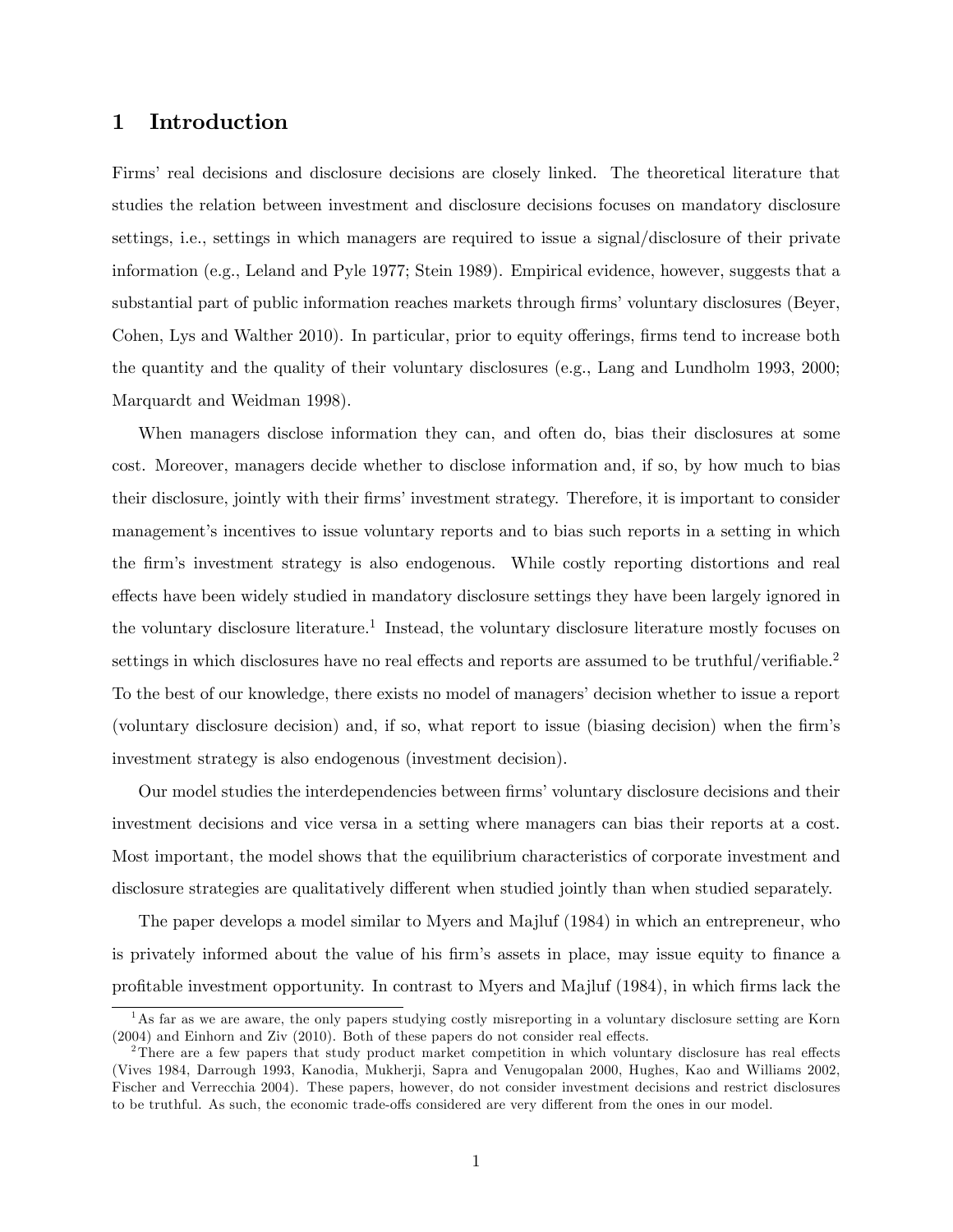ability to communicate any private information to potential investors, we assume that the manager may voluntarily disclose his private information. If he chooses to do so, he is not confined to tell the truth but may bias his report at a cost. In practice, managers enjoy reporting discretion due to the forward looking nature of many voluntary disclosures and the inherent flexibility in Generally Accepted Accounting Principles (GAAP). Empirical evidence suggests that managers indeed bias their reports (see for example, Burgstahler and Dichev 1997; Teoh, Welch and Wong 1998a,b; and Ajinkya, Bhojraj and Sengupta 2005). While most voluntary disclosure models assume that any disclosure has to be truthful (e.g., Verrecchia 1983, Dye 1985, Jung and Kwon 1988) some disclosure models take the opposite viewpoint and assume that misreporting is costless (cheap talk models in Newman and Sansing 1993, Gigler 1994, Stocken 2000 and Fischer and Stocken 2001). In this paper, we cover the "middle ground" that we believe is representative of the environment in which corporate disclosures take place.

The model illustrates that the manager sometimes withholds his private information in equilibrium even though he always obtains private information and there are no costs associated with making a disclosure per se. That is, a partial disclosure equilibrium evolves even though the manager can always issue a report without incurring any costs. The reason for partial disclosure to occur is that the manager does not incur any costs only if he reports truthfully. However, as common in costly signaling models, truth-telling can not be part of an equilibrium. Instead, the manager biases his report upwards whenever he makes a disclosure in order to increase investors' perception of the value of his firm's assets in place. This bias gives rise to endogenous disclosure costs. When the endogenous disclosure costs would be too high, the manager withholds his private information, resulting in a partial disclosure equilibrium.

The model further illustrates that due to the interaction of investment and disclosure decisions, the manager's disclosure strategy does not always take the common form of a "threshold" equilibrium in which the manager discloses information only when the value of his firm's assets is above the threshold. Instead, the manager sometimes discloses low and high values of assets in place but withholds intermediate values of assets in place. Similarly, and in contrast to Myers and Majluf (1984), the managerís investment strategy also no longer takes the form of a threshold below which the manager invests and above which he foregoes the profitable investment opportunity. Instead, the manager pursues the profitable investment opportunity when the value of the firm's assets in place is either sufficiently low or high but may forego the investment opportunity for intermediate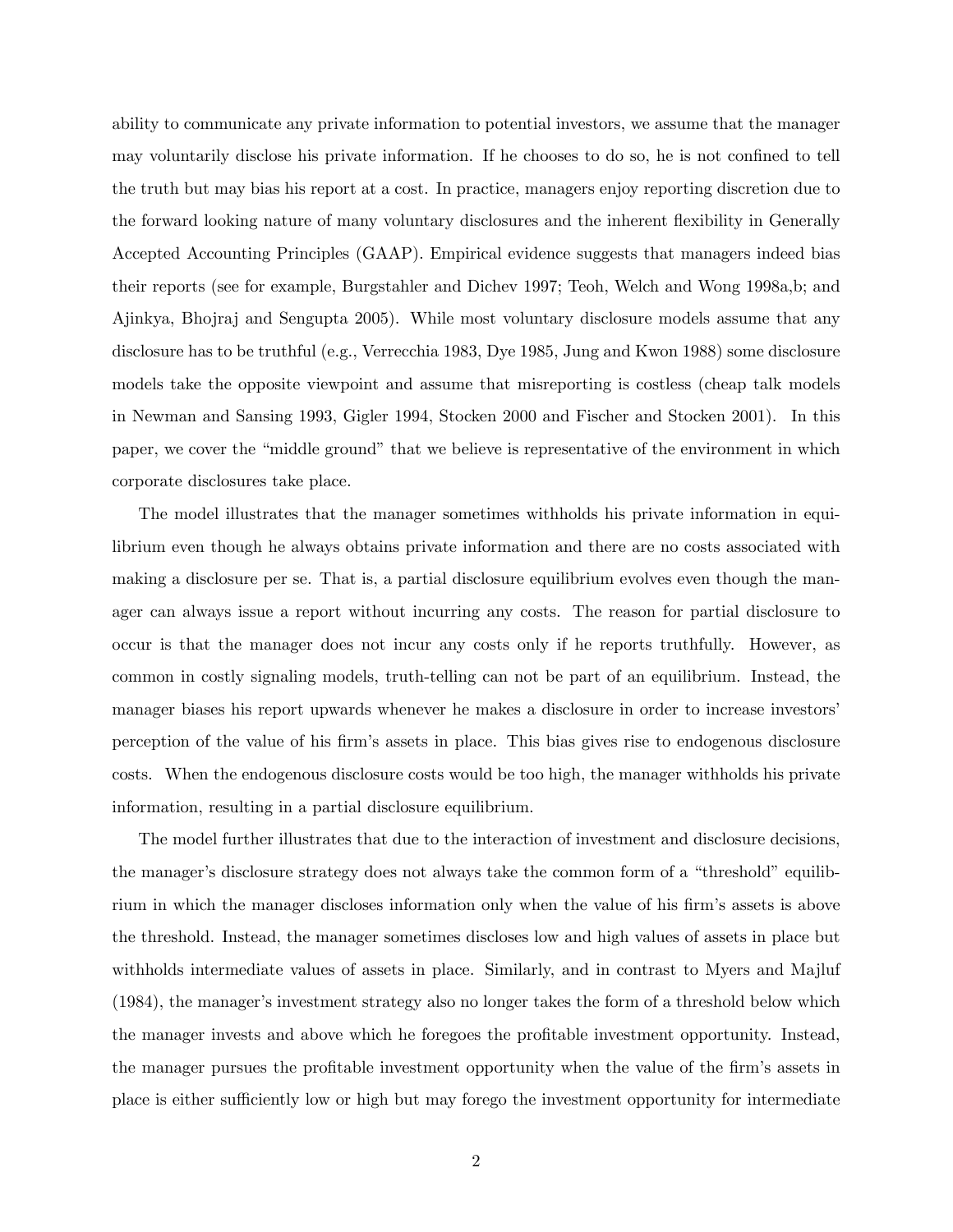values of assets in place. This is due to the interdependencies between the manager's disclosure and investment decision. Next, we elaborate on the model's predictions about the manager's disclosure and investment equilibrium strategies.<sup>3</sup>

First, the model predicts that if the investment opportunity is sufficiently profitable the manager always (i.e., for any value of the firm's assets in place) raises capital and pursues the investment opportunity. This is intuitive. If the profitability of the investment opportunity is sufficiently high, the expected return on investment outweighs the costs of being undervalued by investors or the costs from biasing the report. Since sufficiently high expected return on investment leads to the straight-forward case of efficient investment, we focus in the following discussion on the case of less profitable investment opportunities. For such investment opportunities, our model's predictions differ from Myers and Majluf (1984). In particular, our model predicts that a manager does not pursue the investment opportunity when the value of the firm's assets in place is in an intermediate range while the manager pursues the investment opportunity when the value of the firm's assets in place is either low or high.

Second, the model predicts that the manager issues a report when the value of the firm's assets in place is low or high but does not issue a report for intermediate values of asset in place. This prediction differs from the standard disclosure threshold equilibria in which good news are disclosed while bad news are withheld. The reason for the difference lies in the nature of the endogenous disclosure costs of our model, that differ from the commonly assumed constant (exogenous) disclosure costs. In the model, the endogenous bias and biasing costs turn out to be highest for intermediate values of assets in place. If the investment opportunity is not very profitable, the biasing costs of Örms with intermediate values of assets in place would exceed the expected return on investment and, as a result, the manager opts to withhold his information and to forego the investment opportunity.

At first, it might seem surprising that in equilibrium the manager biases his report upwards by more when the value of assets in place is "intermediate" compared to when the value of assets in place is "high." Instead, one might expect the manager's bias to increase monotonically in his type as it is the case in standard signaling models in which the sender's payoff depends linearly on the receivers' perception of his type (e.g., Riley 1979, Miller and Rock 1985). In contrast, when equity is issued, the owner/manager's payoff is linear in the ownership fraction he must give up in exchange

 $3$ As common in the literature (e.g., Riley 1979, Miller and Rock 1985), we study equilibria in which – whenever a manager issues a report  $-$  it fully reveals the manager's private information to investors.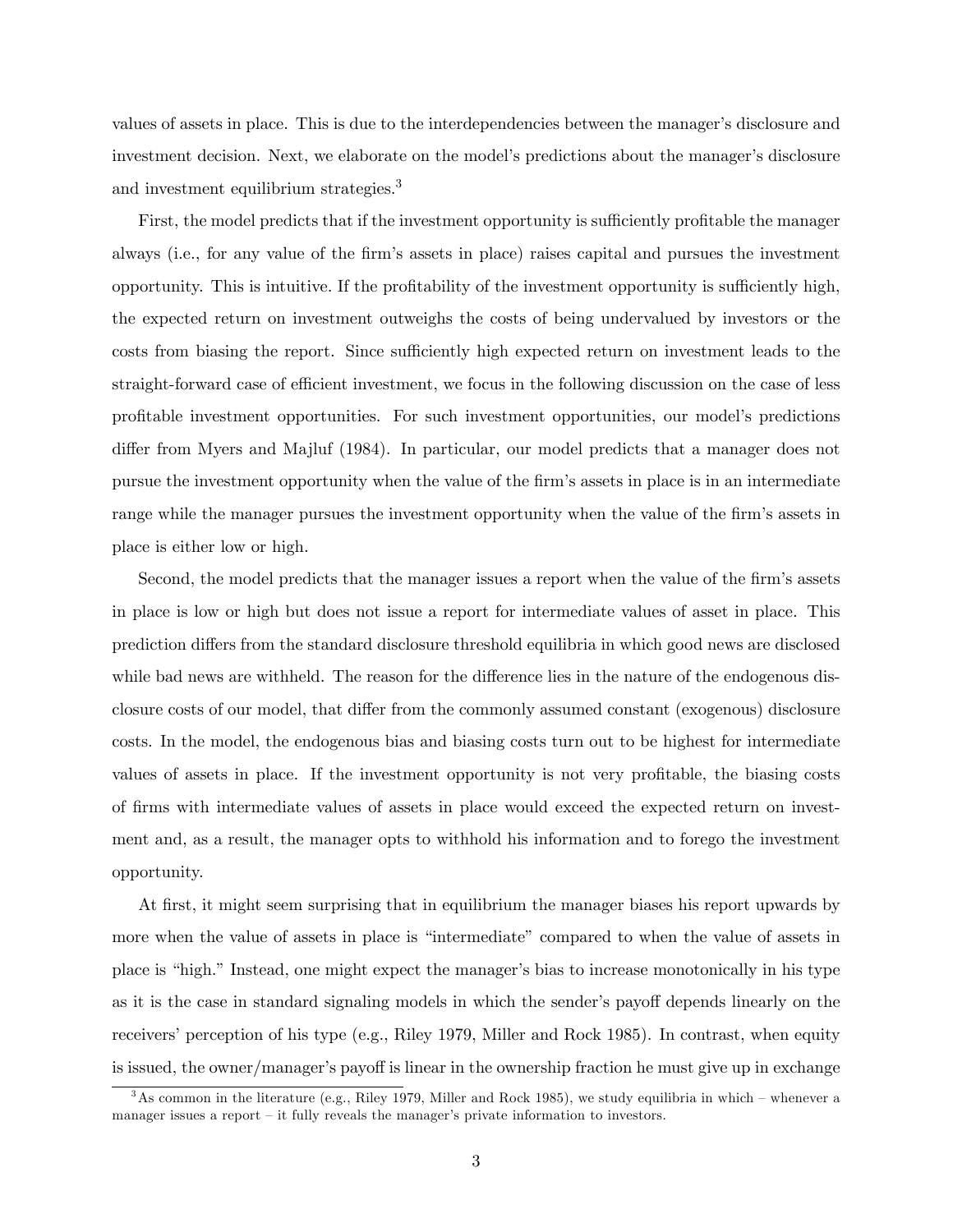for the capital outside investors provide. The ownership fraction the manager is required to give up depends on investors' perception. The manager's benefit from marginally increasing investors' perception of the value of his Örmís assets in place is higher when the value of those assets is lower. The reason is that the manager's benefit from making investors believe that the assets in place are marginally more valuable is greater when the "size of the pie" is smaller.<sup>4</sup> This, together with the standard result that the manager does not bias his report when the value of assets in place is lowest (zero), yields the prediction that the bias, and the biasing costs, are initially increasing and then decreasing in the firm's value of assets in place. Hence, the reporting bias and biasing costs are highest for intermediate values of asset in place. The fact that the bias function that emerges in this paper is different from the bias function in standard signaling models illustrates that modeling specific signaling settings and incorporating institutional details  $\sim$  such as financing needs and investment opportunities  $\overline{\phantom{a}}$  can qualitatively alter predictions about properties of the sender's report and signaling costs.

Third, the model predicts that the underinvestment problem is more prevalent, in the sense that the manager foregoes the profitable investment opportunity more often, when the expected return on investment is lower. This is intuitive since it is less attractive for the manager to raise capital and invest and therefore the manager is less willing to incur biasing costs from issuing a report.

In the equilibrium described above, firms only raise capital after issuing a voluntary report. As a result, all firms that raise capital incur biasing costs (except for the firm whose assets in place are worth zero). It turns out that there exists an additional equilibrium, which is similar to the one described above, but in which firms with sufficiently low values of assets in place raise capital without issuing a voluntary report first. These firms "save" the biasing costs but may be pooled with firms whose assets in place are worth less and, hence, may have to give up a larger ownership fraction in order to raise the necessary capital. This equilibrium, which we refer to as "equilibrium with bad news undisclosed," gives rise to several additional predictions. First, the model predicts that there may exist two distinct non-disclosure intervals: in addition to Örms with intermediate

<sup>&</sup>lt;sup>4</sup>To see this, consider a manager whose firm's assets in place are worth x and who issues a report such that investors perceive the value of his firm's assets to be  $x+\varepsilon$ . If investors perceive the value of the firm's assets in place to be  $x + \varepsilon$  they require fraction  $\alpha = \frac{I}{x+\varepsilon+I+\mu_r}$  of the firm's ownership shares in exchange for providing capital I where  $\mu_r$  denotes the expected return on investment. Since the assets are in fact worth x and not  $x + \varepsilon$ , the actual value of the shares investors obtain is  $I_{\frac{x+I+\mu_r}{x+\varepsilon+I+\mu_r}}$  rendering the manager's benefit from issuing a report that mimics a firm with assets worth  $x + \varepsilon$  to be  $I - I \frac{x+I+\mu_r}{x+\varepsilon+I+\mu_r} = I \frac{\varepsilon}{x+\varepsilon+I+\mu_r}$ . Hence, the manager benefits less from mimicking a firm whose assets are marginally more valuable when the actual value of his firm's assets is higher.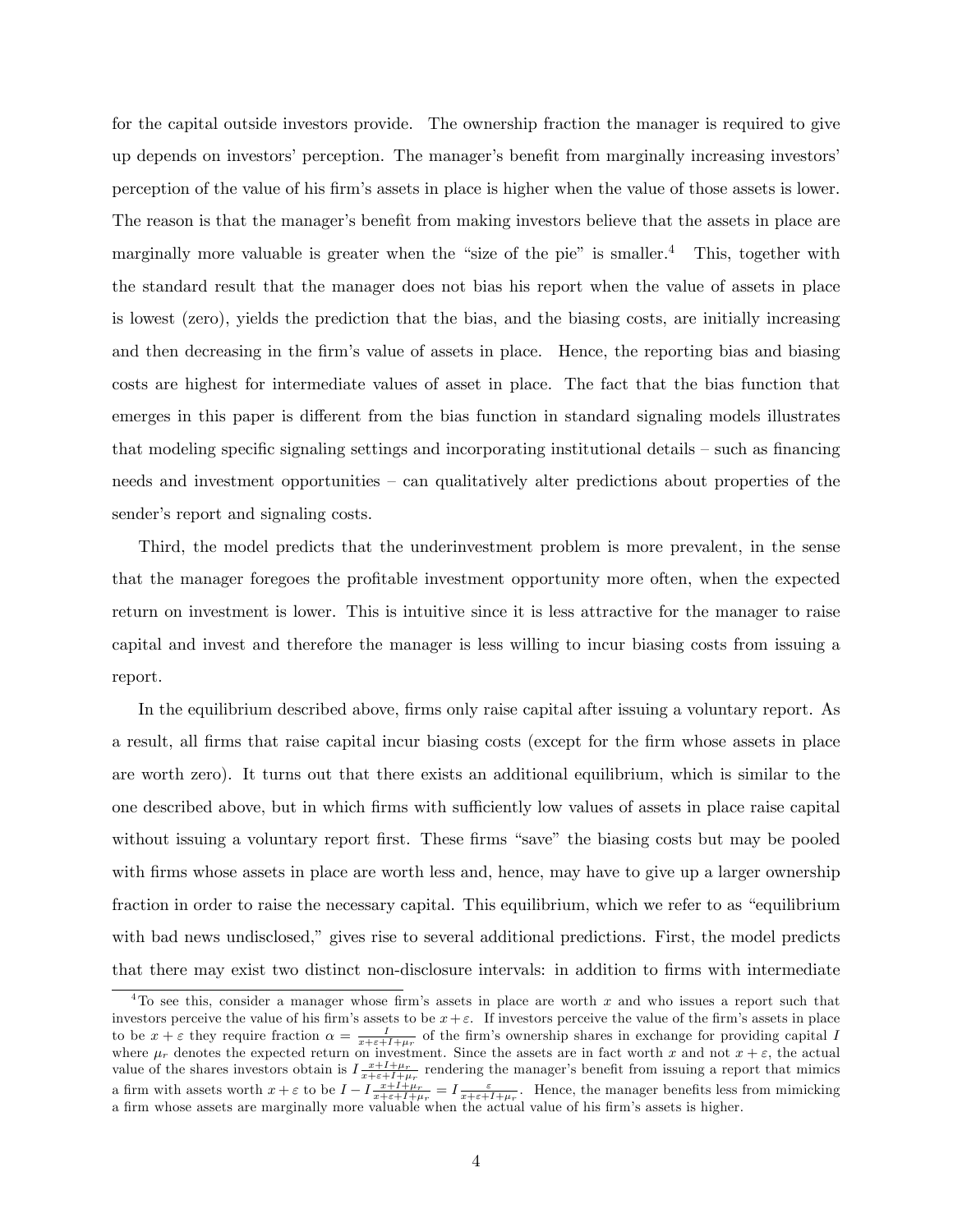asset values firms with sufficiently low asset values also do not issue a report. These two nondisclosure intervals, which are separated by an interval of values of assets in place for which firms disclose and invest, are distinct in terms of investment strategy. Firms with sufficiently low values of assets in place (left non-disclosure interval) raise capital and invest without issuing a report while firms with intermediate values of assets in place (right non-disclosure interval) do not raise capital because their costs from being pooled with lower types or from biasing their report would exceed the expected return on investment. Second, the model predicts that, if investors are risk-averse, firms that voluntarily disclose information prior to raising capital have lower cost of capital than firms that do not make such disclosure. The reason is that investors face greater uncertainty about the value of the Örmís asset in place, and hence, investors require a higher expected return on their equity investment when the Örm does not issue a report. Finally, the model predicts a negative association between firm performance and cost of capital. This association is driven by the fact that in equilibrium only Örms with low values of assets in place raise capital without issuing a report while firms with higher values of assets in place always issue a report prior to raising capital.

In the equilibrium with bad news undisclosed, the firm is (weakly) more likely to raise capital and pursue the profitable investment opportunity than in the equilibrium discussed earlier. The fact that the underinvestment problem is less prevalent and the expected biasing costs are lower in the equilibrium with bad news undisclosed suggests that it is more efficient than the equilibrium with bad news disclosed. However, this conclusion is only valid if investors are risk-neutral. If investors are risk-averse they price the additional uncertainty they are exposed to when firms with relatively low values of assets in place raise capital without issuing a report. This may  $-\tilde{\theta}$  depending on the relative risk-aversions of market participants  $-$  reduce social welfare to the extent that this equilibrium is less efficient than the equilibrium with bad news disclosed.

The remainder of the paper proceeds as follows. Section 2 provides a brief review of the literature. Section 3 outlines the setting of the model. Section 4 studies the equilibrium in which bad news are disclosed. Section 5 studies the equilibrium in which bad news remain undisclosed. Section 6 provides concluding remarks. All proofs are delegated to the Appendix.

## 2 Literature Review

Our paper studies a model that jointly considers a firm's voluntary disclosure strategy and the underinvestment problem in Myers and Majluf (1984). In Myers and Majluf (1984), a manager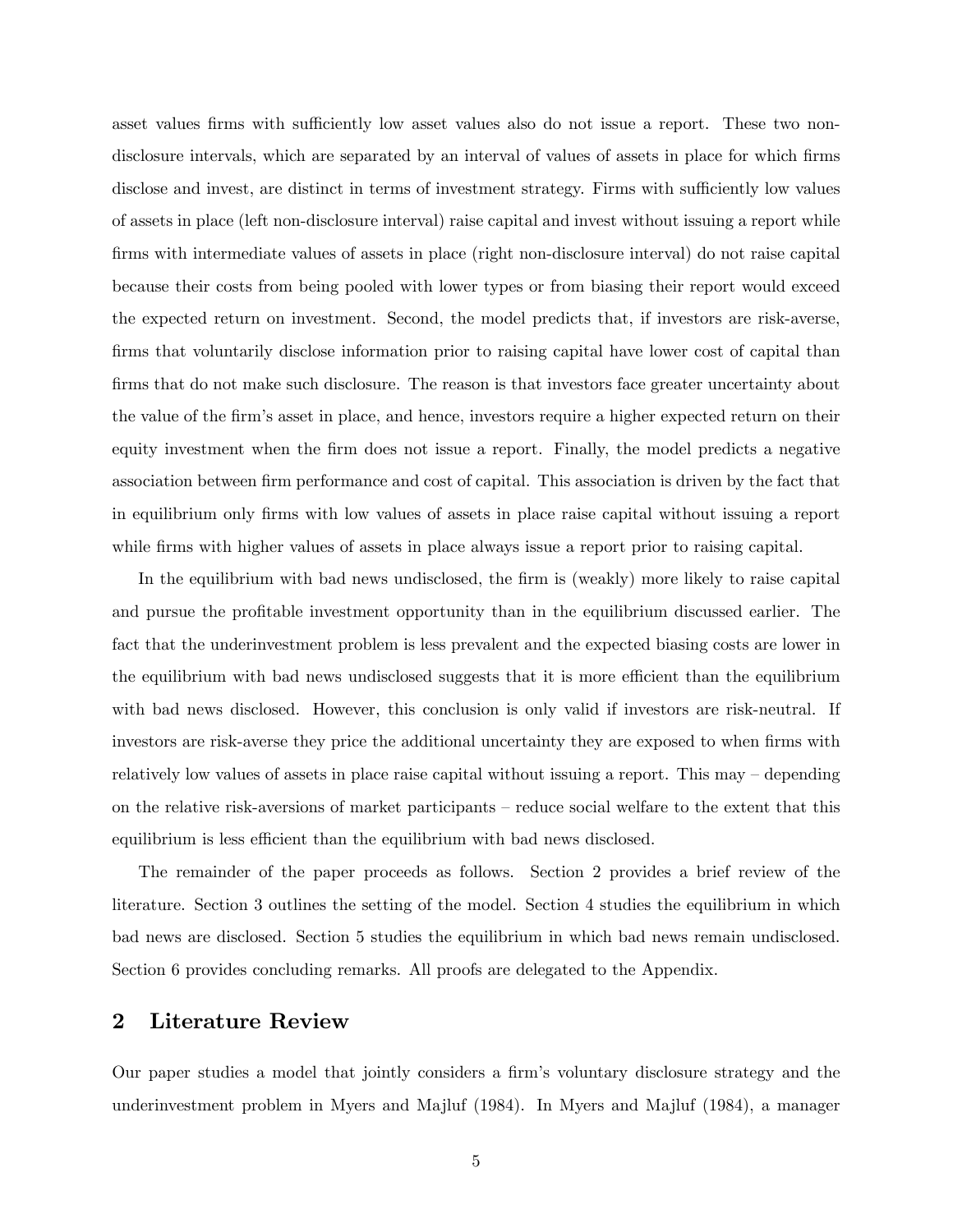who acts on behalf of the existing shareholders decides whether to implement a new profitable investment opportunity. The firm does not have the internal funds, hence, it must raise equity capital in order to implement the investment. In particular, the manager decides whether to issue a fraction  $\alpha$  of the firm's shares to outside investors in exchange for the required investment capital. The actual value of the shares offered to outside investors varies across firms because firms differ with respect to the value of their assets in place. Whether the manager chooses to issue equity depends on the value of the shares demanded by outside investors relative to the return the new investment opportunity is expected to generate. As a result, managers only issue shares if the value of those shares  $-$  or equivalently the value of his firm's assets in place  $-$  is relatively low. If the value of his Örmís assets is higher the undervaluation of the shares he would have to issue in order to raise the required capital is too severe so that the manager prefers foregoing the investment opportunity instead. As a result, in Myers and Majluf  $(1984)$ , the manager's equilibrium investment strategy is characterized by a threshold of values of assets in place up to which the manager pursues the investment opportunity and beyond which the manager foregoes it.

We extend the setting in Myers and Majluf (1984) to allow for communication between the manager and outside investors. In particular, we allow the manager to issue a (potentially biased) report prior to raising capital. Incorporating a disclosure decision into the Myers and Majluf-setting enables us to study real effects of voluntary disclosure. Prior literature on real effects of voluntary disclosure has focused almost exclusively on the decision of firms to disclose private information about market conditions to their competitors (e.g., Vives 1984, Darrough and Stoughton 1990, Wagenhofer 1990, Feltham and Xie 1992, Darrough 1993, Newman and Sansing 1993, Gigler 1994, Kanodia et al. 2000, Hughes et al. 2002, Fischer and Verrecchia 2004).<sup>5</sup> To the best of our knowledge, the only voluntary disclosure model that considers firms' investment decisions is Goex and Wagenhofer (2009) who derive the optimal disclosure rule firms commit to when they want to raise debt capital for investment purposes. Our model differs from Goex and Wagenhofer (2009) insofar as we do not assume that firms can credibly commit ex-ante to a certain disclosure policy.

Moreover, with the exception of Newman and Sansing (1993) and Gigler (1994) who both consider cheap-talk settings, none of the above referenced papers allows managers to bias their reports. In order to study the empirical phenomenon of bias in corporate disclosures, $6$  we relax the assumption of truthful reporting and study managers' propensity to bias voluntary reports prior to

<sup>&</sup>lt;sup>5</sup>For a survey of the literature on accounting disclosure and real effects see Kanodia (2006).

<sup>&</sup>lt;sup>6</sup>For a review of the earnings management literature see Dechow, Ge and Schrand  $(2009)$ .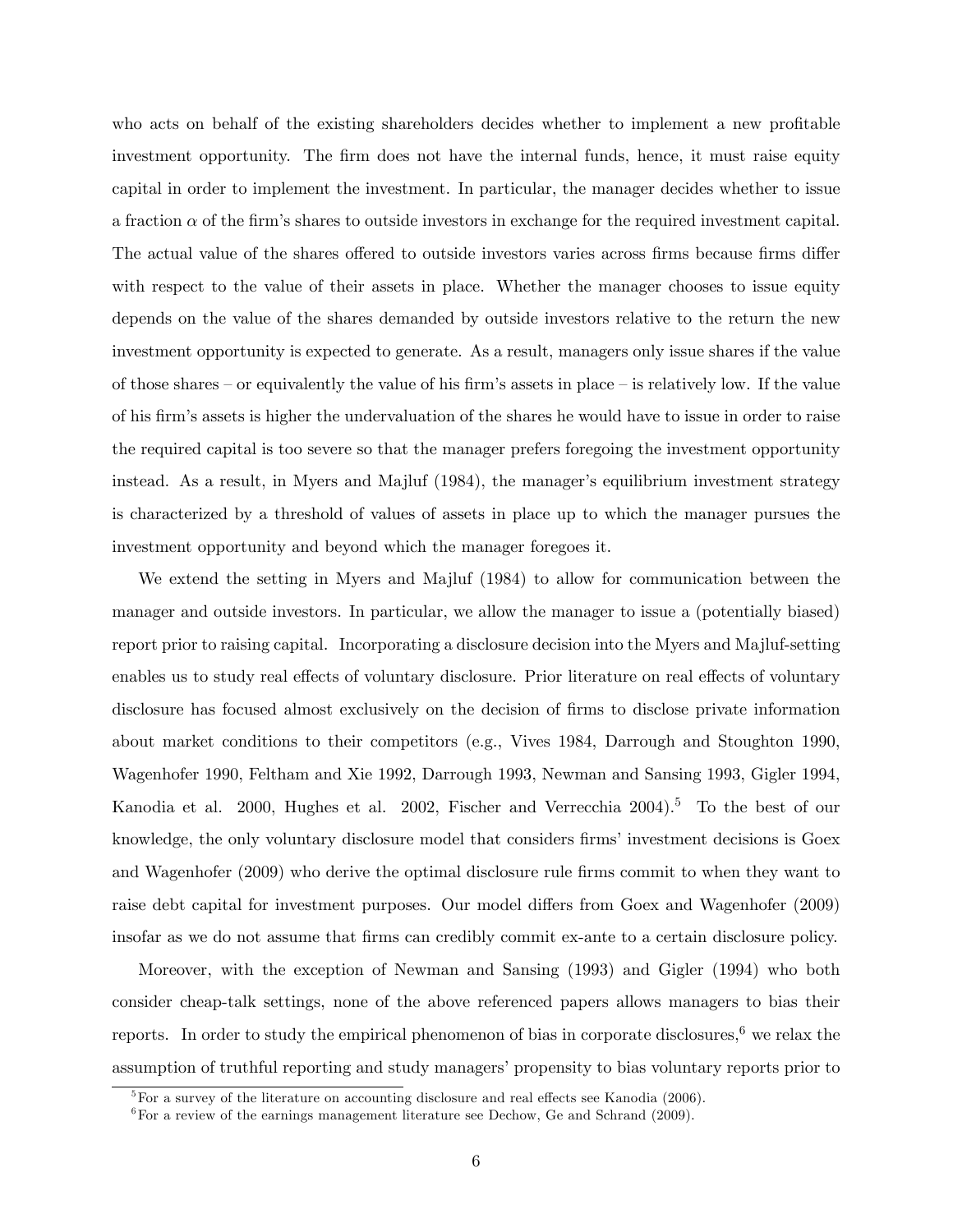raising equity capital. Since empirical evidence suggests that managers bias their reports to a lesser extent if monitoring mechanisms are more effective, we assume that biasing reports is costly to the manager.<sup>7</sup> Costly misreporting has been widely studied in mandatory disclosure models.<sup>8</sup> However, in voluntary disclosure settings, costly misreporting has gotten little attention in the literature. To the best of our knowledge, the only papers studying costly misreporting in a voluntary disclosure setting are Korn (2004) and a recent working paper by Einhorn and Ziv (2010). Korn (2004) and Einhorn and Ziv (2010) assume that the manager maximizes the firm's share price net of his costs from biasing the report and do not consider any real effects. Both papers predict that, in equilibrium, the manager issues a voluntary report when his private information is sufficiently favorable and does not make a disclosure otherwise. In that sense, these models yield predictions similar to voluntary disclosure models in which managers are assumed to report truthfully and disclosure costs are fixed and exogenous (e.g., Jovanovic 1982; Verrecchia 1983). Our model differs from Korn (2004) and Einhorn and Ziv (2010) in that we consider the manager's voluntary disclosure decision jointly with the firm's investment decision and find that the manager not only discloses sufficiently favorable news but may also disclose unfavorable news.<sup>9</sup> Our model provides a potential alternative explanation for the empirical Önding that Örms voluntarily disclose bad news (e.g., Skinner 1994, 1997; Aboody and Kasznik  $2000$ ) and illustrates that considering real effects significantly alters the predictions about management's equilibrium disclosure strategy. Overall, we believe that the paper contributes to the literature by characterizing the interdependencies between firms' joint decisions: (1) whether to disclose, (2) given disclosure, whether and to what extent to bias the report and (3) whether to raise equity capital for investment purposes.

 $7$ For instance, Ajinkya, Bhojrai and Sengupta (2005) find that managers issue less optimistic earnings forecasts in firms with more outside directors and greater institutional ownership – suggesting that more effective monitoring limits managers propensity to bias their reports.

<sup>8</sup>Models of costly reporting distortions include models of earnings management by Stein (1989); Fischer and Verrecchia (2000); Sankar and Subramanyam (2001); Dye and Sridhar (2004); Guttman, Kadan and Kandel (2006) and Beyer (2009).

<sup>&</sup>lt;sup>9</sup>There exist some other models that predict the disclosure of bad news for different reasons. In Wagenhofer (1990), Feltham and Xie (1992), Fischer and Verrecchia (2004) and Suijs (2005), the manager discloses negative news in order to deter entry or to alleviate other unfavorable actions by competitors or regulators. In Goex and Wagenhofer (2009), the manager commits to disclosing negative news in order to support inferences in the case of non-disclosure which are sufficiently favorable such that investors provide debt capital. Finally, in Einhorn (2007), the manager discloses negative news when his reporting objective is to minimize the Örmís stock price.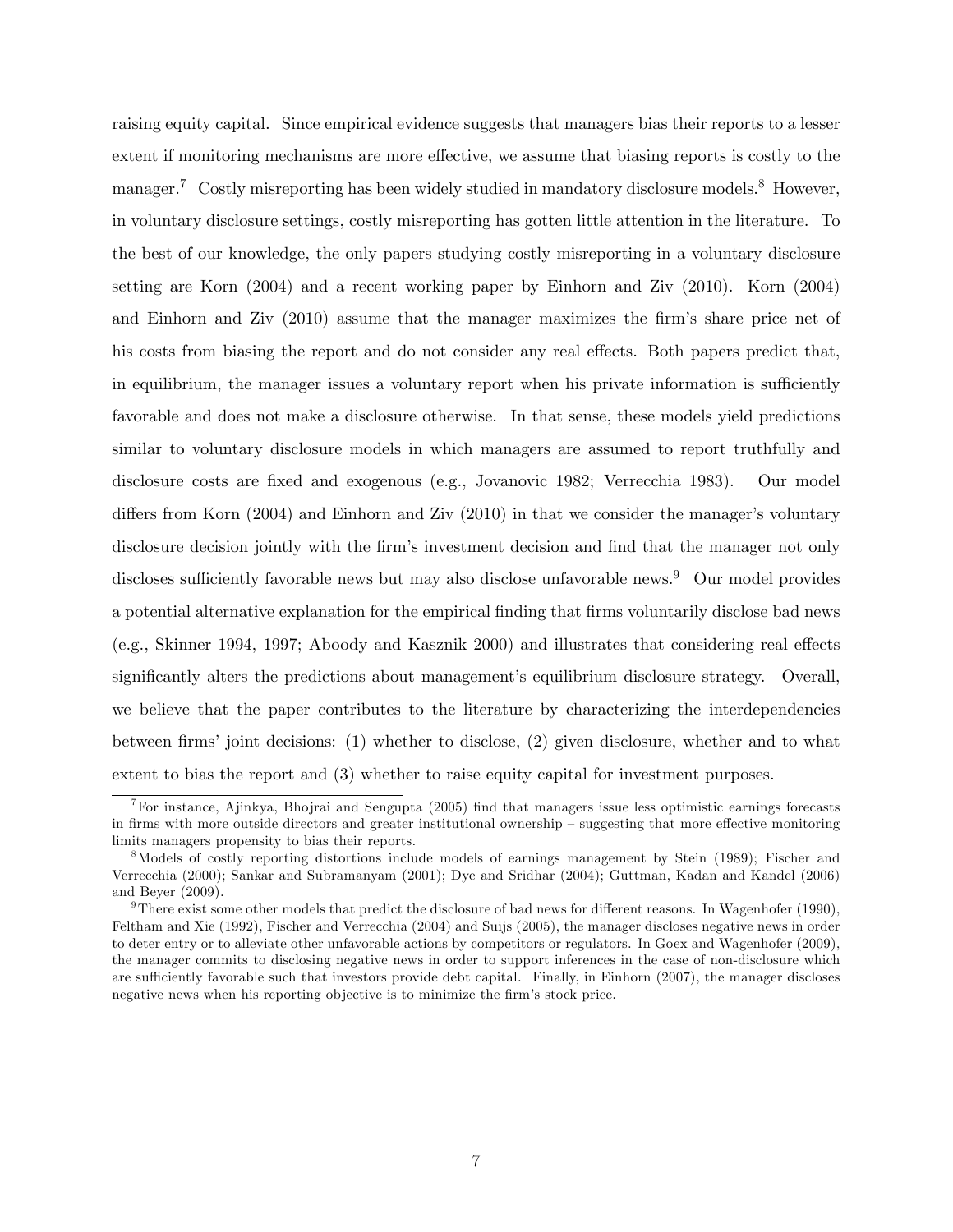## 3 Model setup

This section describes a parsimonious model of investment and voluntary disclosure. We start with a brief outline of the sequence of events in the model.

There are three points in time. An individual (called the "manager" in what follows) owns a firm with assets in place and with a new investment opportunity that requires external financing of \$1.<sup>10</sup> The net return of this investment opportunity is the realization of a random variable  $\tilde{r}$ with expected value  $\mu_r > 0$ . At  $t = 1$ , the manager privately learns the value of his firm's assets in place,  $x^{11}$  Then, at  $t = 2$ , the manager simultaneously decides whether to voluntarily issue a report on his firm's asset value and whether to raise equity capital from outside investors to finance the new investment opportunity. Both the current assets in place and the new project (if carried out) will generate their final cash flows at  $t = 3$ .

We next provide more detail on the preceding outline of the model.

The value of the firm's assets in place is a realization of the random variable  $\tilde{x}$  which is distributed over  $[0,\infty)$  according to the probability density function  $f(x) > 0$  for all  $x$ .<sup>12</sup> We restrict x to non-negative values based on the rationale that the assets in place have an abandonment option. At  $t = 1$ , the manager privately learns the realization of the value of his firm's assets in place. (In the following, we sometimes refer to the value of the firm's assets in place as the manager's "type.")

At  $t = 2$ , the manager simultaneously decides whether to issue a report to investors and whether to raise capital in the equity market. The investors observe the manager's report, if one has been issued, prior to the opening of the equity market. If the manager decides to issue a report on his firm's asset value,  $x_R \in [0,\infty)$ , he is not confined to tell the truth and may bias his report. We denote the manager's reporting bias by  $b(x) = x_R(x) - x$ . If the report differs from the true value of the current assets in place, the manager incurs a personal cost of manipulating the report. This cost is increasing in the difference between the report and the true value of the firm's

 $10$ Equivalently, we may assume that rather than owning the firm, the manager is hired by the firm's current owners and that there are no moral hazard problems between the manager and the current owners.

 $11$  We consider asymmetric information with respect to the value of the firm's assets in place but not with respect to the expected return of the new investment opportunity. We make this assumption since information asymmetry with respect to the value of the firm's assets in place is necessary and sufficient to obtain the underinvestment problem described in Myers and Majluf (1984). While the underinvestment problem in Myers and Majluf (1984) is robust to the additional information asymmetry with respect to the return on investment, it would add significant complexity in our model. In order to maintain tractability, we therefore assume that the manager and outside investors are symmetrically informed about the expected return on investment.

 $12x$  does not have to refer to the actual future cash flows that the firm's assets in place will generate but may rather denote the expected value of the firm's assets in place conditional on the manager's private information.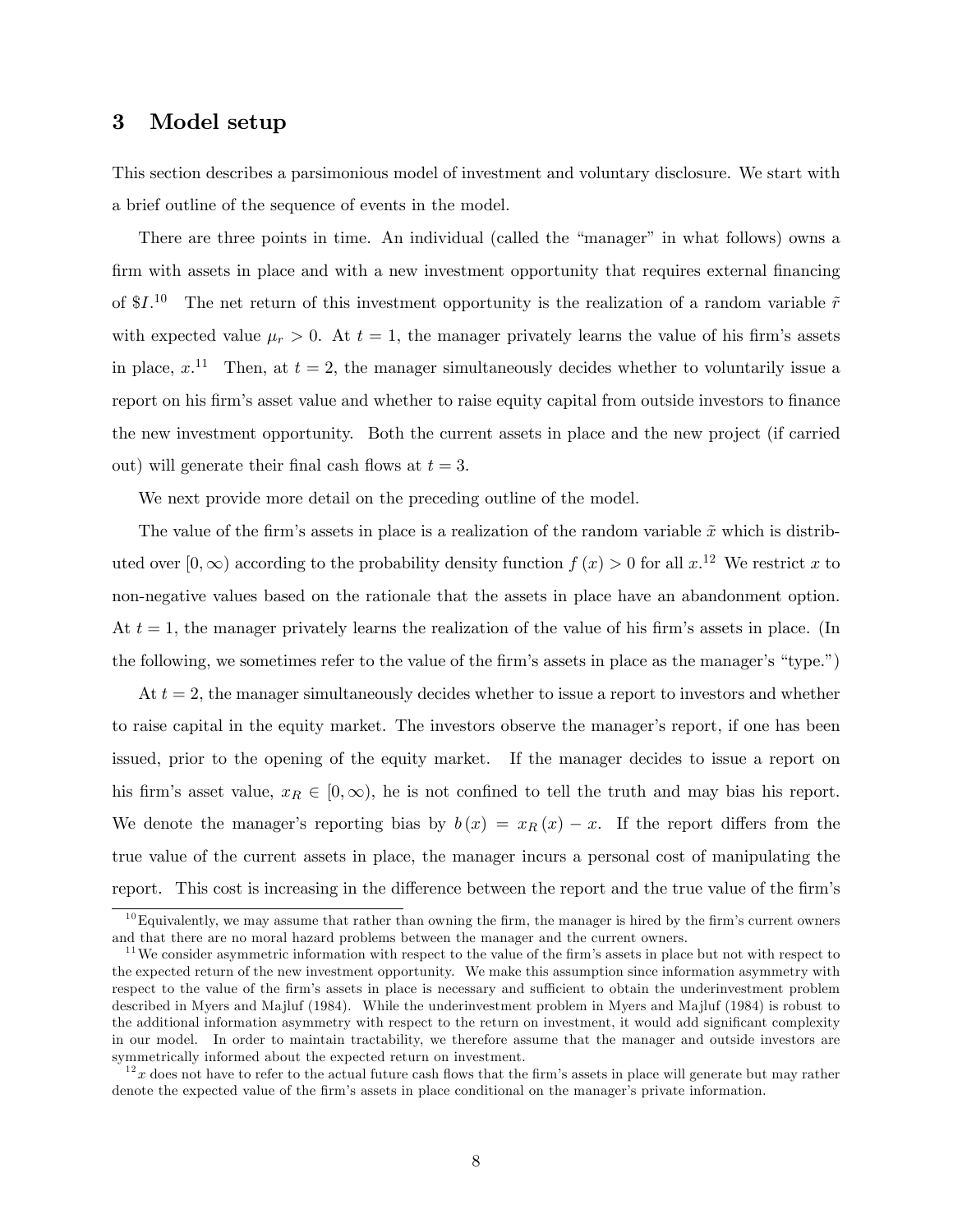assets in place,  $x^{13}$  In particular, we assume that the manager incurs the cost  $g(x_R - x)$  where the cost function  $g(\cdot)$  is a well behaved U-shaped function, i.e., it is convex with  $g(0) = 0$  and  $g'(0) = 0$ . The manager may raise equity capital whether or not he issues a report  $x_R$ . If the manager decides to raise equity capital, he offers a fraction  $\alpha$  of the firm's ownership to investors in return for their investment of capital  $I$  with the firm. Investors may accept or reject the offer. We assume that investors are risk-neutral and that they accept the offer when they break even on average.<sup>14</sup> If investors accept the offer they contribute capital I and the manager pursues the investment opportunity. If investors do not contribute capital, the manager lacks the necessary funds to pursue the investment opportunity.

At  $t = 3$ , the firm's final cash flows are realized. If the manager did not pursue the investment opportunity, the firm's final cash flows equal  $x$  and the manager retains all of it. If the manager raised capital and pursued the investment opportunity, the firm's final cash flows are  $x + I + r$ , the manager retains fraction  $(1 - \alpha)$  and investors are paid fraction  $\alpha$  of the final cash flows.

In equilibrium, the manager simultaneously decides whether to issue a report, if so to what extent to bias the report, and whether to raise capital. If the manager decides to raise capital, he rationally anticipates investors' response and chooses the fraction  $\alpha$  of the firm's ownership he o§ers to investors in exchange for their investment such that investors break even on average. The fraction  $\alpha$  is determined by

$$
I = \alpha \left( E \left[ \widetilde{x} | \Omega \right] + I + \mu_r \right).
$$

where  $\Omega$  denotes the public information that is available to investors at  $t = 2$ . All parameters of the model, i.e., the required capital I, the expected return on investment  $\mu_r$ , the cost function  $g(\cdot)$  and the prior distribution of value of assets in place  $f(\cdot)$  are common knowledge. Figure 1 summarizes the sequence of events of the model.

In the model, the manager jointly considers his disclosure and investment decisions. The reason is that the manager's disclosure decision depends on his investment decision and vice versa. On the one hand, voluntary disclosure can only be beneficial to the manager if he decides to raise capital. In the absence of equity issuance, outside investors' perception of the firm value is irrelevant and, hence, the manager cannot benefit from influencing investors' beliefs. On the other hand, the

 $13$ This is a standard assumption in the costly state falsification literature (e.g., Riley 1979; Lacker and Weinberg 1989; Stein 1989; Fischer and Verrecchia 2000; Guttman, Kadan, and Kandel 2006; Beyer 2009).

 $14\,\text{We assume that investors are risk-neutral for simplicity only. If investors were risk-averse the model's predictions.}$ would remain qualitatively the same. In Corollaries 3 and 4, we discuss the implications of investors being risk-averse.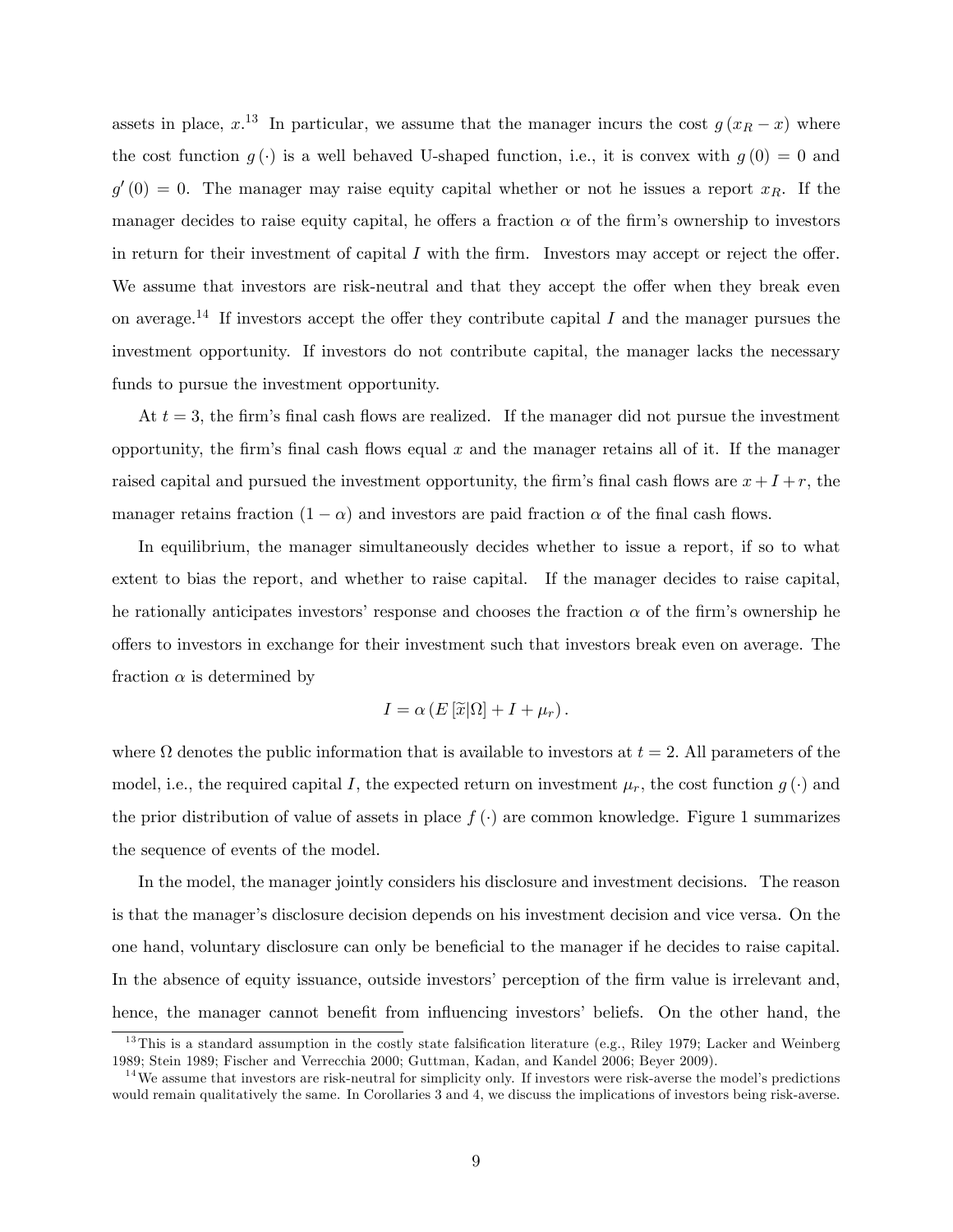



proÖtability of the new investment opportunity to the manager depends on his voluntary disclosure decision, even though the expected profitability of the new investment opportunity is common knowledge. The reason is that the manager's report, or its absence, affects investors' perception of the value of the firm's assets in place and determines the fraction of shares the manager needs to give to investors in return for the capital they provide. Because of these interdependencies, it is essential to jointly consider firms' voluntary disclosure decisions and investment decisions. The following analysis studies these interdependencies and illustrates how the manager's decisions whether to issue a voluntary report  $-$  and if so to what extent to bias the report  $-$  affect and are affected by the manager's investment decision.

# 4 Equilibrium with bad news disclosed

In the model, a manager has to simultaneously decide whether to raise capital, whether to issue a report, and if so to what extent to bias the report. Before analyzing the manager's joint investment and disclosure decision, we focus on the manager's decision whether and to what extent to bias his report.

## 4.1 Disclosure bias

In this section, we study the extent to which the manager biases his report under the assumption that he always issues a report, raises capital and invests. As it is often the case in disclosure games with continuous support, multiple equilibria with pooling reports may evolve (e.g., Guttman et al. 2006). In line with the literature, we limit our analysis to a subset of equilibria in which the manager's report allows investors to perfectly infer the manager's private information.

The report issued by the manager affects his payoff in two ways. On the one hand, the report affects investors' beliefs about the value of the firm's assets in place, which determine the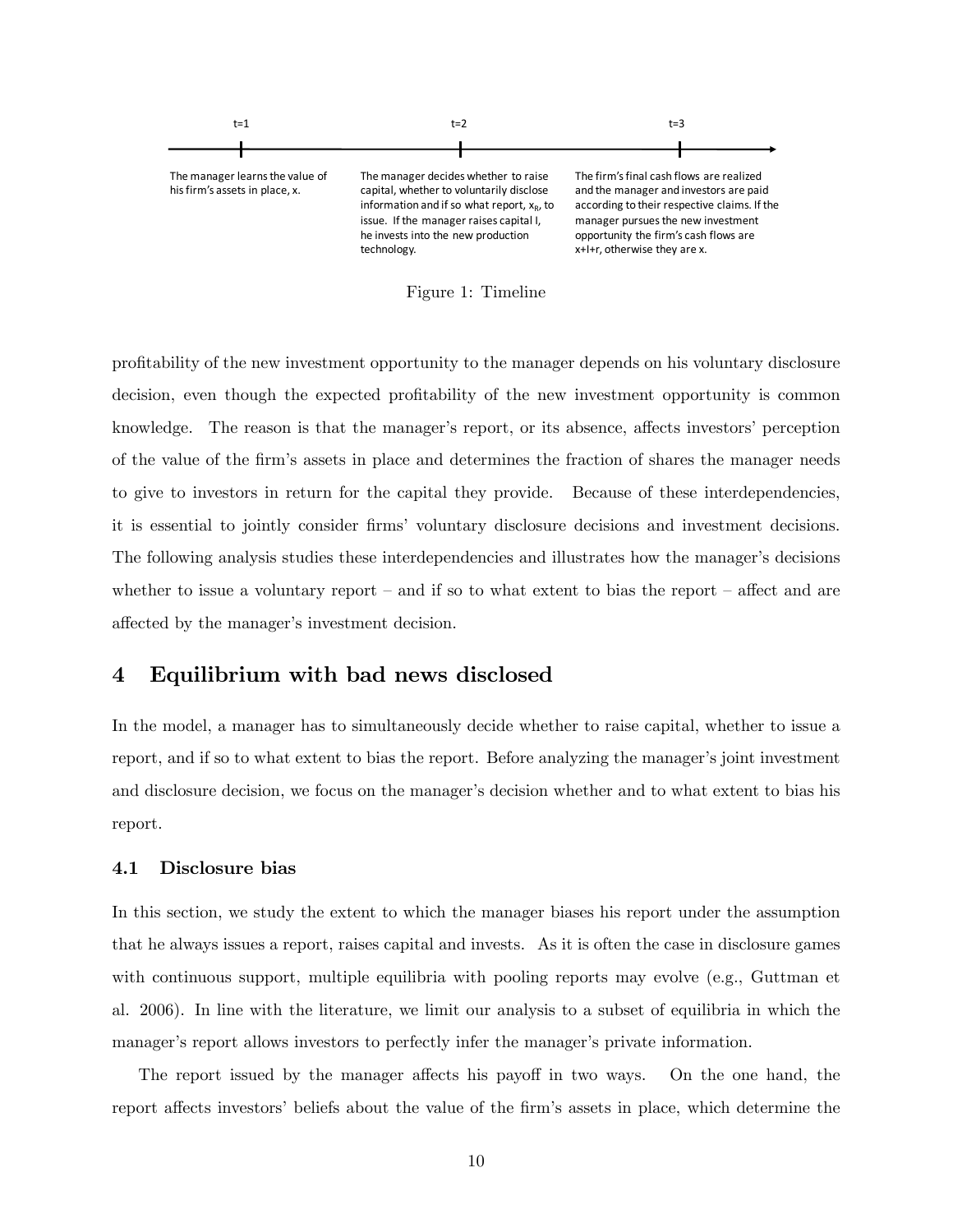fraction  $\alpha$  of equity investors require in exchange for providing capital I. On the other hand, the manager incurs disclosure costs whenever his report differs from the true value of assets in place. The manager's biasing costs are increasing in the magnitude of the bias. The trade-off between these two factors is reflected in the first order condition of the manager's optimization problem and determines the extent to which the manager biases his report. The following Lemma characterizes the manager's equilibrium bias strategy,  $b(x)$ .

**Lemma 1** The equilibrium bias in the manager's report is given by the solution to the differential equation

$$
b'(x) = \frac{I}{g'(b(x))(x + I + \mu_r)} - 1,
$$
\n(1)

with the boundary condition  $b(0) = 0$ .

The equilibrium bias  $b(x)$  has the following properties: it is continuous, always positive, initially increasing, obtains a unique maximum and converges to zero as the value of the firm's assets in place goes to infinity.

Figure 2 illustrates the equilibrium bias,  $b(x)$ , and the manager's equilibrium report,  $x_R(x) =$  $x + b(x)$ . The figure is based on a quadratic cost function,  $g(b) = \frac{1}{2}b^2$ , and the parameter values  $I = 1$  and  $\mu_r = 0.25$ .



Figure 2: Bias function  $b(x)$  and reporting function  $x_R(x)$ 

In equilibrium, the manager biases his report upwards when making a disclosure. The reason is that investors associate higher reports with the firm's assets in place being more valuable. When investors perceive the firm's assets in place to be more valuable, investors require a smaller fraction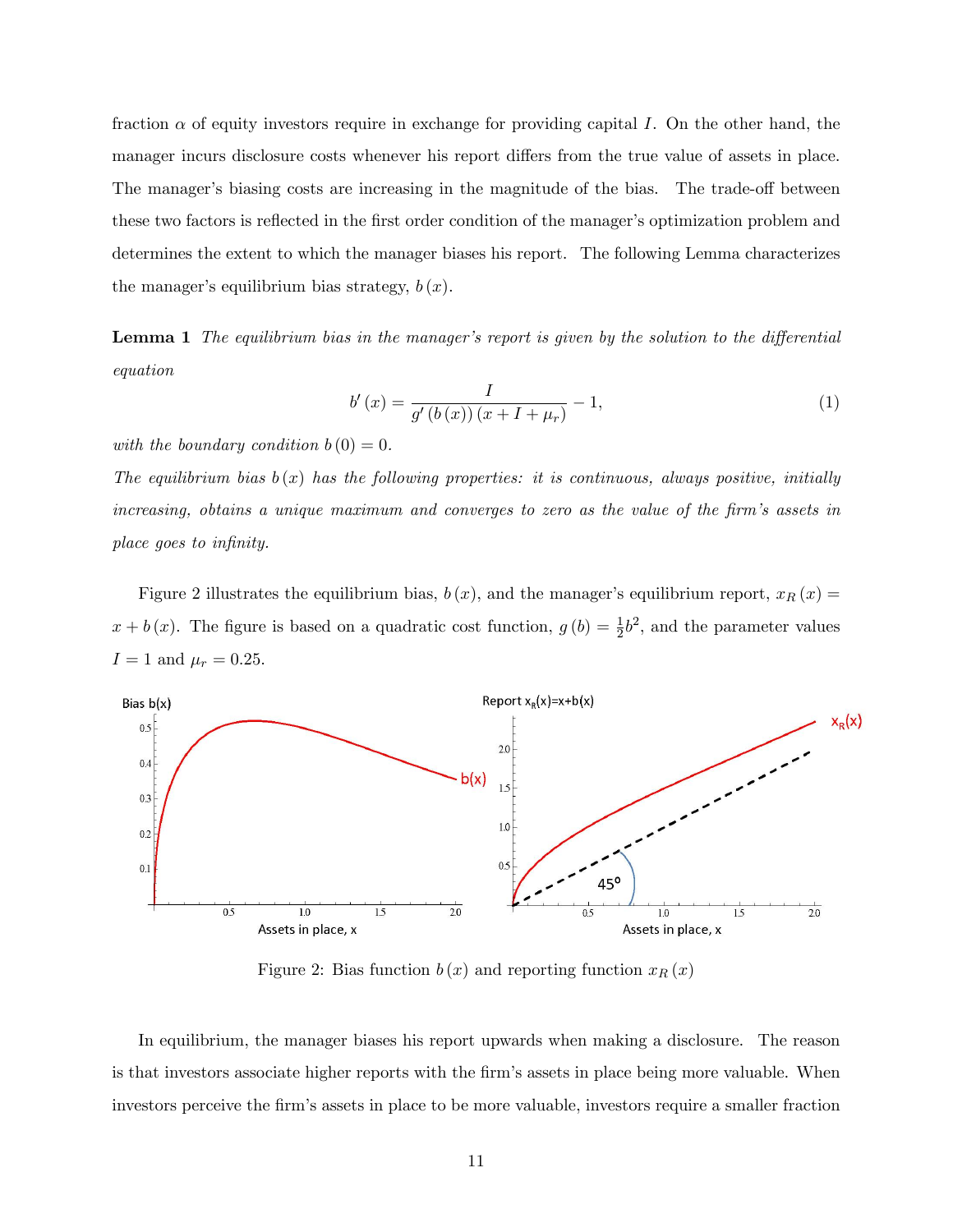of the firm's equity in exchange for investing capital  $I$ . In turn, the manager can keep a larger fraction of the firm's equity to himself. The extent to which the manager biases his report upwards depends on the benefits and costs associated with reporting a higher value for the assets in place. Three observations jointly explain the shape of the equilibrium bias function as shown in Figure 2.

First, a manager whose firm's assets in place are worth zero does not bias his report. This is intuitive since in equilibrium investors identify him as the lowest type and he is therefore not willing to bear any signaling costs.

Second, the manager's benefit from investors perceiving his firm's assets in place to be marginally more valuable than in fact they are depends on the actual value of those assets. When the value of the firm's assets in place is lower, the manager benefits more from mimicking a firm whose assets in place are marginally more valuable. The reason is that the effect of making investors believe that the firm's assets in place are marginally more valuable is greater when the "size of the pie" is smaller. To illustrate this further, we consider a manager whose firm's assets in place are worth  $x$  and who issues a report such that investors perceive the value of his firm's assets in place to be  $\hat{x}$ . If investors perceive the value of the firm's assets in place to be  $\hat{x}$  they require  $\alpha = \frac{1}{\hat{x}+L}$  $\hat{x}+I+\mu_r$ shares in exchange for providing capital I. Hence, the actual value of the shares investors obtain is  $I \frac{x+I+\mu_r}{\hat{x}+I+\mu_r}$  $\frac{x+I+\mu_r}{\hat{x}+I+\mu_r}$ . Since investors provide capital I in exchange for those shares, investors overpay by  $I-I \frac{x+I+\mu_r}{\hat{x}+I+\mu_r}$  $\frac{x+I+\mu_r}{\hat{x}+I+\mu_r} = I\frac{\hat{x}-x}{\hat{x}+I+\mu_r}$ .<sup>15</sup> In turn, the manager's benefit from issuing a report that mimics a firm with assets worth  $\hat{x}$  is also  $I - I \frac{x+I+\mu_r}{\hat{x}+I+\mu_r}$  $\frac{x+I+\mu_r}{\hat{x}+I+\mu_r}$ . The manager's benefit from inducing investors to believe that the firm's assets in place are worth marginally more than in fact they are is

$$
\lim_{\hat{x}\to x}\frac{\partial}{\partial \hat{x}}\left(I - I\frac{x+I+\mu_r}{\hat{x}+I+\mu_r}\right) = \frac{I}{x+I+\mu_r},
$$

which decreases in the actual value of the firm's assets in place,  $x$ . Hence, the manager benefits less from mimicking a firm whose assets are marginally more valuable when the actual value of his firm's assets in place is higher.

Third, the costs that the manager incurs from marginally increasing investors' beliefs about the value of the firm's assets in place depends on  $(i)$  the overall magnitude of the bias (due to the convexity of the cost function  $g(b)$  and (ii) the sensitivity of investors' inferences to changes in the managerís report (which determines the additional bias necessary in order to make investors believe that the value of his firm's assets in place is marginally higher). Letting  $\hat{x}$  once again

<sup>&</sup>lt;sup>15</sup>See also Footnote 4 in which  $\varepsilon$  denotes the difference beteween  $\hat{x}$  and x.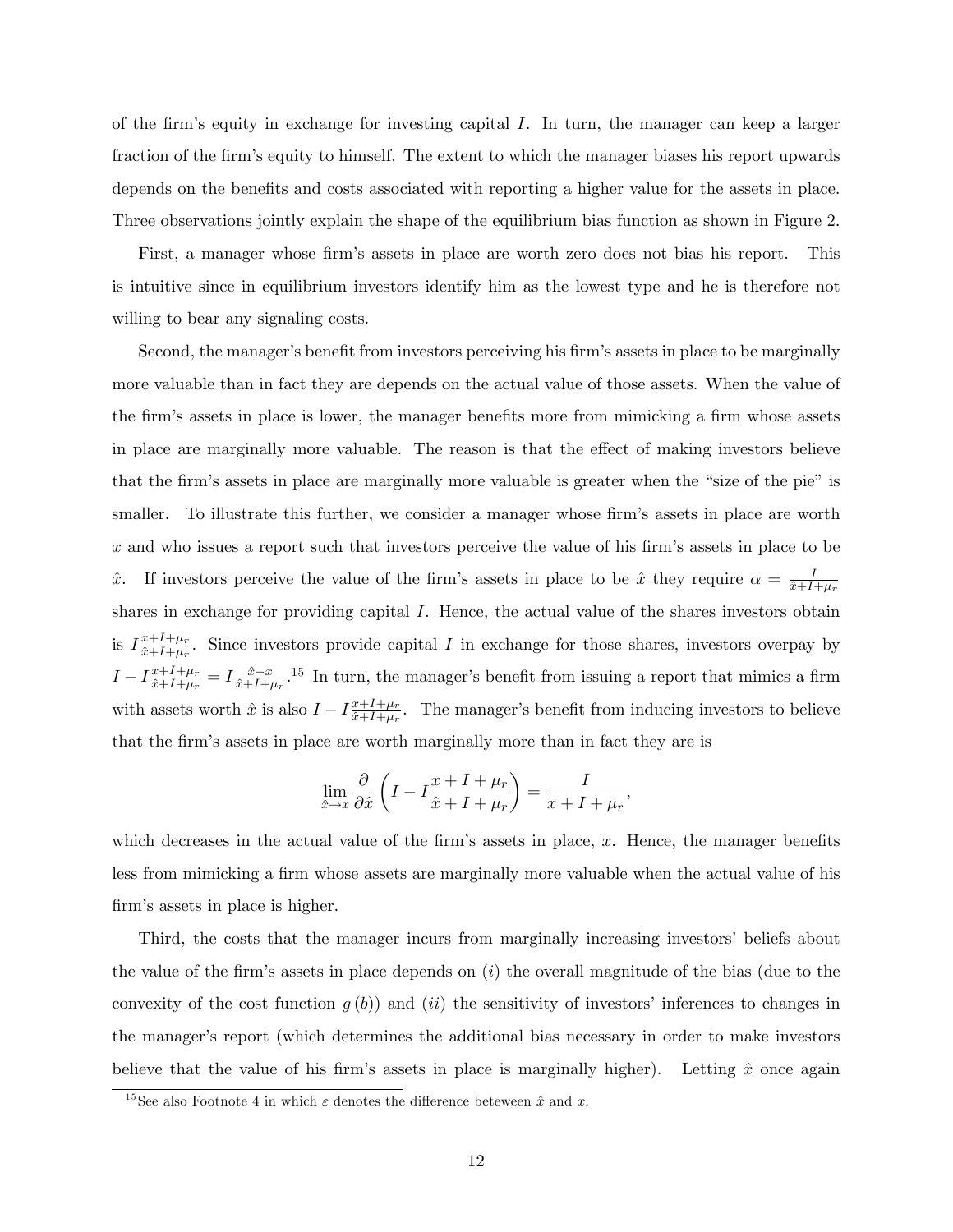denote investors' perception of the value of the firm's assets in place,  $\frac{\partial x_R}{\partial \hat{x}}$  measures the additional bias necessary to marginally increase investors' beliefs about the value of the firm's assets in place and  $\frac{\partial g(x_R - x)}{\partial \hat{x}} = g'(b(x)) \frac{\partial x_R}{\partial \hat{x}}$  measures the additional costs the manager incurs from marginally increasing investors' beliefs. In equilibrium, investors' inferences have to be consistent with the manager's reporting strategy, i.e.,  $\frac{\partial x_R}{\partial \hat{x}} = \frac{\partial x_R}{\partial x}$  or  $\frac{\partial x_R}{\partial \hat{x}} = 1 + b'(x)$ . So, in equilibrium the manager's cost of marginally increasing investors' beliefs is  $\frac{\partial g(x_R - x)}{\partial \hat{x}} = g'(b(x))(1 + b'(x))$ .<sup>16</sup>

These three observations jointly explain the shape of the equilibrium bias function: Initially, the bias is zero due to the fact that a manager with assets in place worth zero does not bias his report. Managers with assets slightly more valuable are willing to incur signaling costs and therefore bias their reports upwards. Since the bias is still relatively small, the marginal costs of biasing the report are also relatively small. In equilibrium, the manager's marginal costs of biasing his report must equal his marginal benefit from biasing his report. This implies that the marginal benefit of a manager with low asset values must also be relatively small. Since the marginal benefit of a manager with low asset values from increasing investors' beliefs is high, it must be that investors beliefs are relatively insensitive to the manager's report. This is the case when investors attribute most of an increase in the report to an increase in the manager's bias and only a small part to an increase in the asset value. As a result, the bias function increases at a high rate when asset values are relatively low. As the bias continues to increase, the marginal costs of biasing the report increase as well. At the same time, the manager's marginal benefit from increasing investors' beliefs decreases. In order for the marginal costs to equal the marginal benefit from biasing the report, investors' beliefs must become more sensitive to the report. This implies that the rate of increase in the manager's bias must decrease. Since the marginal benefit from increasing investors' beliefs eventually approaches zero, the equilibrium bias decreases once assets in place reach a certain value.<sup>17</sup> In the limit, when the value of the firm's assets in place is very high the manager's benefit

 $16$ Note that these three observations are equivalent to Lemma 1. The first observation provides the boundary condition  $b(0) = 0$ . The second observation gives the marginal benefit from inducing investors to believe that the value of the firm's assets in place are worth marginally more than in fact they are,  $\frac{1}{x+I+\mu_r}$ , while the third observation provides the marginal costs,  $\frac{\partial g(x_R - x)}{\partial \hat{x}} = g'(b(x))(1 + b'(x))$ . Equating the marginal benefit and costs and rearranging terms yields the differential equation in Lemma 1.

<sup>&</sup>lt;sup>17</sup>Assume that at  $x = x^*$  the manager's bias is (weakly) decreasing. To see that for any  $x > x^*$  the manager's bias is monotonically decreasing, suppose to the contrary that at some  $x' > x^*$  the bias function starts to increase in x. The fact that the bias function starts to increase at  $x'$  has two implications. First, the manager's marginal cost from biasing the report is increasing in x at  $x'$ . Second, the bias function is increasing and convex in x at  $x'$ , which implies that the sensitivity of investors' beliefs to the report decreases at  $x'$ . The decreased sensitivity of investors' beliefs combined with the fact that the benefit from marginally increasing investors' belief is decreasing in  $x$  implies that the manager's marginal benefit from increasing his bias is decreasing at  $x'$ . This leads to a contradiction, since in equilibrium the manager's marginal benefit from increasing the bias in his report must equal his marginal costs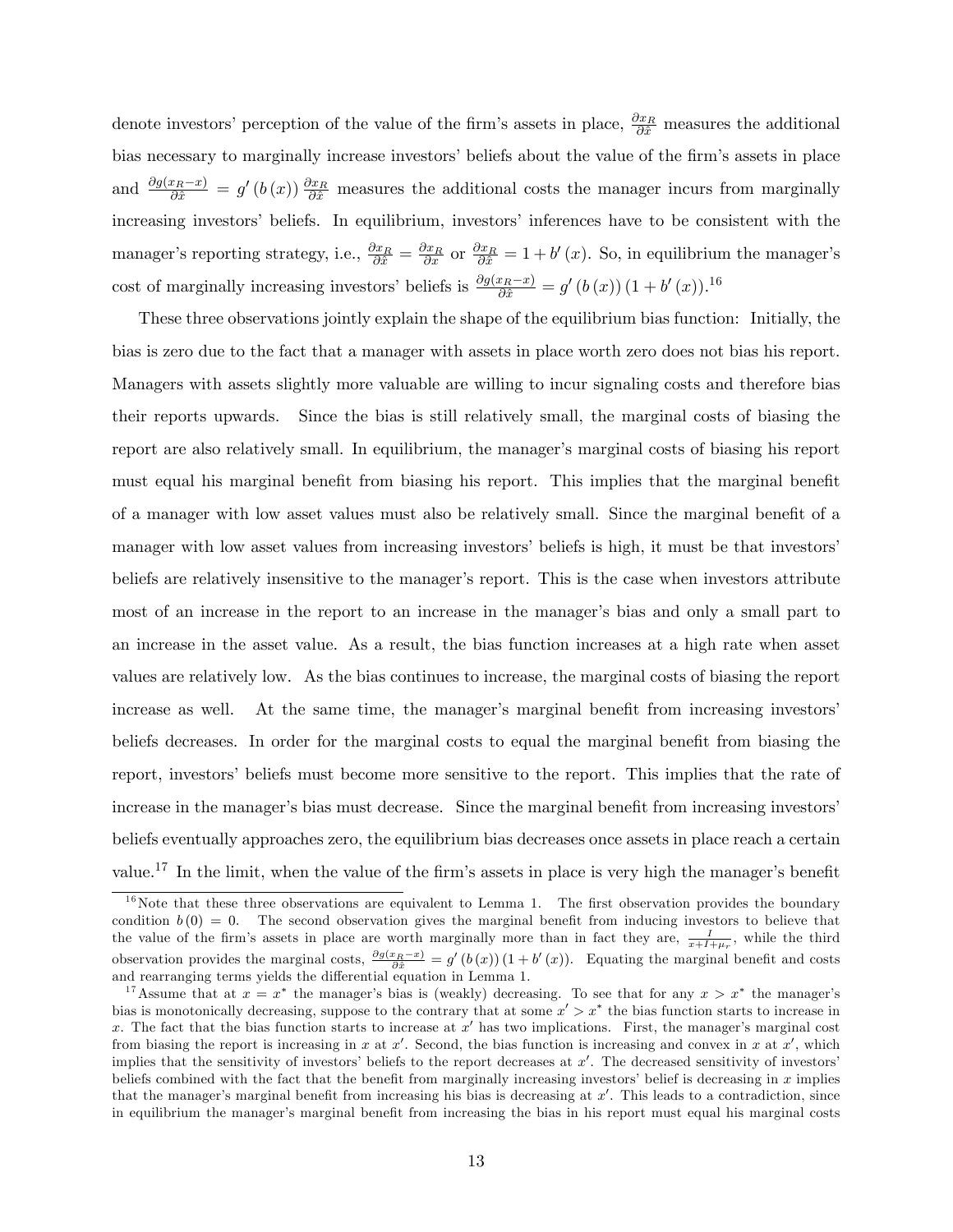from changing investors' beliefs goes to zero and therefore the manager biases his report upward by a vanishing amount, i.e.,  $\lim_{x\to\infty} b(x) = 0.$ 

When we characterize the manager's equilibrium disclosure and investment strategy in the following section, it will prove useful to establish how the bias function  $b(x)$  characterized in Lemma 1 varies with the expected profitability of the investment opportunity  $\mu_r$ .

**Lemma 2** The bias function  $b(x)$  characterized in Lemma 1 is decreasing in the expected profitability of the investment opportunity,  $\mu_r$ . That is,  $\frac{\partial b(x)}{\partial \mu_r} < 0$  for all  $x > 0$ .

Lemma 2 establishes that the effect of  $\mu_r$  on the equilibrium bias  $b(x)$  is such that higher expected return on investment cause the equilibrium bias to be lower for any given  $x > 0$ . The intuition is that as  $\mu_r$  – which is common across all firms – increases, the difference in value of assets in place across firms becomes relatively less important. As a result, the manager is less willing to bear signaling costs and biases his report to a lesser extent in equilibrium.

The equilibrium bias described in Lemma 1 shows that  $-$  as standard in costly signaling settings  $-$  truth-telling is not an equilibrium and the manager ends up paying signaling costs even though he does not mislead investors in equilibrium. As a result, the manager always bears some costs when he makes a disclosure (except when his firm's asset in place are worth zero). The signaling costs the manager incurs differ from the signaling costs in standard signaling settings in which the sender (manager) maximizes his perceived type net of his signaling costs (e.g., Riley 1979, Miller and Rock 1985). In the standard signaling models, which consider only the disclosure decision of the manager, the marginal benefit of the manager from increasing investors' beliefs about his type is assumed to be constant. This property combined with a convex cost function yields increasing signaling costs that converge to a finite upper bound as the sender's type goes to infinity. Our model studies a different setting in which a manager that considers raising capital in order to finance an investment opportunity makes an investment decision in addition to the disclosure decision. The differences in the setting give rise to a qualitatively different disclosure behavior. This illustrates that modeling specific signaling settings and incorporating institutional details into the model can alter predictions about equilibrium properties of the sender's message and signaling costs in a qualitative sense.

from doing so for any  $x$ .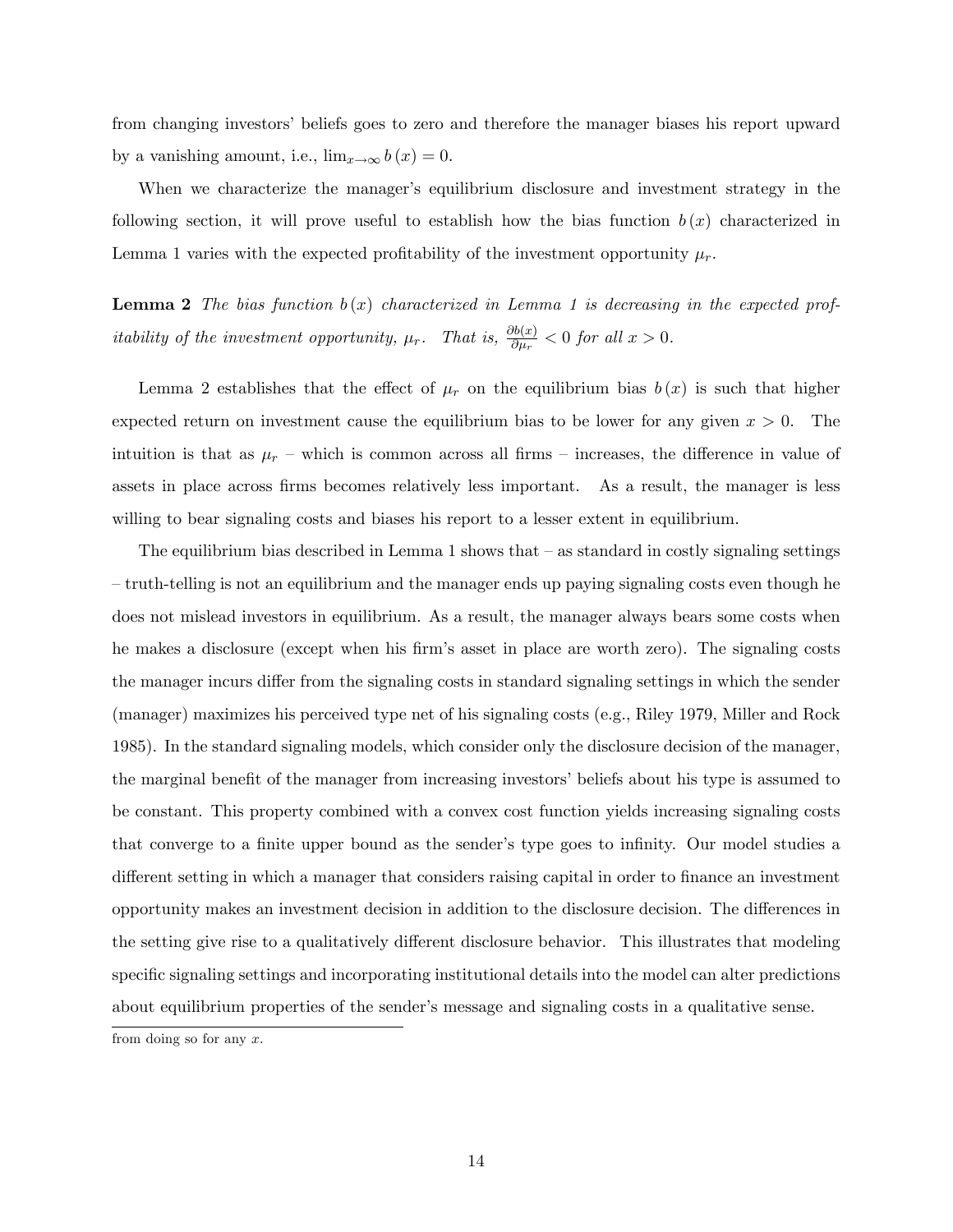### 4.2 Joint investment and disclosure decision

The previous section characterized the properties of the manager's bias and resulting endogenous disclosure costs under the assumption that he issues a report prior to raising equity capital. However, the manager is not required to issue a report. Since the sole purpose of making a disclosure is to convince outside investors of the value of the firm's assets in place, the manager would prefer not to issue a report if the biasing costs outweigh the expected return the manager earns from the investment. That is, the manager is better off withholding his information and foregoing the investment opportunity if the bias is such that it were to impose costs of  $g(b(x))$  that exceed the expected investment return,  $\mu_r$ .

The previous section established that the bias and, as a result, the biasing costs are low for both small and large values of assets in place (see Figure 2). Hence, no disclosure may occur only for intermediate values of assets in place: either there exists an equilibrium in which the manager issues a report for all realizations of values of assets in place or there exists an equilibrium in which the manager issues a report for low and high values of assets in place but not for intermediate values of assets in place. Which form the equilibrium takes depends on the expected return on the investment opportunity,  $\mu_r$ . For more profitable investment opportunities (i.e., for higher values of  $\mu_r$ ), the manager is willing to bear higher biasing costs in order to be able to realize the expected return on investment. The manager's willingness to bear higher biasing costs is reflected in a higher threshold of bias,  $g^{-1}(\mu_r)$ , up to which the manager is willing to bias his report in order to communicate the value of the assets in place to investors. This together with the fact that the bias function  $b(x)$  is lower for higher values of  $\mu_r$  (see Lemma 2) implies that the manager is less likely to withhold information when the expected return on investment is higher.

Proposition 1 formalizes the manager's equilibrium disclosure and investment strategy.

**Proposition 1** There exists an equilibrium which is characterized as follows.

- (i) For  $\mu_r \geq \mu_r^*$  the manager issues a report, raises capital and invests for all  $x \geq 0$ ("Full disclosure and full investment" in Figure 3).<sup>18</sup>
- (ii) For  $\mu_r < \mu_r^*$  there exist two thresholds  $x_1^D$  and  $x_2^D$  which are uniquely defined by  $b(x_1^D)$  =  $b\left(x_2^D\right) = g^{-1}\left(\mu_r\right)$  and  $0 < x_1^D < x_2^D$ . In equilibrium,

 $1^8 \mu_r^* = g(b(x^*))$  where  $x^*$  is the value of assets in place for which  $b'(x^*) = 0$  and  $b(\cdot)$  is given in Lemma 1. That is,  $\mu_r^*$  is the expected return of the investment opportunity for which the bias function in Lemma 1 is tangential to the horizontal line  $g^{-1}(\mu_r^*).$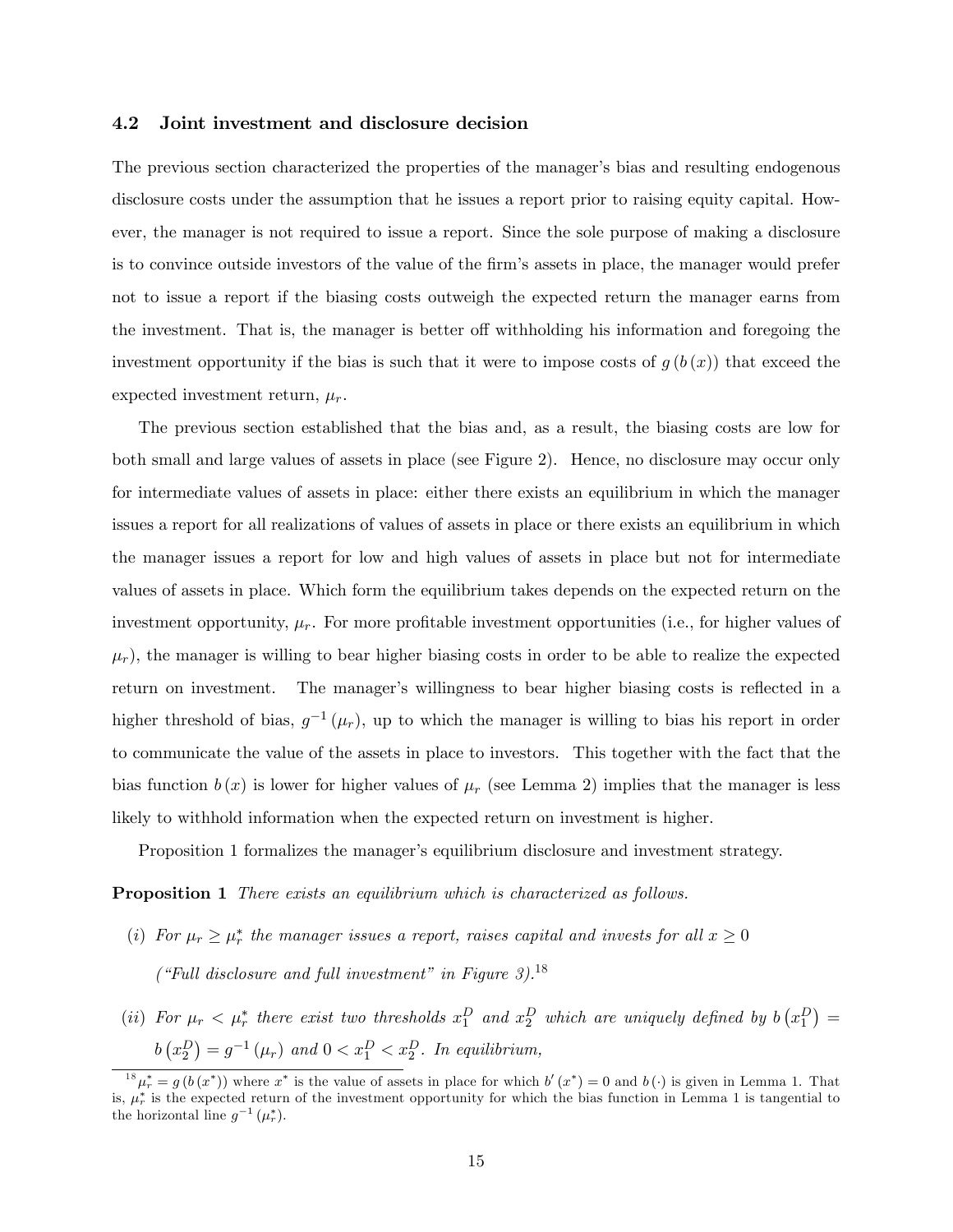the manager issues a report, raises capital and invests for  $x \in [0, x_1^D] \cup [x_2^D, \infty)$ ; and does not issue a report, does not raise capital and does not invest for  $x \in (x_1^D, x_2^D)$ ("Non-disclosure of intermediate news and partial investment" in Figure  $\downarrow$ ).

When the manager issues a report he biases it according to Lemma 1. Investors' off-equilibrium beliefs are as follows. If they observe an off-equilibrium report, investors believe that the manager biased his report according to Lemma 1. If they observe the manager raising capital without issuing a report, investors believe that the value of the Örmís assets in place is zero.



Figure 3: Disclosure and investment strategy for highly profitable investments ( $\mu_r = 0.25$ ): Full disclosure and full investment

Part  $(i)$  of Proposition 1 establishes that if the expected return on investment is sufficiently high the manager always issues a report and pursues the investment opportunity. The intuition is as follows. For sufficiently high expected return on investment, the expected return always exceeds the cost of biasing the report, i.e.,  $\mu_r > g(b(x))$  for all values of assets in place, x. Hence, the manager prefers to issue a report and invest over forgoing the investment opportunity. However, the manager might still prefer to raise capital without first issuing a report. The off-equilibrium beliefs in Proposition 1 guarantee that even for low values of assets in place the manager is better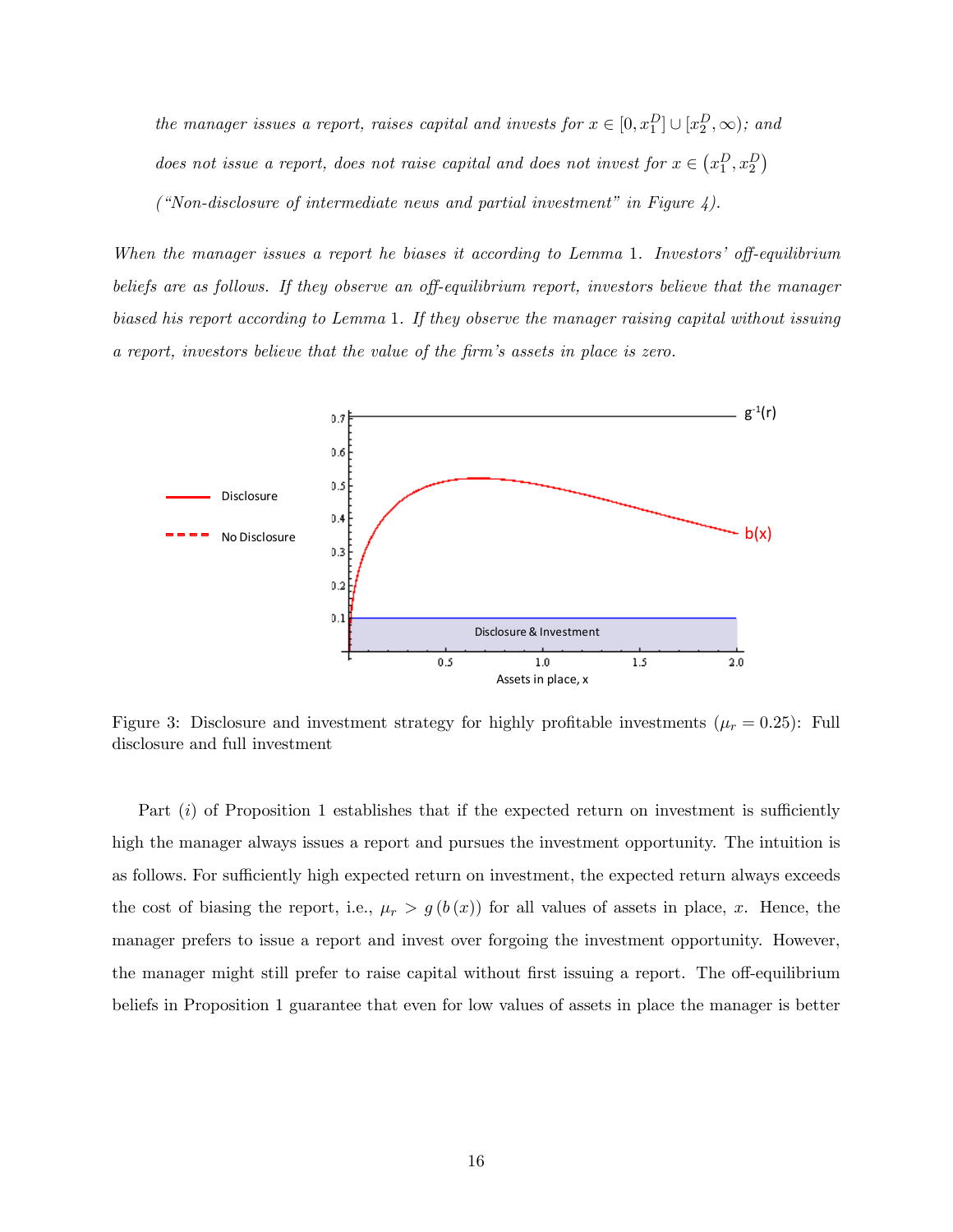

Figure 4: Disclosure and investment strategy for less profitable investments  $(\mu_r = 0.12)$ : nondisclosure of intermediate news and partial investment

off pursuing the investment opportunity with, rather than without, issuing a report.<sup>19</sup>  $20$ 

For the parameter values and cost function in Figure 2 ( $\mu_r = 0.25$ ,  $I = 1$ ,  $g(b) = \frac{1}{2}b^2$ ), the manager optimally issues a report as long as the bias is less than  $g^{-1}(\mu_r) = \sqrt{2\mu_r} = 0.71$ . For these parameter values, it turns out that the maximum bias is 0.52 (for  $x = 0.67$ ) and therefore full disclosure constitutes an equilibrium as characterized in part (i) of Proposition 1 and illustrated in Figure 3.

When the investment is less profitable, the biasing costs exceed the expected return on investment for intermediate asset values. For instance, in Figure 4 where  $\mu_r = 0.12$ , the bias exceeds  $g^{-1}(\mu_r) = \sqrt{2\mu_r} = 0.49$  for all intermediate asset values  $x \in (0.28, 1.32)$ . As a result, the manager does not make a disclosure if the value of his firm's assets in place falls into the intermediate range while the manager makes a disclosure when the asset value is either lower or higher. The prediction that the manager discloses unfavorable news but withholds intermediate news, even though disclosure is costly in equilibrium, differs from the prediction of models that focus exclusively on firms voluntary disclosure decisions and predict that firms disclose information only if it is sufficiently

 $19\text{To see that these off-equilibrium beliefs are necessary for the equilibrium to exist, suppose investors' off$ equilibrium beliefs are such that they infer the firm's assets to be worth  $x' > 0$  if the manager raises capital without making a disclosure. Then, a manager with assets worth less than  $x'$  can not only save on the disclosure costs by raising capital without making a disclosure but his firm's assets will also be perceived as more valuable than in fact they are. As a result, the manager would prefer to deviate and raise capital without making a disclosure.

 $^{20}$ In section 5, we study an equilibrium in which raising capital without issuing a report is part of the manager's equilibrium strategy.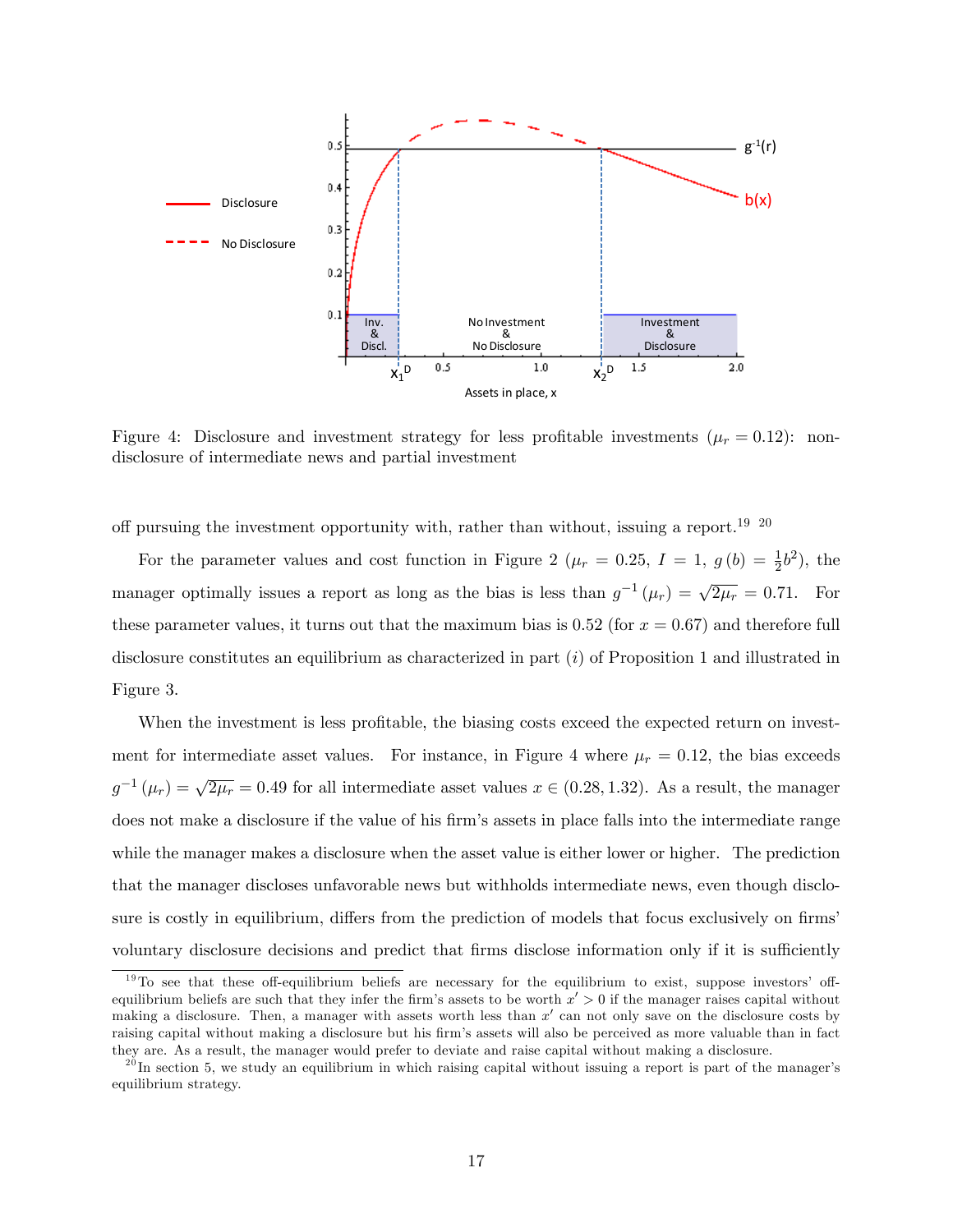favorable (see Section 2 for review of the literature).

Part  $(ii)$  of Proposition 1 establishes that for the intermediate values of the firm's assets in place, for which the manager does not voluntarily disclose information, he also does not invest. At first, this behavior might appear suboptimal. The reason is that firms forego expected return  $\mu_r$ when they do not pursue the investment opportunity. However, if a subset of firms with asset values between  $x_1^D$  and  $x_2^D$  were to raise capital and invest without disclosing information, then all firms with  $x < x_1^D$  would prefer to mimic them by also raising capital without disclosing information. Hence, in equilibrium, all firms with asset values between  $x_1^D$  and  $x_2^D$  do not raise capital and investors' off-equilibrium beliefs are such that they infer that the firm is of the lowest type if it attempts to raise capital without disclosing information. The boundaries of the non-disclosure interval  $(x_1^D, x_2^D)$  are uniquely defined by the cost of disclosure being such that they are exactly offset by the expected return on investment, i.e.,  $g\left(b\left(x_1^D\right)\right) = g\left(b\left(x_2^D\right)\right) = \mu_r$ .<sup>21</sup>

Proposition 1 shows that inefficient investment behavior occurs when the investment opportunity is not too profitable. In contrast to Myers and Majluf (1984), it is the firms with intermediate asset values that forego the profitable investment opportunity and not the firms with high asset values. The reason is that for Örms with high values of assets in place disclosure costs are relatively low such that they are outweighed by the expected return on investment. While the investment behavior characterized in Proposition 1 differs from the investment behavior in Myers and Majluf (1984), it is still the case that the underinvestment problem is less prevalent, in the sense that the manager foregoes the profitable investment opportunity less often, when the expected return on investment is higher. This is intuitive. As the expected return on investment increases, the manager is willing to incur higher costs (in the form of disclosure costs in this model or in the form of price discounts due to pooling in Myers and Majluf 1984) in order to raise capital and invest. The following Corollary formalizes this observation.

$$
\left\{b'(x) = \frac{I}{g'(b(x))(x + I + \mu_r)} - 1, \ b'\left(x_2^{D'}\right) = 0, \ b\left(x_2^{D'}\right) = g^{-1}\left(\mu_r\right)\right\}.
$$

 $^{21}$ In the equilibrium of Proposition 1, investors believe that the manger biases his report according to Lemma 1 if the manger issues an off-equilibrium report. There exist other equilibria that rely on different off-equilibrium beliefs. All these equilibria share the same qualitative characteristics as the equilibrium described in part  $(ii)$  of Proposition 1. In particular, the non-disclosure and non-investment interval  $(x_1^D, x_2^D)$  will be characterized by the same lower bound  $x_1^D$  but a different upper bound,  $x_2^{D'}$ , which might be either higher or lower than  $x_2^D$  but which is always substantially greater than  $x_1^D$ , i.e.,  $x_2^{D'} >> x_1^D$ . The minimum size of the non-disclosure and non-investment interval is given by  $(x_1^D, x_2^D)$  where  $x_2^D$  is the solution to

Moreover, it can be shown that in any equilibrium in which the bias strategy is given by Lemma 1, there do not exist any equilibria in which there are more than two non-disclosure intervals (for a proof, see p. 40).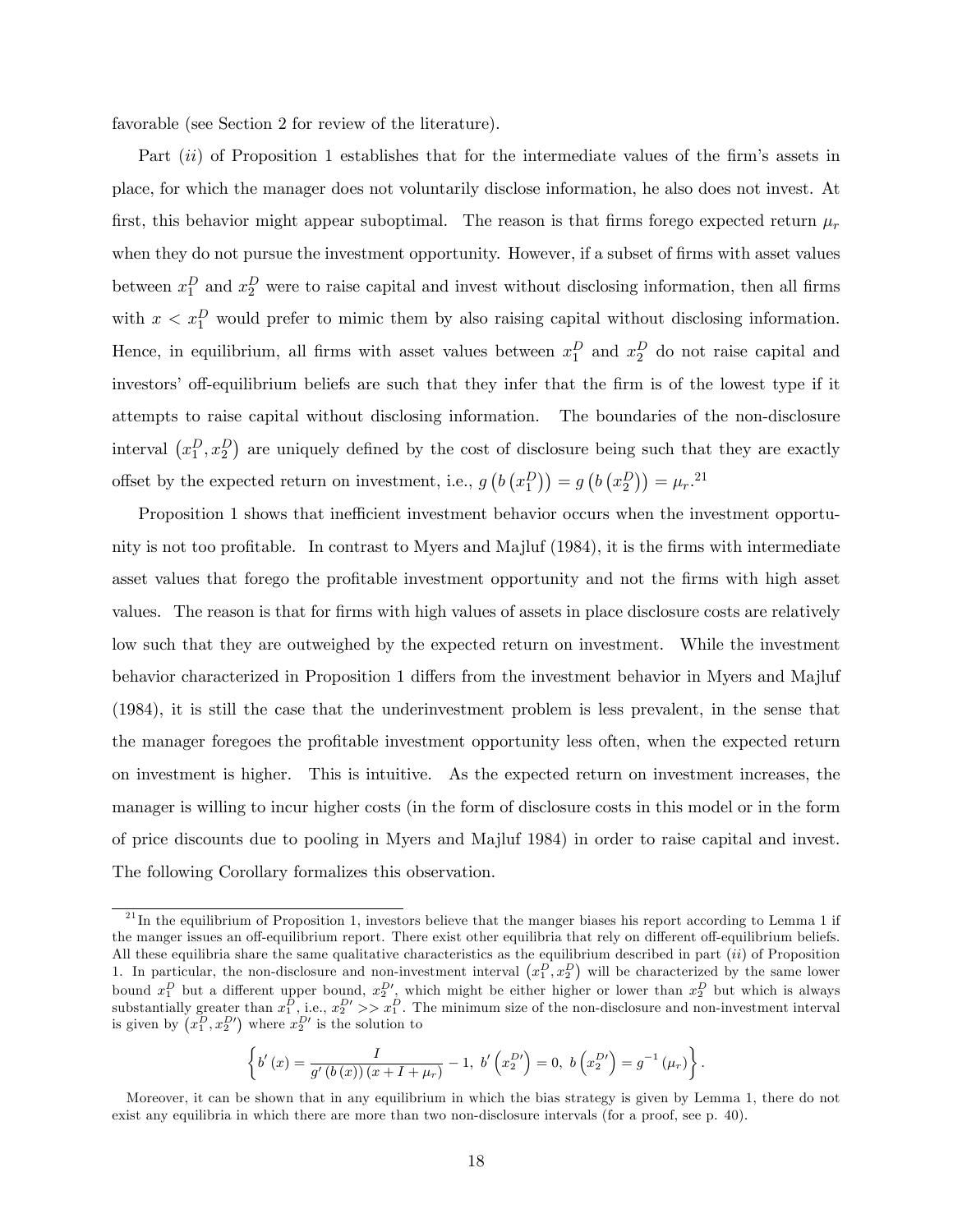Corollary 1 For  $\mu_r < \mu_r^*$ ,  $x_1^D$  is increasing in  $\mu_r$  and  $x_2^D$  is decreasing in  $\mu_r$ . Hence, in the equilibrium characterized in Proposition 1, the underinvestment problem is less prevalent, in the sense that the probability of the manager raising capital and investing is higher, for higher expected returns on investment.

## 5 Equilibrium with bad news undisclosed

In the previous section, we characterized an equilibrium in which the manager voluntarily discloses bad news. In that equilibrium, the manager raises capital and invests only when he voluntarily issues a report. In addition to the equilibrium discussed in the previous section, there exists an additional equilibrium. This additional equilibrium is similar to the one described in the previous section, except that firms with relatively low values of assets in place raise capital without issuing a voluntary report. These firms "save" the biasing costs but may be pooled with firms whose assets in place are even less valuable and, hence, may have to give up a larger ownership fraction in order to raise the necessary capital. This equilibrium, which we refer to as "equilibrium with bad news undisclosed," gives rise to several additional predictions.

The difference between the manager's disclosure strategy in the two equilibria implies that the firm is (weakly) more likely to raise capital and pursue the profitable investment opportunity in the equilibrium with bad news undisclosed than in the equilibrium in which bad news are disclosed (equilibrium in Proposition 1). Moreover, in the equilibrium with bad news undisclosed, the expected biasing costs are also lower. This suggests that the equilibrium with bad news undisclosed is more efficient than the equilibrium with bad news disclosed. However, this conclusion is not necessarily valid if investors are risk-averse. Risk-averse investors price the additional uncertainty they are exposed to when firms raise capital without issuing a report. This may  $-$  depending on the relative risk-aversions of market participants  $-$  reduce social welfare to the extent that this equilibrium is less efficient than the equilibrium with bad news disclosed. As a result, the two equilibria can not necessarily be ranked in terms of their efficiency.

We discuss this equilibrium and its predictions in Section 5.2. In Section 5.1, as a preliminary analysis, we study the manager's decision to raise capital and invest taking the manager's disclosure strategy as given.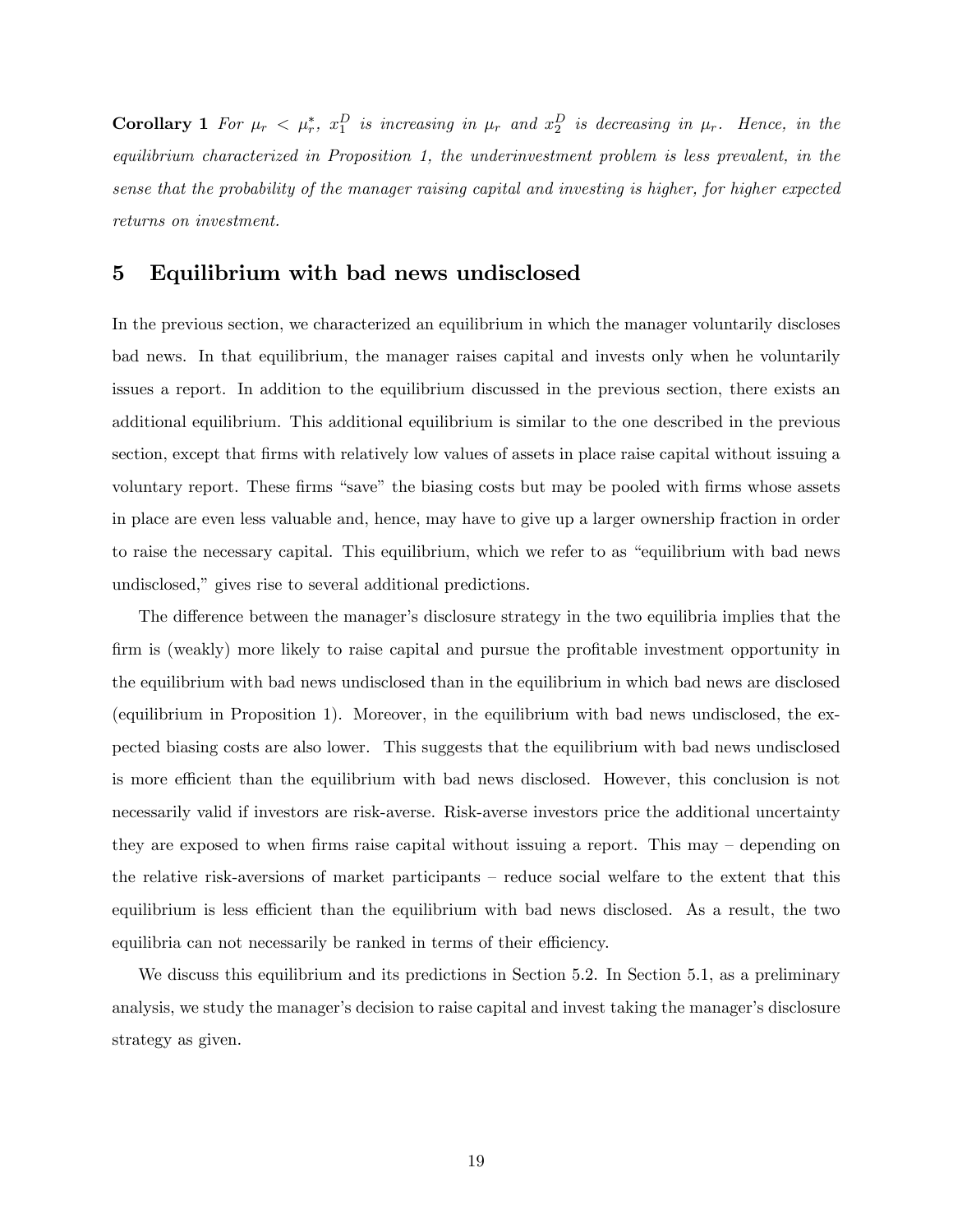### 5.1 Investment decision

In this section, we discuss the manager's investment decision while taking his disclosure strategy as given. In the equilibria we study, investors are able to infer the value of the firm's assets in place when the manager voluntarily discloses information. In such equilibria, a manager that voluntarily issues a report always raises capital and invests. However, for some values of assets in place the manager may choose not to issue a voluntary report. We denote the set of values of assets in place for which the manager does not issue a voluntary report by  $X_{nd}$ . In this section, we take the set of values of assets in place for which the manager does not issue a voluntary report as given and solve for the manager's investment strategy when he remains silent. This analysis is similar to the analysis in Myers and Majluf (1984).

When the manager does not disclose information, the information asymmetry between the manager and investors is not fully resolved. While the manager knows the precise value of the firm's assets in place, investors can only make inferences about the average value of the assets in place for which the manager does not issue a report. Based on their inferences, investors will require a share  $\alpha_{nd}$  of the firm's equity in return for providing capital I when the firm raises capital without issuing a report. In equilibrium, the equity share  $\alpha_{nd}$  will guarantee that the investors break even on average.

Although investors on average correctly value the equity capital they invest in, they overvalue some and undervalue other issues of equity capital. When investors undervalue the equity issued in exchange for their investment, the firm's manager must give up a larger fraction of equity ownership to new investors than seems necessary based on the manager's private information. As a result, when the actual value of the firm's assets in place is sufficiently higher than investors' inferences, the manager chooses not to raise capital even tough this means foregoing the profitable investment opportunity. Hence, whenever the value of the Örmís asset in place exceeds a certain threshold, the manager will prefer passing up on the profitable investment opportunity over being pooled with firms that also invest without disclosing information but whose assets in place are worth less. We let  $x_I$  denote this threshold.<sup>22</sup> Of course, investors anticipate that a manager will only raise equity capital when the Örmís assets in place are not particularly valuable and price new equity issues (as reflected in  $\alpha_{nd}$ ) accordingly. In equilibrium, the manager's investment and disclosure strategy

<sup>&</sup>lt;sup>22</sup>x<sub>I</sub> does not necessarily have to be in the set  $X_{nd}$ . If  $x_I > x$  for all  $x \in X_{nd}$  then all firms that remain silent raise capital and invest. If  $x_I < x$  for all  $x \in X_{nd}$  then no firm that remains silent raises capital and invests.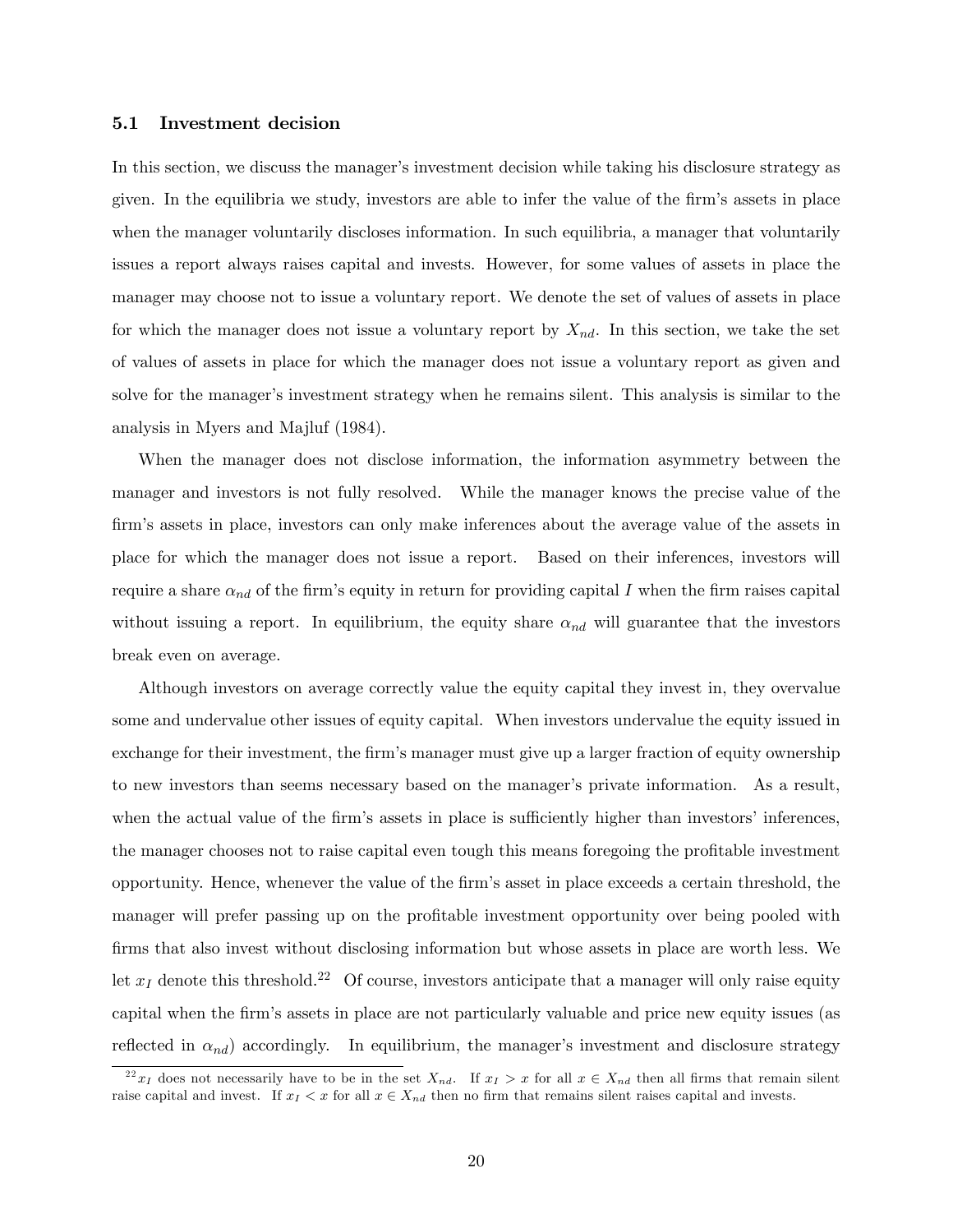and the share  $\alpha_{nd}$  investors demand in exchange for their investment I when the manager does not issue a voluntary report satisfy the following condition:

$$
I = \alpha_{nd} E\left[\tilde{x} + I + \mu_r | \tilde{x} < x_I, x \in X_{nd}\right].\tag{2}
$$

In equilibrium, a manager whose assets in place are worth  $x_I$  has to be indifferent between investing without disclosing information and his next best option. When the manager invests without disclosing information, he retains an equity stake worth  $(1 - \alpha_{nd})(x_I + I + \mu_r)$ . The manager's next best option is either to voluntarily disclose information and invest, yielding an expected payoff of  $x_I + \mu_r - g(b(x_I))$ , or not to raise capital and forego the profitable investment opportunity, in which case the manager simply keeps  $x_I$ . In equilibrium  $x_I$  must satisfy

$$
(1 - \alpha_{nd}) (x_I + I + \mu_r) = \max \{ x_I + \mu_r - g(b(x_I)), x_I \}
$$
 (3)

and only firms whose assets in place are worth less than  $x<sub>I</sub>$  will raise capital and invest if they choose not to issue a report. Lemma (3) summarizes firms' investment behavior for a given disclosure strategy.

### Lemma 3

- (a) In equilibrium, if a firm issues a report  $x_R(x)$  it also raises capital and invests. The manager's expected payoff is  $x + \mu_r - g(b(x))$ .
- (b) For any set of firms,  $X_{nd}$ , for which investors anticipate that the manager does not issue a report, there exists  $\alpha_{nd} \in (0,1)$  and  $x_I \in (0,\infty)$  that jointly satisfy equations (2) and (3). In equilibrium,
	- $\overline{f}$  for  $x \geq x_I$ ,  $x \in X_{nd}$  the manager does not raise capital and consequently does not invest. The manager's payoff is  $x$ .
	- $f$  for  $x < x_I$ ,  $x \in X_{nd}$  the manager raises capital and invests. The manager's payoff is  $(1 - \alpha_{nd}) (x + I + \mu_r).$

Equation (2) illustrates that the fraction of equity investors demand in return for investing capital in the amount of  $I$  depends on their beliefs about the value of the firm's assets in place for which the manager does not issue a report but issues equity to raise capital. If the intersection of  $\{x|x < x_I\}$  and  $X_{nd}$  is empty, we assume that investors believe that a firm that raises capital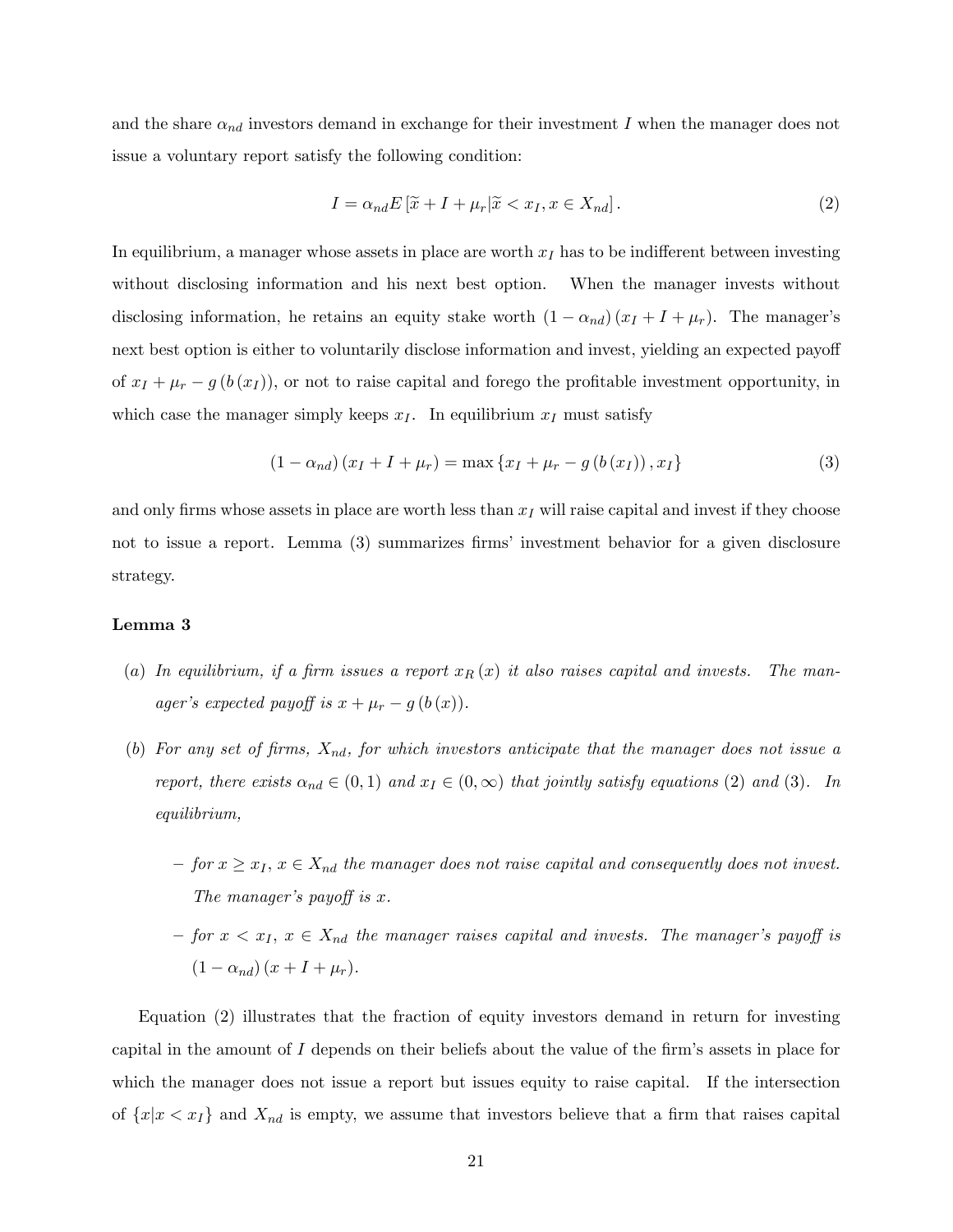without voluntarily disclosing information has the lowest possible value of assets in place, i.e.,  $x = 0$ . This scenario was analyzed in Section 4.2. When the intersection of  $\{x | x \lt x_I\}$  and  $X_{nd}$ is non-empty, i.e., when the manager as part of his equilibrium strategy sometimes raises capital without making a disclosure, investors update their beliefs following Bayes' Rule. The following section analyzes the manager's equilibrium disclosure and investment strategy in this case.

### 5.2 Joint investment and disclosure decision

Since the manager makes both an investment and a disclosure decision, he can implement four qualitatively distinct strategies, depending on whether he discloses and whether he invests. As we've argued before, the manager never discloses without raising equity capital because disclosure is (weakly) costly and the sole purpose of making a disclosure is to gain access to cheaper capital by convincing investors of the value of the firm's assets in place. Hence, for any value of the assets in place the manager pursues one of the following three options: disclose/invest; not disclose/invest; not disclose/not invest. Before we characterize the manager's equilibrium strategy, as a preliminary step Lemma 4 shows that if it is optimal for the manager to raise capital and invest without making a disclosure when his assets are worth  $x'$  then it is also optimal for him to raise capital and invest without making a disclosure when his assets are worth less than  $x'$ .

**Lemma 4** In equilibrium, if the manager invests without issuing a report when the firm's assets in place are worth  $x'$  then the manager also invests without issuing a report when the firm's assets in place are worth  $x < x'$ .

Recall that  $x_I$  denotes the highest value of assets in place for which the manager prefers investing without issuing a report in equilibrium. Lemma 4 establishes that if  $x_I > 0$  the manager prefers raising capital without making a disclosure for all  $x < x_I$ . The intuition is as follows. In equilibrium, investors rationally infer the average value of assets in place for which the manager raises capital without issuing a report. While they price the firm's assets correctly on average, investors overvalue assets that are worth little and undervalue assets that are worth more. When his assets are undervalued, it is conceivable that, rather than raising capital without issuing a report, the manager may prefer to either  $(i)$  forego the profitable investment opportunity or  $(ii)$  to issue a (costly) report that allows investors to infer the actual value of his firm's assets. However, Lemma 4 establishes that this is never the case when the manager prefers raising capital without issuing a report for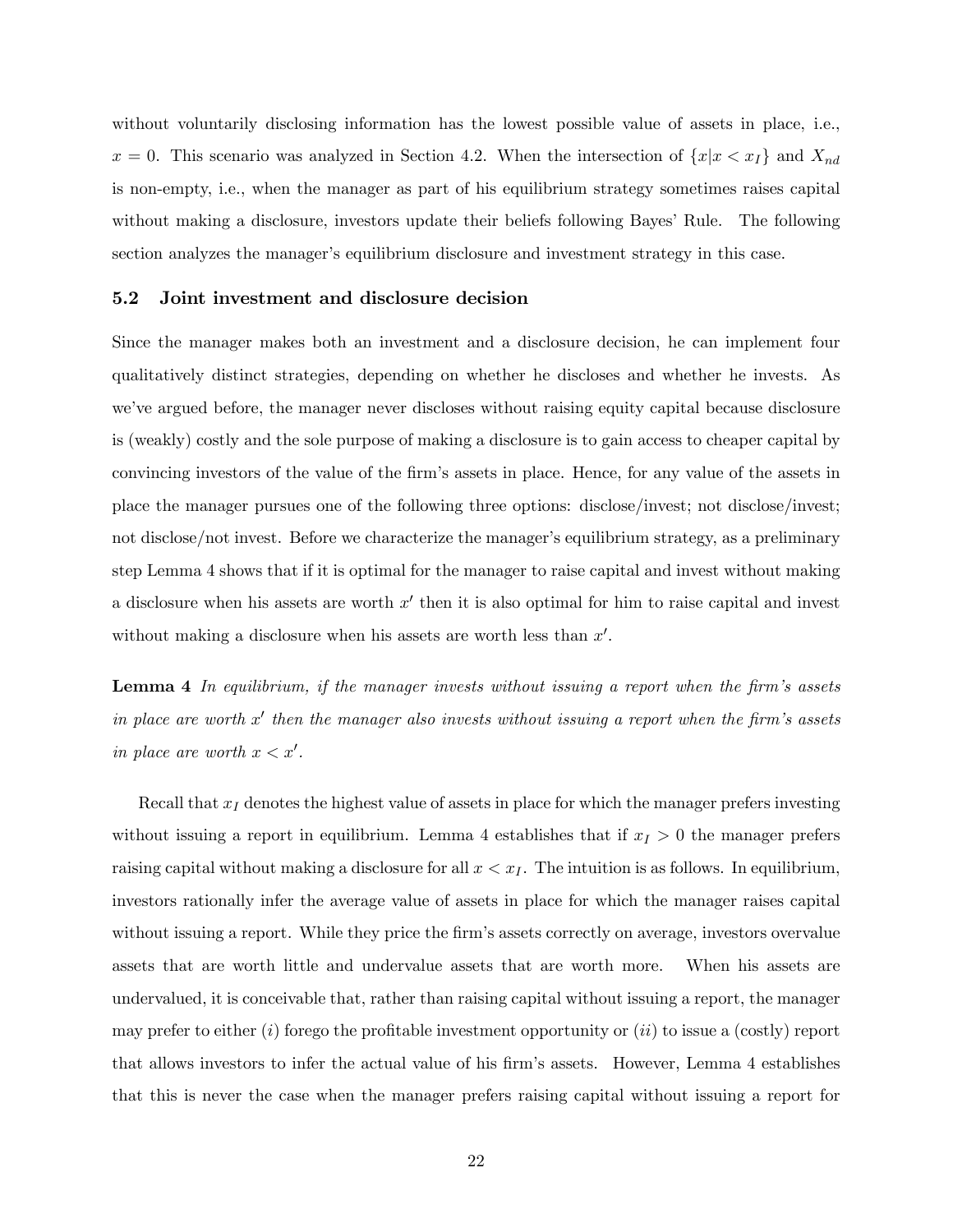some higher values of assets in place. The footnote below provides the intuition for this result.<sup>23</sup>

What Lemma 4 does not specify is the highest asset value for which the manager prefers to raise capital without making a disclosure, i.e.,  $x_I$ . Since, by definition,  $x_I$  is the highest value of assets in place for which the manager prefers to raise capital without making a disclosure, the firm's assets will be undervalued by investors when  $x = x<sub>I</sub>$ . Depending on the extent of the undervaluation, the manager is willing to incur disclosure costs in order to communicate the true value of his firm's assets in place to investors. For any x, we let  $b_I(x)$  denote the maximum bias a manager whose firm's assets in place are worth x is willing to pay for in order to separate himself from firms with lower asset values that also raise capital without disclosing information. The function  $b_I(x)$  will prove useful in determining  $x_I$ . The following provides a formal definition of the function  $b_I(x)$ .

**Definition 1**  $b_I(x)$  denotes the bias that renders a manger whose assets in place are worth x indifferent between the following: (1) issuing a report with a bias  $b_I(x)$  which reveals the value of his firm's assets in place and pursuing the investment opportunity; and (2) not issuing a report but investing when investors expect the firm's assets in place to be worth  $E(\tilde{x}|\tilde{x} < x)$ . Formally,  $b_I(x)$ is defined by

$$
\left(1 - \frac{I}{x + I + \mu_r}\right)(x + I + \mu_r) - g\left(b_I\left(x\right)\right) = \left(1 - \frac{I}{E\left(\tilde{x}|\tilde{x} < x\right) + I + \mu_r}\right)(x + I + \mu_r)
$$

In equilibrium, if the value of the assets in place is  $x_I$  the manager must be indifferent between raising capital without disclosing information and the next best option. The next best option is either to issue a report  $x_R(x_I)$ , which provides the manager with an expected payoff of  $x_I + \mu_r$  $g(b(x_1))$ , or not to disclose and forego the investment opportunity, which provides the manager

<sup>&</sup>lt;sup>23</sup>It turns out that the manager never prefers option  $(i)$ , i.e., he never prefers to forego the profitable investment opportunity for  $x < x_I$ . The reason is as follows. When the manager raises capital without issuing a report, the undervaluation of the firm when its assets are worth x is less than when its assets are worth  $x<sub>I</sub>$ . Since the expected return on investment is sufficient to compensate the manager for the undervaluation when the assets are worth  $x_I$ it is more than sufficient if the assets are worth  $x < x<sub>I</sub>$ . In addition, the manager never prefers option (ii), i.e., he never prefers to issue a report for any  $x < x<sub>I</sub>$  even though he would avoid the discount from being pooled with less valuable asset realizations. To see that, suppose to the contrary that the highest asset value (less than  $x_I$ ) for which the manager preferred to issue a report were  $x' < x_I$ . Then, for asset values worth slightly more than x' the manager would prefer to issue the same report  $x_R(x')$  over raising capital without making a disclosure – contradicting the assumption that  $x'$  is the highest asset value for which the manager prefers to issue a report. The intuition is as follows. Suppose the manager preferred to issue a report  $x_R(x')$  when the assets are worth  $x'$  then his benefit from retaining a larger fraction of the firm must outweigh his disclosure costs. The costs of issuing a report  $x_R(x')$  would be lower for asset values slightly higher than  $x'$  than they are for  $x'$  because the manager would have to bias his report upwards by less if his assets are worth slightly more. Moreover, the manager would benefit more from retaining a larger fraction of the ownership (as a result of reporting  $x_R(x')$  rather than not issuing any report) when his firm's assets in place are worth more. Hence, for asset values slightly higher than  $x'$  the manager would strictly prefer to issue the report  $x_R(x')$  over raising capital without issuing a report – contradicting the assumption that  $x'$  is the highest asset value for which the manager prefers to issue a report.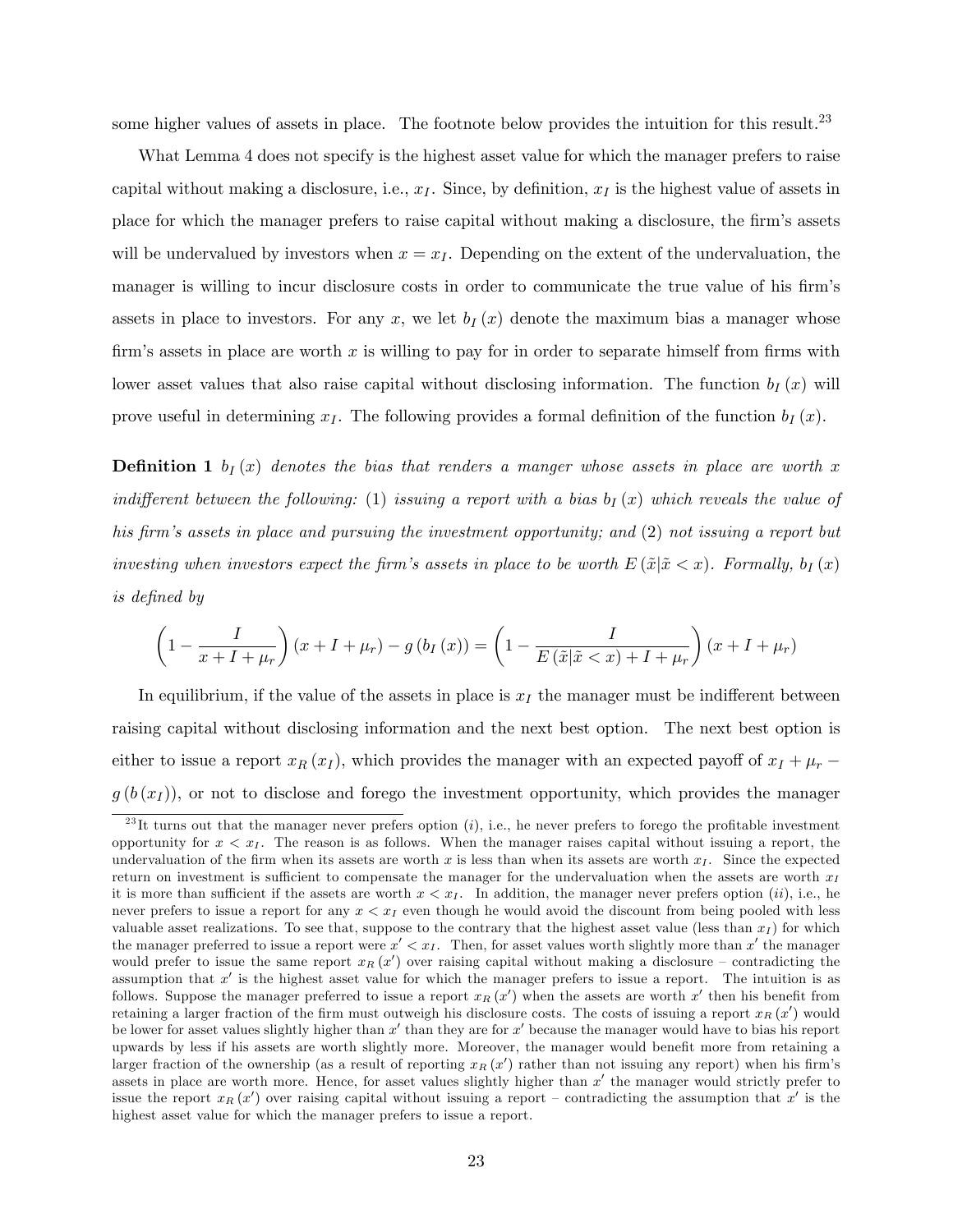with a payoff of  $x_I$ . Hence, in equilibrium the maximum costs that the manager is willing to bear in order to separate himself from managers with lower realization of asset values is  $g(b(x_I))$  or  $\mu_r$ , whichever is lower. In other words, in equilibrium,  $b_I(x_I)$  has to equal the lower of the equilibrium bias  $b(x_I)$  and  $g^{-1}(\mu_r)$ . This guarantees that the manager is indifferent between raising capital without disclosing information and the next best option for  $x = x<sub>I</sub>$ , and strictly prefers to raise capital without disclosing information for  $x < x_I$ .

So far, we characterized the equilibrium behavior when the value of assets in place are sufficiently low such that the manager raises capital without issuing a report. In order to fully characterize the equilibrium, we still need to characterize the manager's equilibrium strategy for higher values of assets in place. The analysis of the equilibrium strategy for such higher asset values follows closely the analysis of the equilibrium in Section 4.2. Using the definition of  $b_I(x)$ , Proposition 2 provides a full characterization of the equilibrium in which for sufficiently low values of assets in place  $(x < x_I)$  the manager raises capital without making a disclosure.

**Proposition 2** There exists an equilibrium which is characterized as follows. For  $x \in [0, x_I)$ , where the threshold  $x_I > 0$  is uniquely defined by  $x_I = \min\{x | b_I(x) = \min\{g^{-1}(\mu_r), b(x)\}\},\$ the manager raises capital without issuing a report and invests. For  $x \in [x_I,\infty)$ , the manager's equilibrium strategy is given by one of the following:

- (i) For  $\mu_r \geq \mu_r^*$  the manager issues a report, raises capital and invests<sup>24</sup>  $i'$ Non-disclosure of bad news and full investment" in Figure 5).
- (*ii*) For  $\mu_r < \mu_r^*$ 
	- a. if  $x_2^D < x_I$  the manager issues a report, raises capital and invests  $i'$ Non-disclosure of bad news and full investment" in Figure 6);
	- b. if  $x_1^D < x_1 < x_2^D$  the manager does not issue a report, does not raise capital and does not invest for  $x \in [x_I, x_I^D)$ ; and issues a report, raises capital and invests for  $x \in [x_I^D, \infty)$ ("Non-disclosure of bad news and partial investment" in Figure  $\gamma$ );
	- c. if  $x_I < x_1^D$  the manager issues a report, raises capital and invests for  $x \in [x_I, x_1^D]$ ; does not issue a report, does not raise capital and does not invest for  $x \in (x_1^D, x_2^D)$ ; and issues a report, raises capital and invests for  $x \in [x_2^D, \infty)$

 $^{24}\mu_r^*$  and the thresholds  $x_1^D$  and  $x_2^D$  below are the same as in Proposition 1.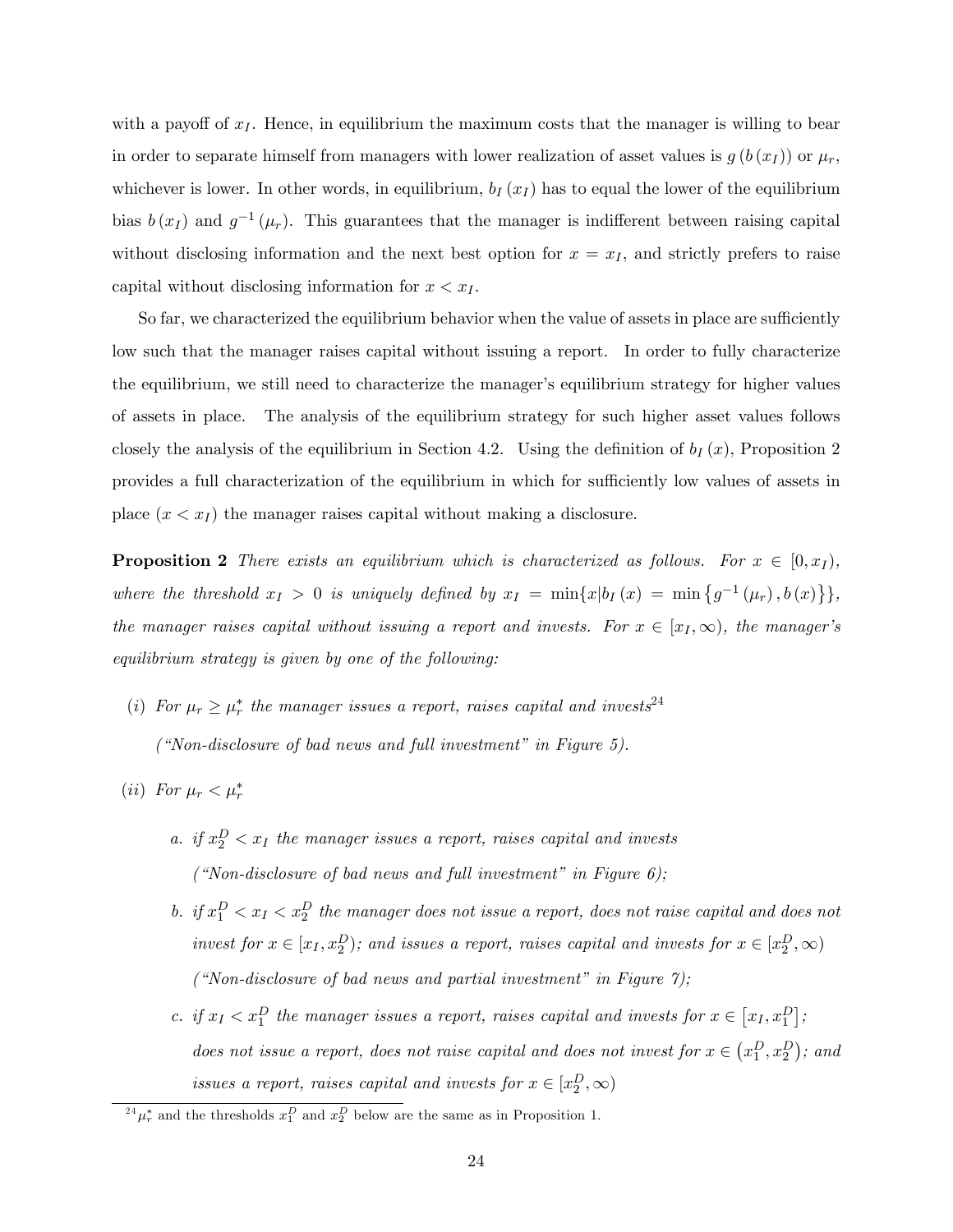### ("Two non-disclosure intervals and partial investment" in Figure 8).

When a manager issues a report, he biases it according to Lemma 1. If investors observe an offequilibrium report, they believe that the manager biased his report according to Lemma 1. Which of the above forms the equilibrium takes depends on the parameters of the model. $^{25}$ 



Figure 5: Non-disclosure of bad news and full investment  $(\mu_r = 0.25, k = 3, \theta = 2)$ 



Figure 6: Non-disclosure of bad news and full investment  $(\mu_r = 0.12, k = 7, \theta = 2)$ 

 $^{25}$ Below and in Corollary 2, we characterize the effect of the model's parameters on the prevailing form of the equilibrium.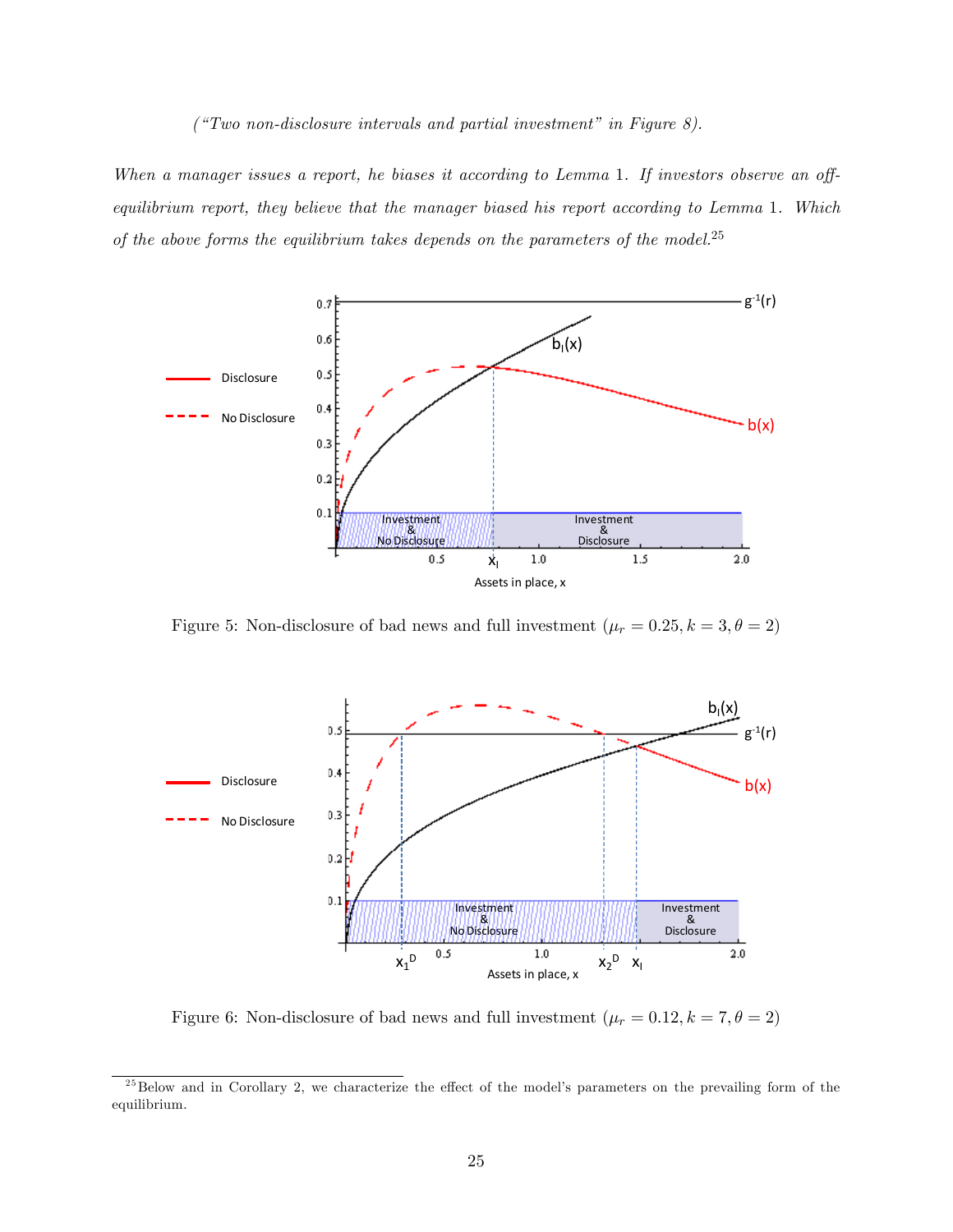Proposition 2 part  $(i)$  shows that if the expected return on investment is sufficiently high, the manager raises capital and invests for any value of the assets in place. For asset values lower than  $x_I$  the manager does not issue a report, while for higher asset values he issues a report. Figure 5 illustrates such an equilibrium. This and the following figures use again the same cost function and parameter values as before  $(g(b) = \frac{1}{2}b^2, I = 1, \mu_r = 0.12$  or 0.25) and assume that the value of assets in place is distributed according to a Gamma distribution with scale  $\theta$  and shape  $k$ .<sup>26</sup>

If the expected return on investment is lower, the characteristics of the equilibrium are determined by how the thresholds  $x_I$ ,  $x_1^D$  and  $x_2^D$  compare. If  $x_I > x_2^D$  then  $[0, x_I)$  is the unique non-disclosure interval because managers whose asset values exceed  $x_2^D$  prefer to disclose and invest. This case is characterized in part  $(ii)$  a of Proposition 2 and is illustrated in Figure 6. If the intersection of  $b(x)$  and  $b<sub>I</sub>(x)$  is such that  $x<sub>I</sub> \in (x<sub>1</sub><sup>D</sup>, x<sub>2</sub><sup>D</sup>)$  there is also a single non-disclosure interval but it spans  $[0, x_2^D)$  rather than  $[0, x_I)$ . Firms with  $x \in [0, x_I)$  invest while firms with  $x \in (x_I, x_2^D)$ do not invest. This case is characterized in part  $(ii) b$  of Proposition 2 and illustrated in Figure 7. Finally, if  $x_I < x_I^D$ , there are two distinct non-disclosure intervals. For  $x < x_I$  the manager does not make a disclosure but raises capital and invests. For  $x \in (x_1^D, x_2^D)$  the manager does not make a disclosure but also does not raise capital and does not invest. This case is characterized in part  $(ii)$  c of Proposition 2 and is illustrated in Figure 8.

We have so far not specified which of the three forms illustrated in Figures 6-8 (or, equivalently in parts a-c in Proposition 2) prevails. Which form the equilibrium takes depends on how the threshold  $x_I$  compares to  $x_I^D$  and  $x_2^D$ . The location of  $x_I$  is determined by the properties of the prior distribution of  $\tilde{x}$ . When the prior distribution of  $\tilde{x}$  assigns relatively low weight to small asset values, the manager is willing to pay less in order to separate himself from lower types. This is reflected in a downward shift of  $b_I(x)$ . As a result,  $x_I$  is farther to the right. In contrast,  $x_I^D$  and  $x_2^D$  are independent of the prior distribution of the value of assets in place, x, because both  $g^{-1}(\mu_r)$ and  $b(x)$  do not vary with the prior distribution of  $\tilde{x}$ .

Corollary 2 formalizes this intuition and establishes that  $x<sub>I</sub>$  is higher for distribution h than for distribution f if h is a convex transformation of f such that  $E_h[\tilde{x}|\tilde{x} < x'] > E_f[\tilde{x}|\tilde{x} < x']$  for all  $x' > 0$ . As a result, a firm with asset value  $x'$  is undervalued by less if investors' prior beliefs are that firms' asset values are distributed according to h rather than f. Then, a manager with asset value  $x'$  is willing to pay less for separating his firm from firms with lower asset values. This

 $^{26}$ In the equilibrium of Proposition 1, the distribution of values of assets in place is irrelevant because firms raise capital only if they issue a report and, hence, there was no need to specify the distribution of  $\tilde{x}$ .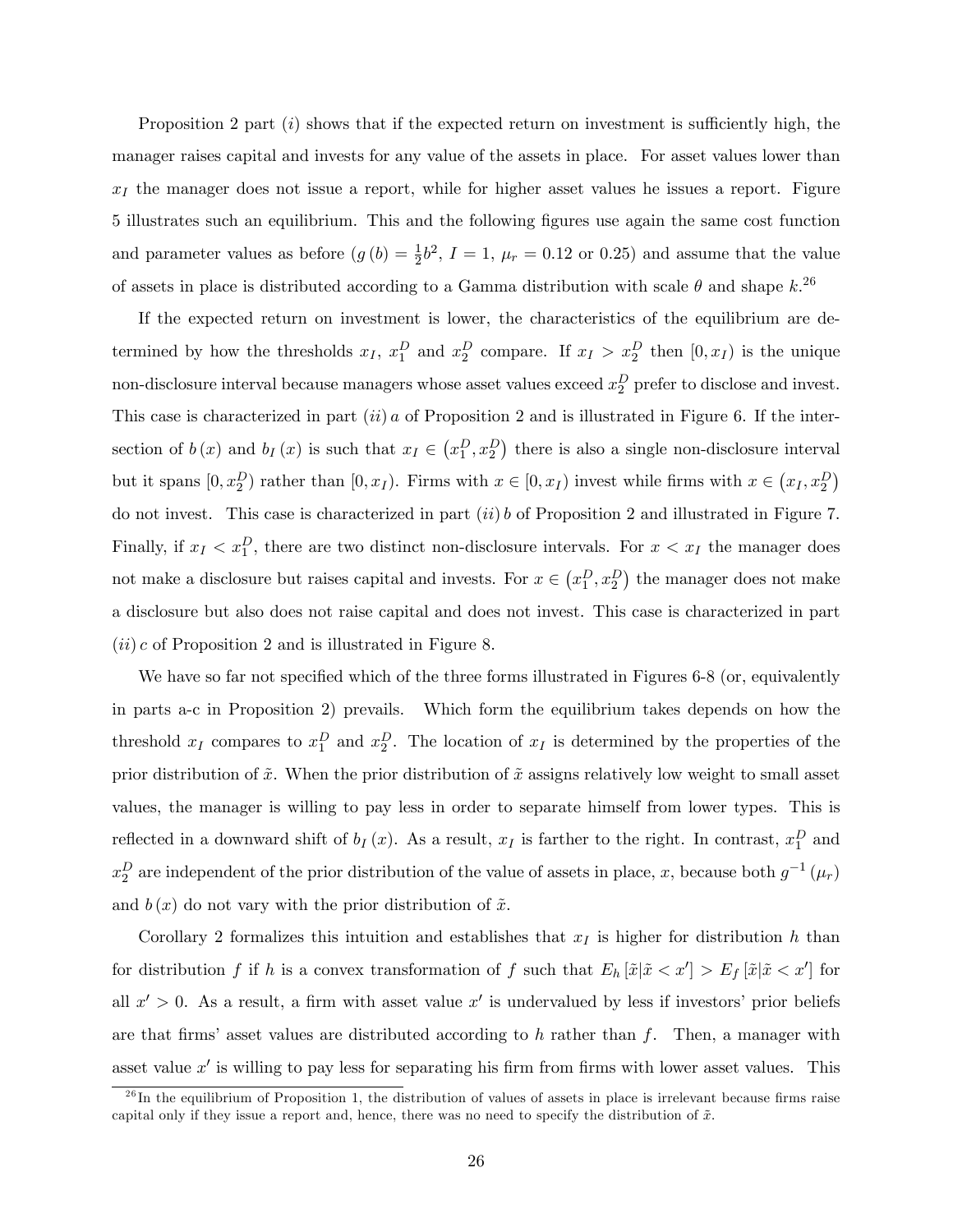is reflected in the function  $b_I(x)$  (which indicates the maximum bias for which a firm is willing to bear the costs in order to separate itself from firms with lower asset values) being lower, which maps into a larger value of  $x_I$ .

**Corollary 2** Let the probability density function  $h(\cdot)$  be a convex transformation of  $f(\cdot)$  in the sense that  $h(x) = \frac{\pi(x)f(x)}{\int_0^\infty x f(x)dx}$  where  $\pi(\cdot)$  is an increasing function of x. Then,

$$
x_I^h > x_I^f
$$

where  $x_I^j$  $I_I^j$  denotes the highest value of assets in place for which the manager raises capital without issuing a report when the firm's asset values are distributed according to  $j = f, g$ .

Proposition 2 establishes that there always exists an equilibrium in which low types raise capital and invest without disclosing information. When the firm raises capital without disclosing information, investors can infer the average value of the firm's assets in place but investors are not able to infer the exact value of the firm's assets in place. In contrast, when the firm makes a disclosure before raising capital, investors are able to infer the exact value of the firm's assets in place and therefore obtain a more precise estimate of the return on their investment in the firm's shares. So far, we assumed that investors are risk-neutral. Risk-neutral investors do not price this additional uncertainty. If investors are risk-averse and the variation in the return on their equity investment contributes to their exposure to systematic risk, then investors will price equity offerings that are not accompanied by a voluntary disclosure at a discount. Due to the discount associated with non-disclosure, the firm is (weakly) less likely to withhold information when investors are risk-averse.<sup>27</sup>

Corollary 3 If investors are risk-averse, the firm's cost of capital is on average lower when it makes a voluntary disclosure than when it does not. As investors' risk-aversion increases, the likelihood of the firm raising capital without disclosing information decreases.

This prediction is consistent with several empirical studies analyzing the association between disclosures, financial reporting quality, and the cost of capital. Recent work documents that more extensive pre-IPO disclosures are associated with lower under-pricing using several proxies

<sup>&</sup>lt;sup>27</sup>Equity offerings being priced at a discount in the absence of a voluntary report causes the  $b_I(x)$  function to be higher. The reason is that, when investors are risk-averse, the manager is willing to bear even higher costs in order to separate himself from the pool of firms with lower assets in place and avoid the risk-premium.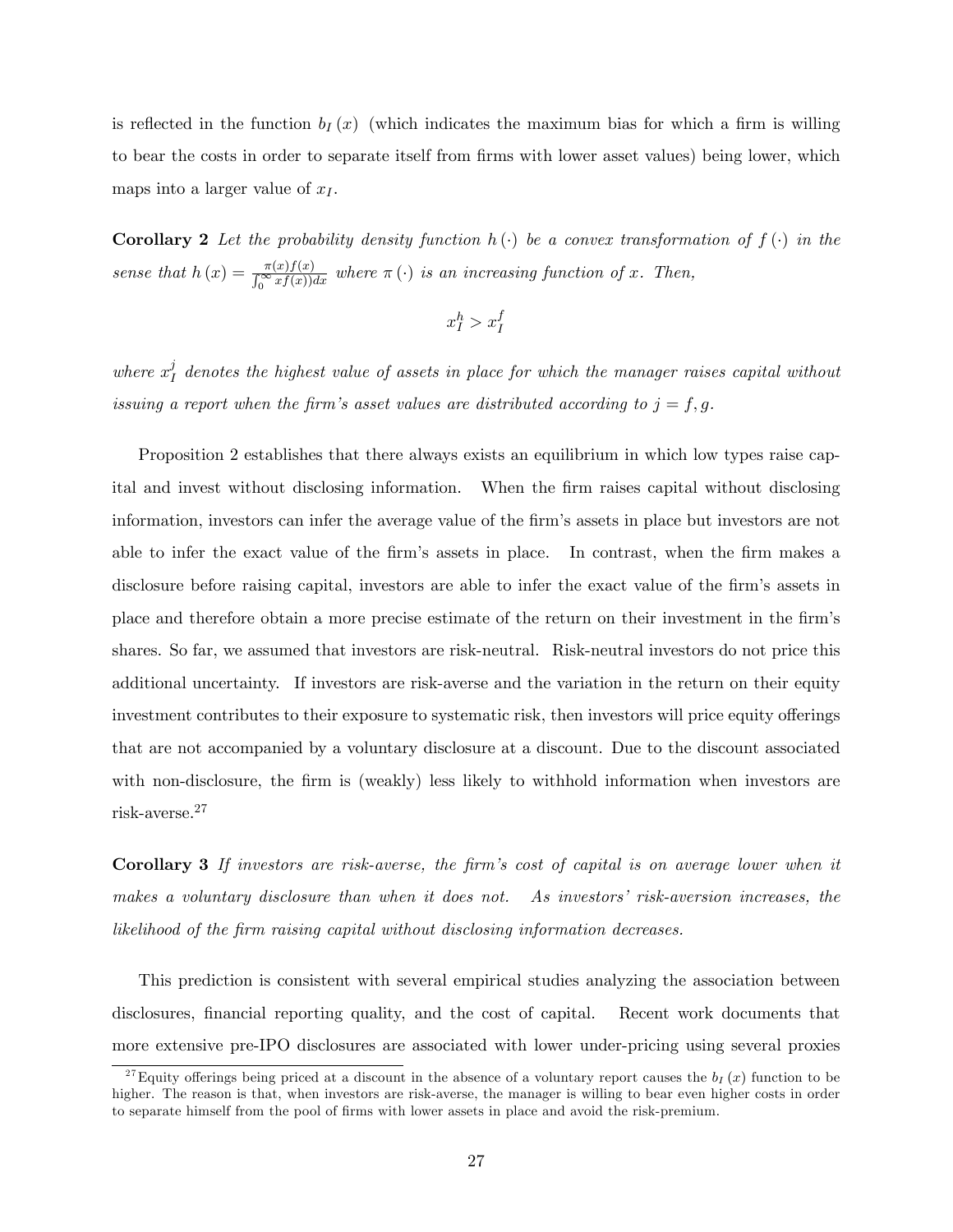for the level of disclosure a firm engages in prior to its IPO. For a sample of Canadian IPOs, Jog and McConomy (2003) use voluntary earnings forecasts that the Canadian securities commission allows, but does not require, issuers of IPOs to include in their prospectus as their measure of voluntary disclosure. Jog and McConomy (2003) Önd that Örms that provide voluntary earnings forecasts experience less severe underpricing. Schrand and Verrecchia (2005) use the announcements contained in firms' press releases as a measure of disclosure level and find evidence consistent with lower underpricing of firms that voluntarily provide more information about their operating, investing and financing activities to the public in press releases prior to its IPO. Leone, Rock and Willenborg (2007) measure the detail an IPO issuer provides regarding their intended use of cash proceeds and Örst-day under-pricing and also Önd evidence of a negative association between the level of detail provided and first-day underpricing. Together, the evidence in these studies indicates that voluntary disclosure have a favorable and noticeable impact on the degree of underpricing and the post-issue return performance despite the comprehensive disclosures required by securities commissions prior to an IPO. This suggests that adverse selection is, at least in part, a determinant of cross-sectional variation in underpricing and that voluntary disclosure can reduce the adverse selection effect consistent with the prediction of our model.<sup>28</sup>

Our model also predicts an association between cost of capital and Örm performance. Corollary 4 describes this association.

Corollary 4 If investors are risk-averse, the firm's cost of capital is on average higher for lowperforming firms than for high-performing firms. As investors' risk-aversion increases, the difference in cost of capital between low- and high-performing firms increases.

The intuition for Corollary 4 is as follows. In the model, better performing firms, i.e., firms whose assets in place turned out to be higher, voluntarily issue a report while firms with low values of assets in place do not issue a report. This is consistent with empirical evidence provided by Miller (2002) who finds that high performing firms tend to issue voluntary reports more frequently than low performing firms. Since issuing a voluntary report reduces investors' risk-exposure, our model predicts that Örmís cost of capital are lower when the Örm issued a voluntary report (Corollary 3). Consequently, the model predicts that better performing firms have lower cost of capital.

<sup>&</sup>lt;sup>28</sup>The association between firms' cost of capital and disclosure has been studied both empirically (e.g., Botosan 1997; and Botosan and Plumlee 2002) and theoretically (e.g., Lambert, Leuz and Verrecchia 2007; and Christensen, De La Rosa and Feltham 2010). The survey by Beyer et al. (2010) further discusses this literature.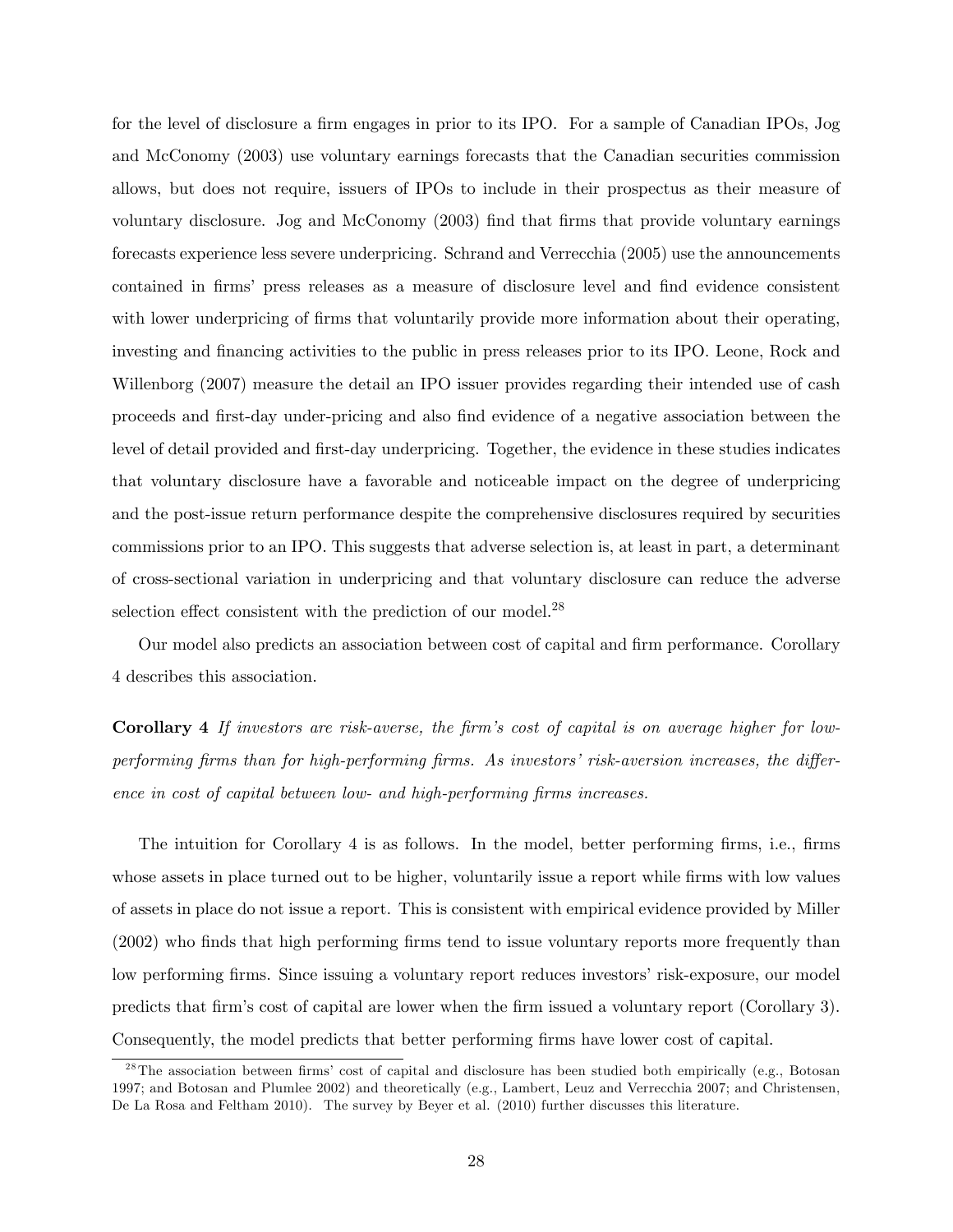## 6 Conclusion

The paper models managers' investment and voluntary disclosure strategies and their propensity to engage in costly reporting bias when managers disclose private information in order to raise equity capital for new investment opportunities. We contrast the predictions of the model with firms' optimal investment strategy when they lack the ability to communicate their private information (Myers and Majluf 1984) and with firms' optimal voluntary disclosure strategy when firms investment behavior is taken exogenously.

Unlike most analytical models of voluntary disclosure, the model allows managers to bias their disclosures and to jointly optimize their investment and disclosure strategies. This seems to be the realistic case for two reasons. First, in practice, firms are often not able to issue perfectly credible or verifiable reports. Rather, managers can bias their reports because of the reporting discretion they enjoy due to the forward looking nature of many voluntary disclosures and the inherent flexibility in Generally Accepted Accounting Principles (GAAP).

Second, in practice, managers don't disclose information merely for its own sake. Instead, firms disclose information because it alters the information asymmetry between firms and investors and allows firms to raise equity capital at favorable rates. Since the price at which a firm can raise capital determines the feasibility and profitability of new investment opportunities, firms' disclosure decisions directly affect their investment decisions and the distribution of their future cash flows. That is, firms make disclosures because of their "real effects." In this paper, we focus on the real effects of firms' voluntary disclosure decisions.

The model shows that treating managers' disclosure and investment decisions both as endogenous and allowing the manager to bias his voluntary report yields qualitatively different predictions than when the disclosure and investment decisions are considered separately and truthful disclosure is assumed. In particular, the optimal investment and disclosure strategies are no longer characterized by a single threshold (in contrast to traditional voluntary disclosure models and Myers and Majluf, 1984). For example, the model predicts that managers sometimes disclose good news and bad news but do not disclose intermediate news. The model also predicts that  $(i)$  the underinvestment problem is more prevalent if the return on investment is low; and  $(ii)$  low-performing firms have (weakly) higher cost of capital than high-performing firms. As such, the paper illustrates the importance of considering the interdependencies between firms' disclosure and investment deci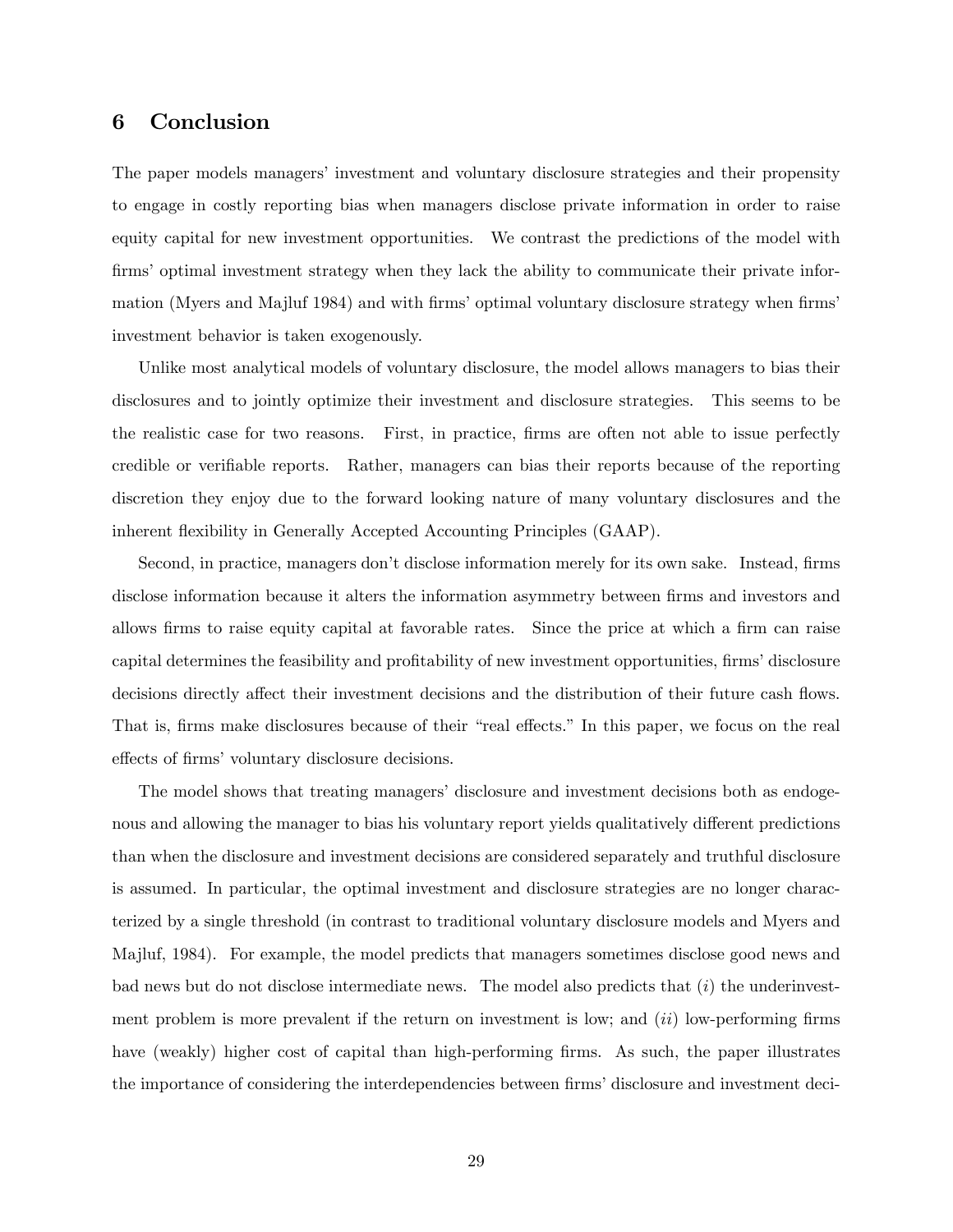sions and suggests that management's ability to bias its reports significantly affects firms' voluntary disclosure strategies. Future research that investigates the effect of bias in voluntary disclosures on firms' disclosure policies, investment strategies and other real decisions has the potential to contribute to our understanding of corporate disclosure policies.

# Appendix

### Proof of Lemma 1

In equilibrium, the manager's marginal benefit from biasing the report equals his marginal cost from biasing the report. The marginal benefit is

$$
\frac{\partial}{\partial x_R} \left( 1 - \frac{I}{x_R - \hat{b}(x_R) + I + \mu_r} \right) (x + I + \mu_r) = \frac{I(x + I + \mu_r) \left( 1 - \frac{\partial \hat{b}(x_R)}{\partial x_R} \right)}{\left( x_R - \hat{b}(x_R) + I + \mu_r \right)^2}.
$$

On the equilibrium path, we can substitute  $x_R - \hat{b}(x_R) = x$ . This, together with the marginal cost, yields the FOC (in terms of  $\widehat{b}(x_R)$ )

$$
\frac{I}{x_R - \hat{b}(x_R) + I + \mu_r} \left( 1 - \frac{\partial \hat{b}(x_R)}{\partial x_R} \right) - g' \left( \hat{b}(x_R) \right) = 0 \tag{4}
$$

We can expand  $\frac{\partial b(x_R)}{\partial x_R}$  as  $\frac{\partial b(x_R)}{\partial x}$  $\frac{1}{\partial x_R/\partial x} = b'(x) \frac{1}{1+b'}$  $\frac{1}{1+b'(x)}$  because, in equilibrium,  $\frac{\partial b(x_R)}{\partial x} = b'(x)$ . In addition,  $\hat{b}(x_R (x)) = b(x)$  and  $x_R - \hat{b}(x_R) = x$  on the equilibrium path. This yields the FOC (in terms of  $b(x)$ 

$$
\frac{I}{x+I+\mu_r} \left(1 - \frac{b'(x)}{1+b'(x)}\right) - g'(b(x)) = 0
$$
\n(5)

Rearranging yields (1).

The equilibrium bias function is given by the solution to (1) with the boundary condition  $b(0) = 0$ . We next want to show that there exists a solution to this initial value problem. We cannot invoke the Fundamental Theorem of Differential Equations in order to show that the solution to (1) exists and is unique since the RHS of (1) is not finite at  $b(0) = 0$ . In order to show that the solution exists, we substitute  $c(x)$  for  $\frac{1}{2}(b(x))^2$ . This implies that  $b(x) = \sqrt{2|c(x)|}$  and  $b'(x) = \frac{c'(x)}{\sqrt{2|c(x)}}$  $\frac{\partial^2 (x)}{\partial |c(x)|}$ . Rewriting the differential equation in (1) in terms of  $c(\cdot)$  yields

$$
c'(x) = \frac{I}{x + I + \mu_r} \frac{\sqrt{2|c(x)|}}{g'\left(\sqrt{2|c(x)|}\right)} - \sqrt{2|c(x)|} \tag{6}
$$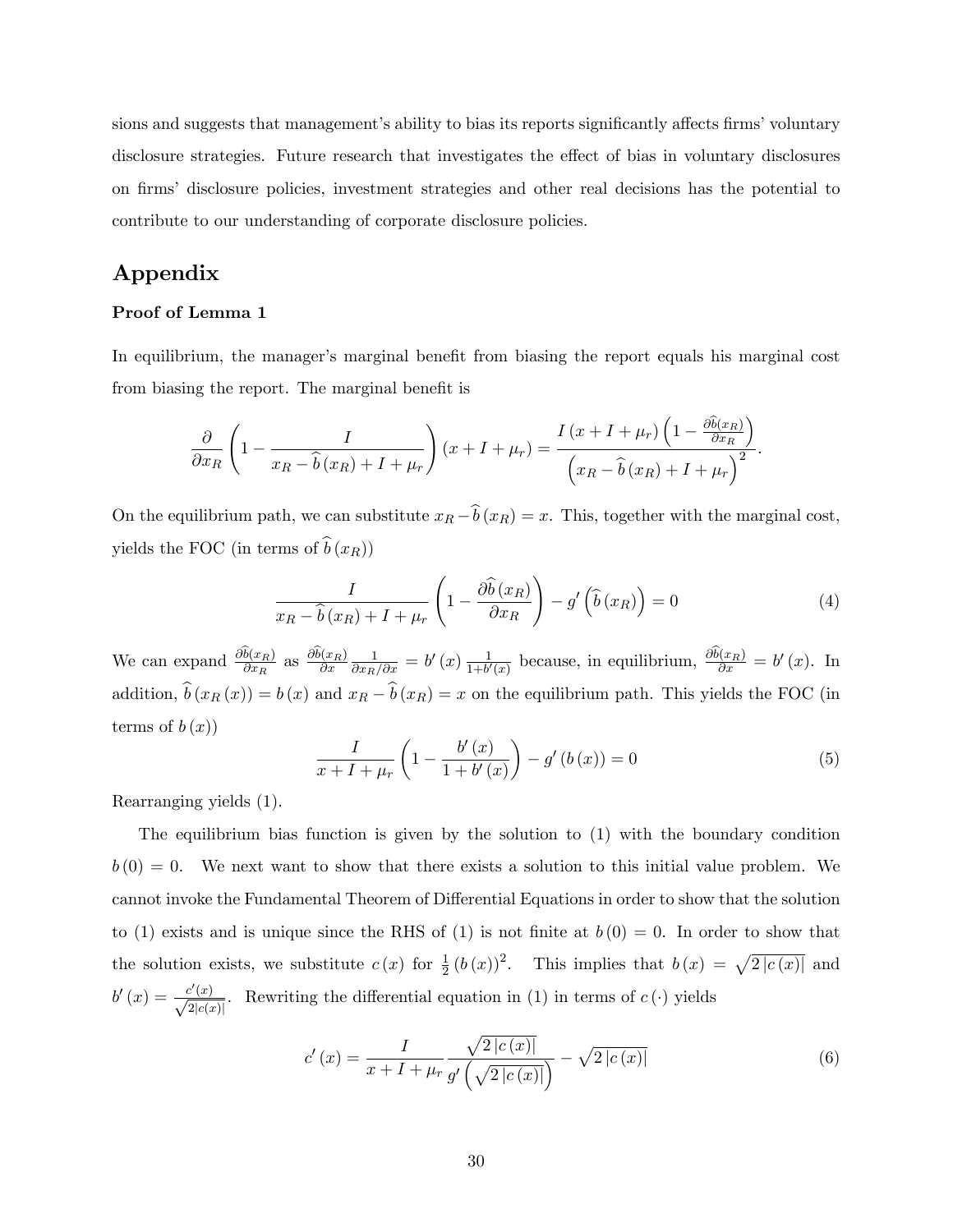with the boundary condition  $c(0) = 0$ . Let  $F(x, c) =$  $\sqrt{2|c|}$  $rac{\sqrt{2|c|}}{g'\left(\sqrt{2|c|}\right)} \frac{I}{x+I}$  $\frac{I}{x+I+\mu_r} - \sqrt{2\left|c\right|}$  denote the RHS of (6). We want to show that  $F(x, c)$  is continuous in x and c at  $(0, 0)$ . While  $F(x, c)$  is clearly continuous in x, it is only continuous in c if  $\lim_{c\to 0} F(x, c)$  is finite.

$$
\lim_{c \to 0} F(x, c) = \lim_{c \to 0} \frac{\frac{\partial}{\partial c} \sqrt{2 |c|}}{\frac{\partial}{\partial c} g' \left(\sqrt{2 |c|}\right)} \frac{I}{x + I + \mu_r} - 0 = \lim_{c \to 0} \frac{\frac{1}{\sqrt{2 |c|}}}{g'' \left(\sqrt{2 |c|}\right) \frac{1}{\sqrt{2 |c|}} x + I + \mu_r} = \frac{1}{g''(0)} \frac{I}{x + I + \mu_r}
$$

which is finite because  $g(\cdot)$  is strictly convex everywhere. Hence, there exists a continuous and differentiable solution to (6) with the boundary condition  $c(0) = 0$ . Next, we show that  $c(x)$ provides a solution to the manager's disclosure problem. That requires  $c(x) \geq 0$  such that  $b(x)$ is real. First note that  $c(x) \geq 0$  for  $[0, \varepsilon]$  and  $\varepsilon$  sufficiently small because  $c'(0) = F(0, 0) =$ 1  $g''(0)$ I  $\frac{1}{1+\mu_r} > 0$ . Suppose there existed x' such that  $c(x') < 0$ . Since  $c(x)$  is continuous, there must exist  $x'' < x'$  such that  $c(x'') = 0$  and  $c'(x'') < 0$ . However,  $c(x'') = 0$  implies that  $c'(x'') > 0$ . Hence,  $c(x) \geq 0$  for all  $x \in [0,\infty)$ . As a result,  $b(x) = \sqrt{2c(x)}$  is real and provides a solution to the manager's disclosure problem. Moreover, the solution is unique. Suppose it were not unique and there existed two solutions,  $b_1(x)$  and  $b_2(x)$  which both satisfied the differential equation in (5) and  $b_1$  (0) =  $b_2$  (0) = 0. Further, since  $b_1(x)$  and  $b_2(x)$  differ and are differentiable there must exist an interval  $(x', x'')$  for which  $b_1(x) > b_2(x)$  and  $b'_1(x) > b'_2(x)$ . However, for a given x, b' is lower for higher values of b. As a result,  $b_1(x) > b_2(x)$  and  $b'_1(x) > b'_2(x)$  cannot hold for any x and the solution to the initial value problem is unique.

We next want to show that the equilibrium bias  $b(x)$  has the following properties: it is continuous, always positive, initially increasing, obtains a unique maximum and converges to zero as the value of the firm's assets in place goes to infinity.

We have already shown that the equilibrium bias is continuous and strictly positive for  $x > 0$ . From this and the boundary condition  $b(0) = 0$ , it also follows that the bias is initially increasing. However,  $b(x)$  cannot always be increasing. Suppose it were the case that  $b'(x) > 0$  for all x. Then,  $1 - \frac{b'(x)}{1+b'(x)}$  $\frac{b'(x)}{1+b'(x)} \in (0,1)$ . Hence, the marginal benefit,  $\frac{1}{x+I+\mu_r}$  $\left(1 - \frac{b'(x)}{1+b'(x)}\right)$  $1+b'(x)$ ), converges to 0 for  $x \to \infty$ . In equilibrium, the marginal cost must then also converge to zero. This cannot be the case if  $b(x)$ is positive and always increasing for any x. As a result, for x sufficiently large  $b(x)$  is decreasing  $(-1 < b'(x) < 0)$  and hence  $1 - \frac{b'(x)}{1 + b'(x)}$  $\frac{b'(x)}{1+b'(x)} > 1$ . Further, since  $b(x) > 0$  for all x,  $b'(x)$  has to converge to 0 for  $x \to \infty$ . As a result,  $\frac{1}{x+I+\mu_r}$  $\left(1 - \frac{b'(x)}{1 + b'(x)}\right)$  $1+b'(x)$ converges to 0 for  $x \to \infty$ . Hence, the marginal cost must also converge to zero and therefore  $b(x) \to 0$  for  $x \to \infty$ .

Finally, we want to show that  $b(x)$  does not have a local minimum. We show that by proving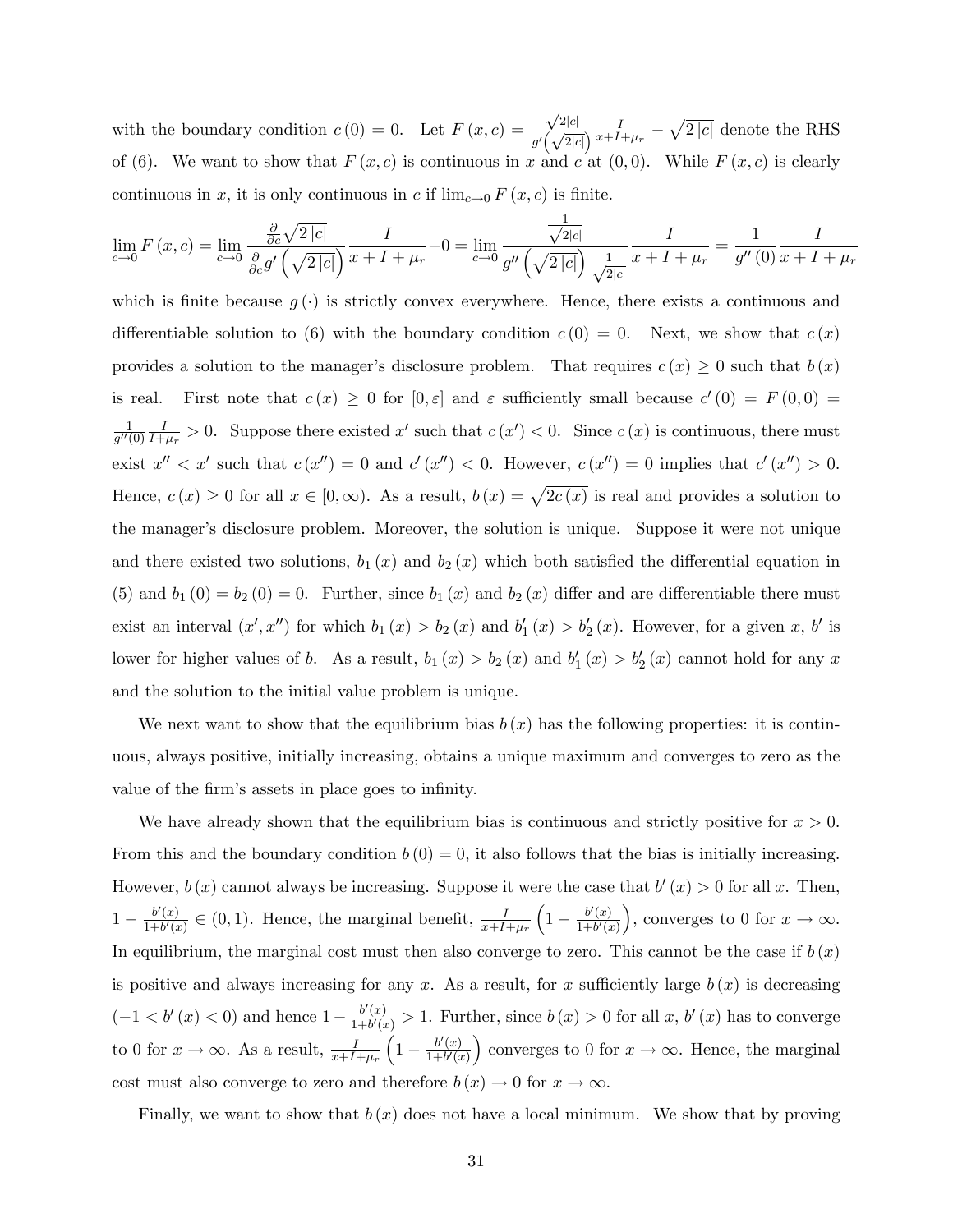that there does not exist any x for which  $b(x)$  is weakly increasing and weakly convex. Suppose it were the case that  $b'(x) \geq 0$  and  $b''(x) \geq 0$  for a given x. As x increases,  $b(x)$  weakly increases and hence  $g'(b)$  weakly increases (due to  $b(x) \ge 0$  and  $b'(x) \ge 0$ ). Moreover, as x increases,  $b'(x)$ weakly increases and hence  $\frac{b'(x)}{1+b'(x)}$  $\frac{0(x)}{1+b'(x)}$  weakly increases (due to  $b''(x) \geq 0$ ). The latter implies that the marginal benefit,  $\frac{I}{x+I+\mu_r}$  $\left(1 - \frac{b'(x)}{1+b'(x)}\right)$  $1+b'(x)$ ), strictly decreases in x. Since the marginal cost,  $g'(b)$ , weakly increases, this yields a contradiction.

### Proof of Lemma 2

From the proof of Lemma 1 we know that  $c'(0) = \frac{1}{g''(0)}$ I  $\frac{1}{0+I+\mu_r}$  when the boundary condition is  $c(0) = 0$ . Hence, the slope of  $c(x)$  is higher at  $x = 0$  when  $\mu_r$  is lower. Since the solution  $c(x)$ is differentiable, there exists  $\varepsilon > 0$  such that for all  $x \in (0,\varepsilon)$  the slope of  $c(x)$  is higher when  $\mu_r$  is lower. Let  $\mu_{r1} < \mu_{r2}$ . From continuity it follows that  $c(x; \mu_{r1}) > c(x; \mu_{r2})$  and equivalently  $b(x; \mu_{r1}) > b(x; \mu_{r2})$  for some neighborhood  $(0, \delta)$ . Next, we want to show that  $b(x; \mu_{r1}) > b(x; \mu_{r2})$ for all  $x \in (0,\infty)$ . Suppose there existed  $x' > 0$  such that  $b(x'; \mu_{r1}) = b(x'; \mu_{r2})$ . From (1), we know that at this point  $b'(x';\mu_{r1}) > b'(x';\mu_{r2})$ . Hence, the slope of the lower bias curve (for  $\mu_r = \mu_{r2}$ ) is lower than the slope of the higher bias curve (for  $\mu_r = \mu_{r1}$ ) and hence it cannot be the case that the two curves intersect (or even touch). Hence, it follows that  $b(x; \mu_{r1}) > b(x; \mu_{r2})$ for all  $x \in (0,\infty)$ .

### Proof of Proposition 1

We start out by showing that  $g(b(x)) - \mu_r$  is monotonically decreasing in  $\mu_r$ . This implies that there exists  $\mu_r^* > 0$  such that for  $\mu_r \ge \mu_r^*$  the disclosure costs  $g(b(x))$  are (weakly) less than the expected return on investment  $\mu_r$  for all x and that for  $\mu_r < \mu_r^*$  there are some values of x for which the disclosure costs  $g(b(x))$  strictly exceed the expected return on investment  $\mu_r$ .

**Lemma 5** For any given x,  $g(b(x)) - \mu_r$  is monotonically decreasing in  $\mu_r$  where  $b(x)$  is given by (1) with  $b(0) = 0$  as a boundary condition.

**Proof.** We know from Lemma 2 that  $b(x)$  is decreasing in  $\mu_r$ . It follows that  $g(b(x)) - \mu_r$  is decreasing in  $\mu_r$ .

Next, we show that a necessary condition for an equilibrium with full disclosure to exist is that  $\mu_r \leq \mu_r^*$  which implies  $g(b(x)) \leq \mu_r$  for all x (Proposition 1, part i). Further, if  $\mu_r > \mu_r^*$ then there exist some x for which  $g(b(x)) > \mu_r$  which is a necessary condition for an equilibrium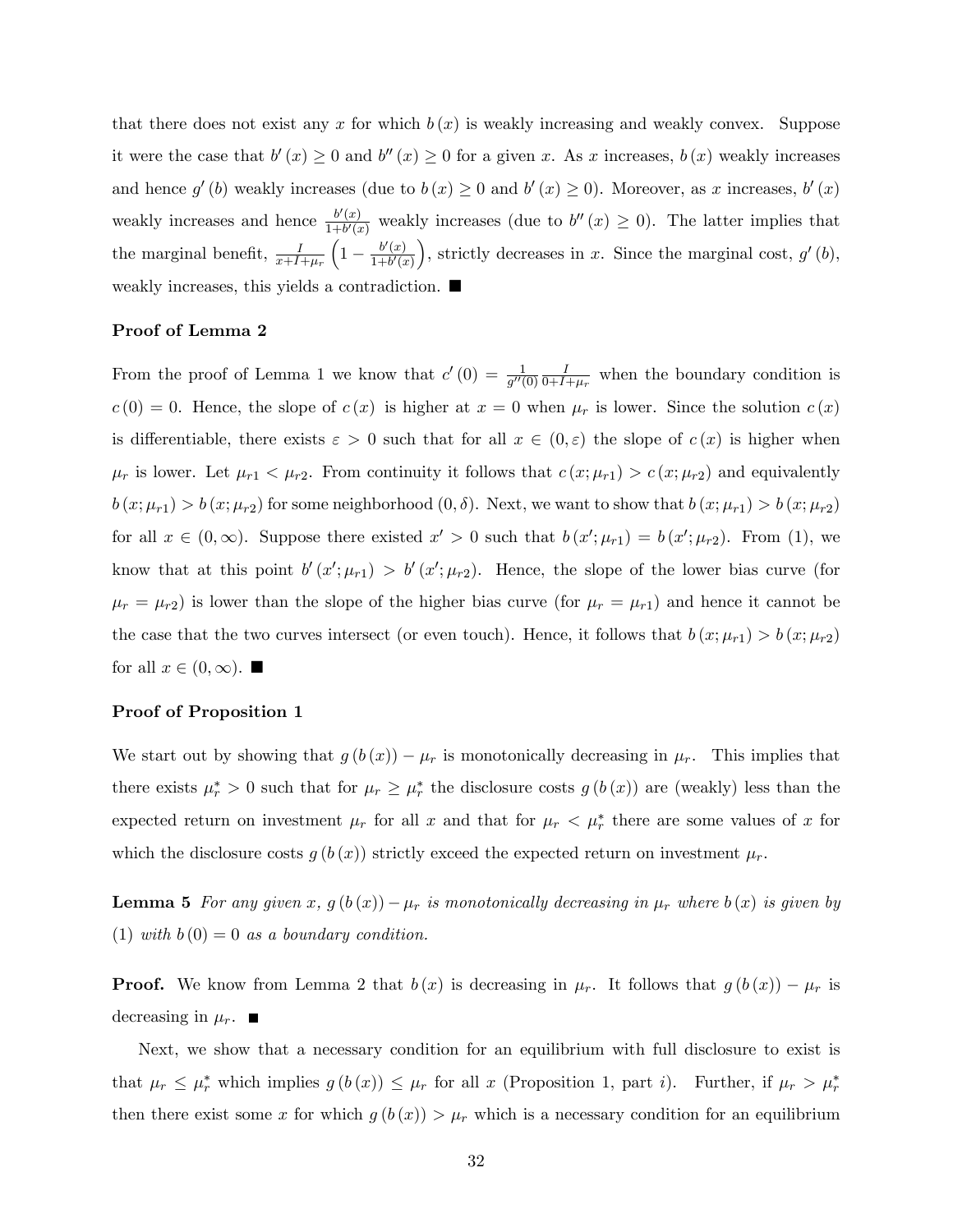with intermediate news undisclosed to exist (Proposition 1, part  $ii$ ). In addition, these conditions in conjunction with the off-equilibrium beliefs that managers that raise capital without issuing a report are of the lowest type  $(x = 0)$  are sufficient for the existence of the equilibrium in Proposition 1.

**Lemma 6** A necessary and sufficient condition for existence of a full disclosure equilibrium is that for any value of the assets in place,  $x$ , the following inequality holds

$$
\mu_r \ge g\left(b\left(x\right)\right). \tag{7}
$$

**Proof.** In a full disclosure equilibrium, the manager always discloses, the firm equity is correctly priced and the firm invests in the positive NPV project. Hence, the firm's expected payoff is  $x+\mu_r-g(b(x))$ . We need to show that none of the types has incentives to deviate. One potential deviation in a full disclosure equilibrium is for a type not to disclose and not to invest which yields a payoff of x. A necessary condition to preclude such deviation is that the disclosure cost of all types are lower than their expected return on the investment,  $\mu_r$ . So, a necessary condition for the existence of a full disclosure equilibrium is that condition  $(7)$  holds for any x, or equivalently,  $g^{-1}(\mu_r) > b(x).$ 

Condition (7) is not only necessary, but also sufficient for existence of a full disclosure equilibrium. To show the sufficiency of this condition one needs to preclude any form of deviation. There are two other types of potential deviations: (i) disclosure of a report other than the type's equilibrium report and investment and  $(ii)$  non-disclosure and investment. By construction of the bias function  $b(x)$  in Lemma 1, any deviation to a report of another type is precluded. To preclude deviation to non-disclosure, we need to assign off-equilibrium beliefs that guarantee that no type wants to deviate to a non-disclosure and investment strategy. The only off-equilibrium beliefs that preclude such deviation are the ones under which investors believe that the manager is of the lowest type if he raises capital without issuing a report. Note that these off-equilibrium beliefs are natural since in equilibrium the only type who is always indifferent between investing with and investing without issuing a report is the lowest type.

**Lemma 7** A necessary and sufficient condition for existence of an equilibrium with intermediate news undisclosed is that there exists a value of assets in place, x, such that

$$
\mu_r < g\left(b\left(x\right)\right). \tag{8}
$$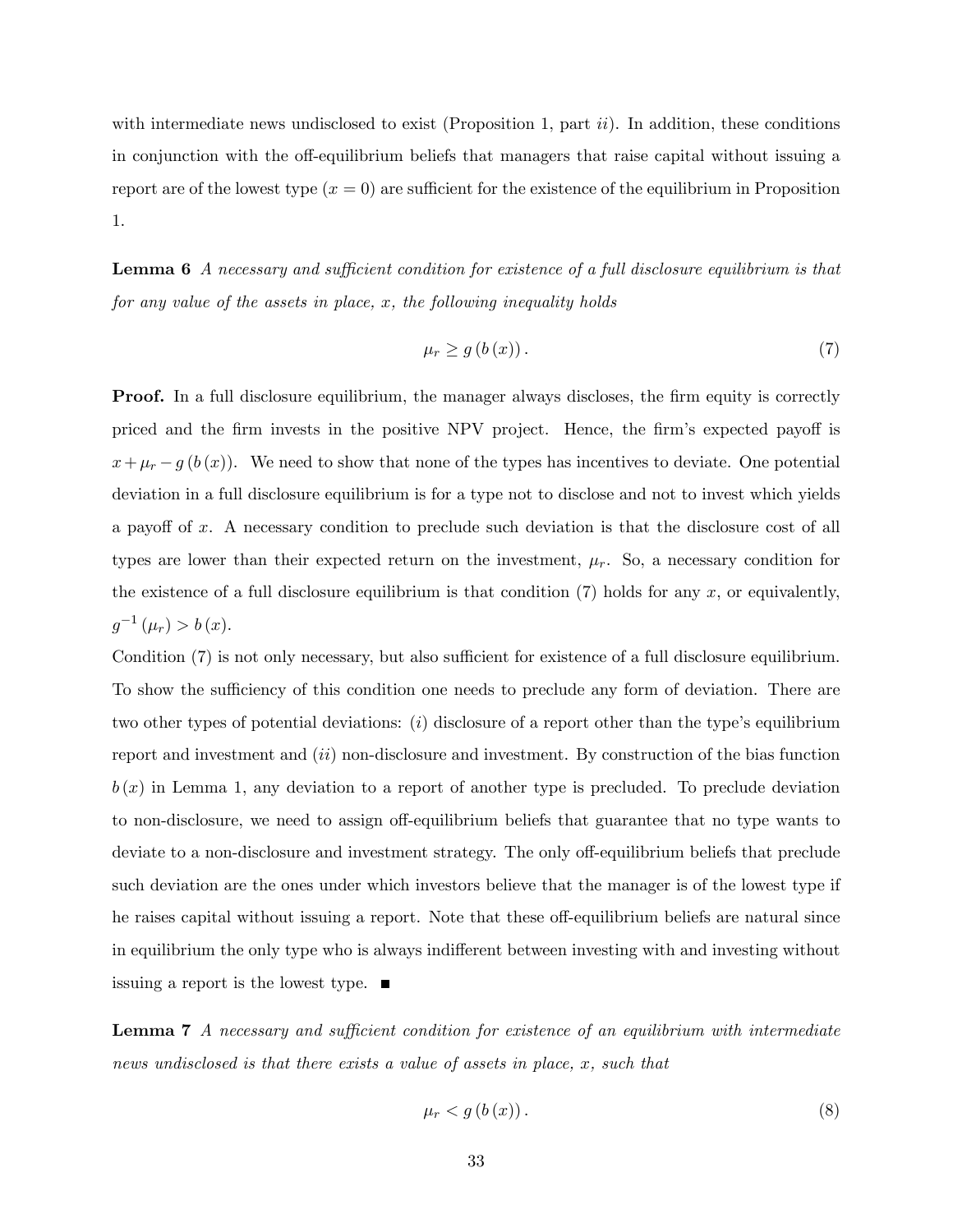**Proof.** Condition (8) implies that there are exactly two values of assets in place,  $x_1^D$  and  $x_2^D$ , for which  $b(x_1^D) = b(x_2^D) = g^{-1}(\mu_r)$ . We want to show that the following equilibrium exists if condition (8) holds: For all  $x \in [0, x_1^D)$  and  $x \in [x_2^D, \infty)$ , the manager invests and discloses according to Lemma 1 and for all  $x \in [x_1^D, x_2^D)$  the manager does not invest and does not disclose. If investors observe an off-equilibrium report they believe that the manager reported according to Lemma 1. These off-equilibrium beliefs together with the manager's reporting strategy guarantee that any type that issues a report in equilibrium does not deviate and issue a different report (either on or off the equilibrium path). As before, we assume that if a firm invests without issuing a report investors believe that the firm is of the lowest type, i.e., the value of the firm's assets in place is zero. Together, this shows that condition  $(8)$  is sufficient for an equilibrium with intermediate news undisclosed to exist. To show that condition  $(8)$  is also necessary, note that if condition  $(8)$  does not hold then any type that is supposed not to disclose and not to invest would deviate and issue a report according to Lemma 1 and invest.<sup>29</sup>

### Proof of Corollary 1

Recall that  $x_1^D$  and  $x_2^D$  are given by  $g\left(b\left(x_1^D\right)\right) = g\left(b\left(x_2^D\right)\right) = \mu_r$ . Differentiating this condition with respect to  $x_i^D$  and  $\mu_r$  for  $i = 1, 2$  yields

$$
g'\left(b\left(x_i^D\right)\right)b'\left(x_i^D\right)dx_i^D + \left(g'\left(b\left(x_i^D\right)\right)\frac{\partial b\left(x_i^D\right)}{\partial \mu_r} - 1\right)d\mu_r = 0.
$$

Rearranging yields

$$
\frac{dx_i^D}{d\mu_r} = -\frac{g'\left(b\left(x_i^D\right)\right)\frac{\partial b(x_i^D)}{\partial \mu_r} - 1}{g'\left(b\left(x_i^D\right)\right)b'\left(x_i^D\right)}.
$$

 $g'\left(b\left(x_i^D\right)\right)$  is positive and Lemma 2 implies that  $\frac{\partial b(x_i^D)}{\partial \mu_r}$  $\frac{\partial (x_i)}{\partial \mu_r}$  is negative. Hence, the numerator is always negative and the denominator takes the sign of  $b'(x_i^D)$ . For  $x_1^D(x_2^D)$  the bias is increasing and hence  $\frac{dx_1^D}{d\mu_r} > 0 \left(\frac{dx_2^D}{d\mu_r} < 0\right)$ .

### Proof of Lemma 3

Suppose, for a given  $X_{nd}$ ,  $E[\tilde{x} + I + \mu_r | x \in X_{nd}] = \bar{x}_{nd}$ . Further, if  $\{x | x < x_I\} \cap X_{nd} = \emptyset$  then  $E[\tilde{x}|\tilde{x} \lt x_I, x \in X_{nd}] \equiv 0$ . Hence,  $\alpha_{nd} = I/E[\tilde{x}+I+\mu_r|\tilde{x} \lt x_I, x \in X_{nd}]$  decreases weakly in  $x_I$ ,

 $29$ This arguments relies on off-equilibrium beliefs that equal the full disclosure beliefs, however, it is easy to show that if condition  $(8)$  does not hold an equilibrium with intermediate news undisclosed cannot exist for any off-equilibrium beliefs.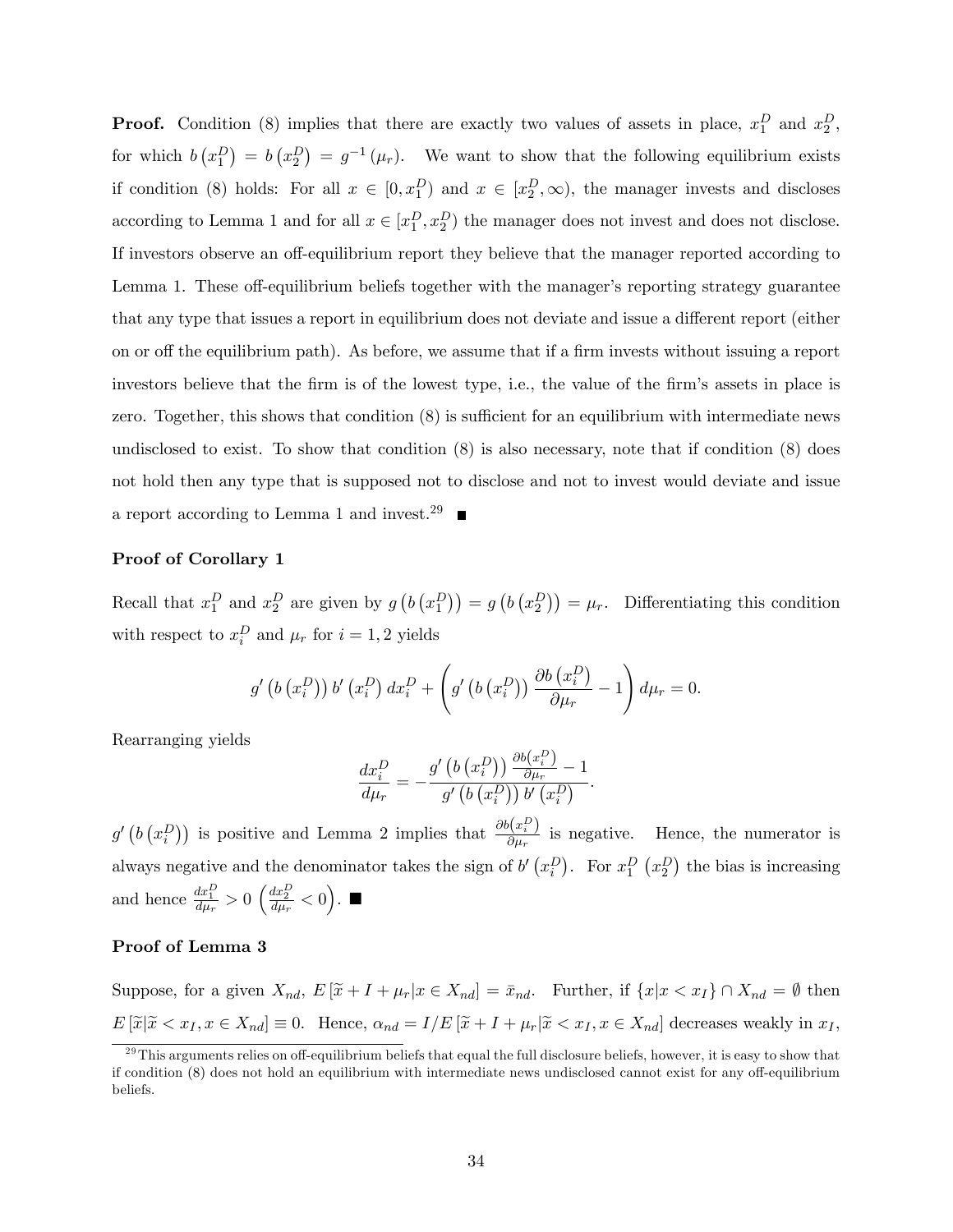$\alpha_{nd}(x_I=0) = \frac{I}{I+\mu_r}$  and  $\lim_{x_I \to \infty} \alpha_{nd}(x_I) = \frac{I}{\bar{x}_{nd}+I+\mu_r}$ . Hence,  $\alpha \in \left(\frac{I}{I+\mu_r}\right)$  $\frac{I}{I+\mu_r}, \frac{I}{\bar{x}_{nd}+I}$  $\bar{x}_{nd}+I+\mu_r$  $(0, 1).$ Substituting equation (2) into equation (3) and rearranging yields

$$
\frac{I}{E\left[\tilde{x}|\tilde{x} < x_I, x \in X_{nd}\right] + I + \mu_r} x_I + \max\left\{0, \mu_r - g\left(b\left(x_I\right)\right)\right\} = \left(1 - \frac{I}{E\left[\tilde{x}|\tilde{x} < x_I, x \in X_{nd}\right] + I + \mu_r}\right) \left(I + \mu_r\right).
$$

Both the LHS and the RHS are continuous in  $x_I$ . Moreover, for  $x_I = 0$  the LHS equals 0 and the RHS equals  $\mu_r$  while for  $x_I \to \infty$  the LHS approaches  $\infty$  and the RHS equals  $\frac{\bar{x}_{nd} + \mu_r}{\bar{x}_{nd} + I + \mu_r} (I + \mu_r)$ which is finite. Hence, there exists  $x_I \in (0,\infty)$  such that equation (3) holds when  $\alpha_{nd}$  is given by  $\alpha_{nd} = I/E \left[ \tilde{x} + I + \mu_r \vert \tilde{x} < x_I, x \in X_{nd} \right]$ .

### Proof of Lemma 4

As an intermediate step, we prove the following lemma.

**Lemma 8** If there exists a non-disclosure interval,  $(x_1^D, x_2^D)$  such that there exists x' which is  $\varepsilon$ to the left of  $x_1^D$  that issues a report and invests then any  $x \in (x_1^D, x_2^D)$  does not invest.

**Proof.** Let  $y \in \{0, 1\}$  be the investment decision where  $y = 1$  indicates that the firm pursues the investment opportunity and  $y = 0$  otherwise. Suppose type  $x_1^D$  were indifferent between issuing a report  $x_R(x_1^D)$  and investing and not issuing a report and investing, i.e.,

$$
\left(1 - \frac{I}{E\left(\tilde{x}|x_R\left(x_1^D\right)\right) + I + \mu_r}\right)\left(x_1^D + I + \mu_r\right) - g\left(x_R\left(x_1^D\right) - x_1^D\right)
$$
\n
$$
= \left(1 - \frac{I}{E\left(\tilde{x}|nd, y=1\right) + I + \mu_r}\right)\left(x_1^D + I + \mu_r\right)
$$
\n(9)

For  $x_1^D$  to be indifferent, investors' beliefs have to be such that  $E(\tilde{x}|x_R(x_1^D)) > E(\tilde{x}|nd, y = 1)$ because the disclosure costs are strictly positive (this follows from the bias being strictly positive; note that zero bias is not feasible for finite  $x > 0$ ). We also know that type  $x'$  prefers to invest and disclose over non-disclosure and investment, i.e.,

$$
\left(1 - \frac{I}{E\left(\tilde{x}|x_R\left(x'\right)\right) + I + \mu_r}\right)\left(x' + I + \mu_r\right) - g\left(x_R\left(x'\right) - x'\right)
$$
\n
$$
> \left(1 - \frac{I}{E\left(\tilde{x}|nd, y=1\right) + I + \mu_r}\right)\left(x' + I + \mu_r\right)
$$

Since x' is sufficiently close to  $x_1^D$  it is the case that  $E(\tilde{x}|x_R(x_1^D)) > E(\tilde{x}|x_R(x')) > E(\tilde{x}|nd, y = 1)$ . The difference between the payoff of type  $x_1^D$  from mimicking  $x'$  and his payoff from investing with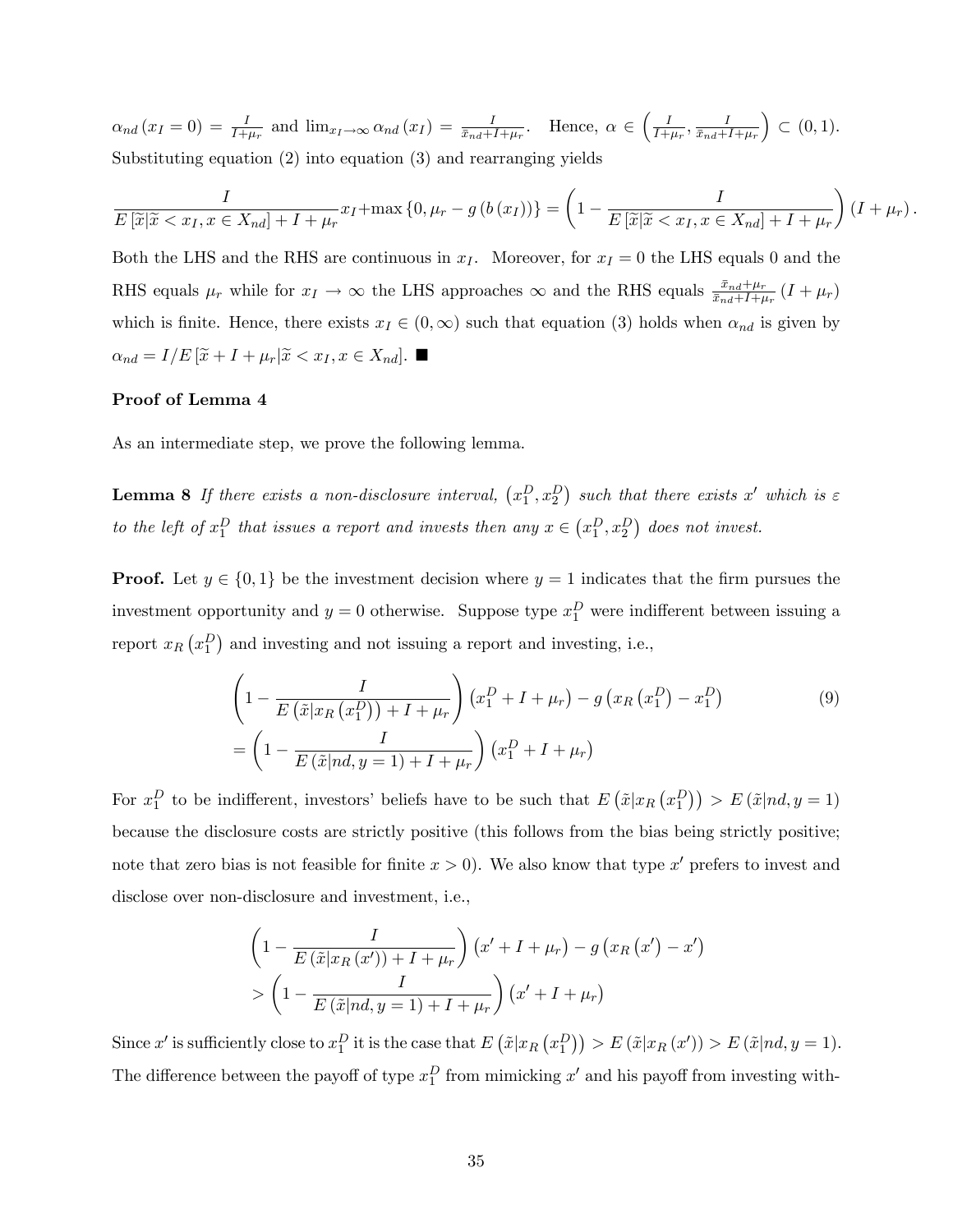out disclosing is given by

$$
\left(1 - \frac{I}{E\left(\tilde{x}|x_R\left(x'\right)\right) + I + \mu_r}\right)\left(x_1^D + I + \mu_r\right) - g\left(x_R\left(x'\right) - x_1^D\right) - \left(1 - \frac{I}{E\left(\tilde{x}|nd, y=1\right) + I + \mu_r}\right)\left(x_1^D + I + \mu_r\right).
$$
\n(10)

In order to arrive at a contradiction, we want to show that the expression in  $(10)$  is positive (which implies that type  $x_1^D$  wants to deviate and mimic  $x'$ )

$$
\left(1 - \frac{I}{E\left(\tilde{x}|x_R\left(x'\right)\right) + I + \mu_r}\right)\left(x_1^D + I + \mu_r\right) - g\left(x_R\left(x'\right) - x_1^D\right)
$$

$$
-\left(1 - \frac{I}{E\left(\tilde{x}|nd, y = 1\right) + I + \mu_r}\right)\left(x_1^D + I + \mu_r\right)
$$

$$
=\left(1 - \frac{I}{E\left(\tilde{x}|x_R\left(x'\right)\right) + I + \mu_r}\right)\left(x' + \varepsilon + I + \mu_r\right) - g\left(x_R\left(x'\right) - x' - \varepsilon\right)
$$

$$
-\left(1 - \frac{I}{E\left(\tilde{x}|nd, y = 1\right) + I + \mu_r}\right)\left(x' + \varepsilon + I + \mu_r\right)
$$

which yields

$$
A + \left(\frac{I}{E\left(\tilde{x}|nd, y=1\right) + I + \mu_r} - \frac{I}{E\left(\tilde{x}|x_R\left(x'\right)\right) + I + \mu_r}\right)\varepsilon + g\left(x_R\left(x'\right) - x'\right) - g\left(x_R\left(x'\right) - x' - \varepsilon\right) \tag{11}
$$

where  $A$  denotes the LHS expression in  $(??)$ . Note that

$$
\left(\frac{I}{E\left(\tilde{x}|nd, y=1\right) + I + \mu_r} - \frac{I}{E\left(\tilde{x}|x_R\left(x'\right)\right) + I + \mu_r}\right)\varepsilon > 0
$$

because  $E(\tilde{x}|x_R(x')) > E(\tilde{x}|nd, y = 1)$  and

$$
g\left(x_R\left(x'\right)-x'\right)-g\left(x_R\left(x'\right)-x'-\varepsilon\right)>0,
$$

which follows from the bias being positive and

$$
x_{R}(x') - x' > x_{R}(x') - x' - \varepsilon
$$

$$
x_{R}(x') > x_{R}(x') - \varepsilon.
$$

This implies that the expression in (11) is positive. As a result, type  $x_1^D$  prefers mimicking the report of  $x'$  which contradicts the assumed equilibrium behavior.

To complete the proof of Lemma 4, we have to show that if there exists a type  $x$  that prefers to invest without issuing a report then all types to the left of x also prefer to invest without issuing a report. Based on Lemma 8, type x belongs to the left-most non-disclosure interval. Hence, all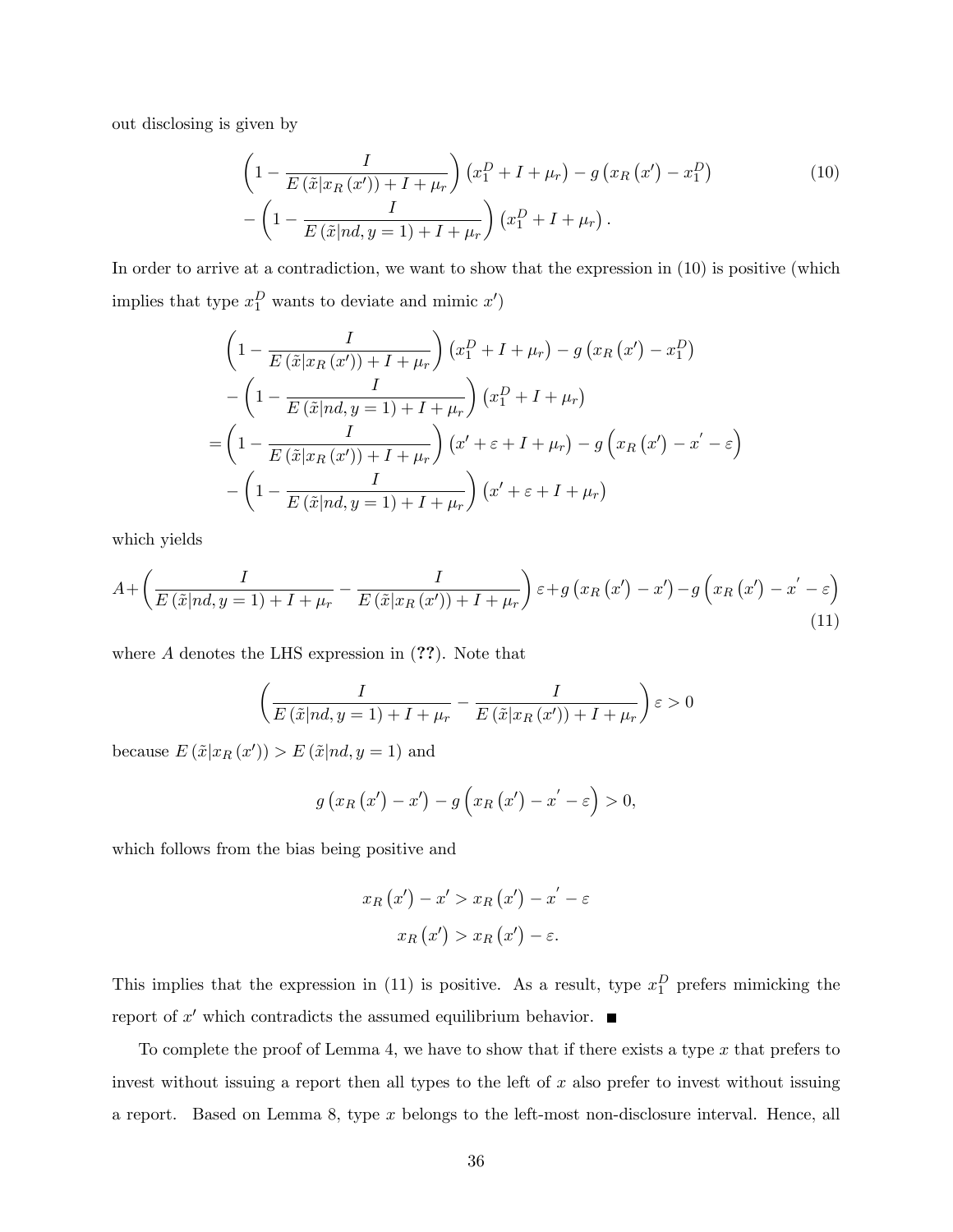types to the left of  $x$  do not issue a report. We need to show that if  $x$  prefers investing without issuing a report to non-investing without issuing a report then all types to the left of x also do. This follows from the fact that lower types give up the same fraction in exchange for the same expected return on investment  $\mu_r$  but that (the fraction of) their firm is worth less.

## Proof of Proposition 2

We start by showing that for sufficiently small x,  $b(x)$  is strictly greater than  $b<sub>I</sub>(x)$ . From this it follows that  $b(x)$  and  $b<sub>I</sub>(x)$  intersect at least once.

**Lemma 9** There exists  $\varepsilon > 0$  such that  $b(x) > b_I(x)$  for  $x \in (0, \varepsilon)$ .

Proof. From Definition 1, it follows that

$$
b_I(x) = g^{-1}\left(I\frac{x - E\left(\tilde{x}|\tilde{x} < x\right)}{E\left(\tilde{x}|\tilde{x} < x\right) + I + \mu_r}\right)
$$

and

$$
b'_I(x) = \frac{1}{g'(b_I(x))} \frac{I}{E(\tilde{x}|\tilde{x} < x) + I + \mu_r} \left(1 - \frac{x + I + \mu_r}{E(\tilde{x}|\tilde{x} < x) + I + \mu_r} \left(x - E(\tilde{x}|\tilde{x} < x)\right) \frac{f(x)}{F(x)}\right),
$$

where  $F(x)$  is the cumulative distribution function of the value of the firm's assets in place. We first compute  $\lim_{x\to 0} \frac{b'(x)}{b'_I(x)}$  $\frac{\partial (x)}{\partial f(x)} > 1$  where  $b'(x)$  is given by equation (1).

$$
\lim_{x \to 0} \frac{b'(x)}{b'_I(x)} = \lim_{x \to 0} \frac{\frac{1}{g'(b(x))(x + I + \mu_r)} - 1}{\frac{1}{g'(b_I(x))} \frac{I}{E(\tilde{x}|\tilde{x} < x) + I + \mu_r} \left(1 - \frac{x + I + \mu_r}{E(\tilde{x}|\tilde{x} < x) + I + \mu_r} (x - E(\tilde{x}|\tilde{x} < x)) \frac{f(x)}{F(x)}\right)}
$$
\n
$$
= \lim_{x \to 0} \frac{\frac{I}{(x + I + \mu_r)} - g'(b(x))}{\frac{I}{E(\tilde{x}|\tilde{x} < x) + I + \mu_r} \left(1 - \frac{x + I + \mu_r}{E(\tilde{x}|\tilde{x} < x) + I + \mu_r} (x - E(\tilde{x}|\tilde{x} < x)) \frac{f(x)}{F(x)}\right)} \lim_{x \to 0} \frac{g'(b_I(x))}{g'(b(x))}
$$
\n
$$
= \frac{\frac{I}{I + \mu_r} - 0}{\frac{I}{I + \mu_r} \left(1 - \lim_{x \to 0} (x - E(\tilde{x}|\tilde{x} < x)) \frac{f(x)}{F(x)}\right)} \lim_{x \to 0} \frac{g'(b_I(x))}{g'(b(x))}
$$
\n
$$
= 2 \lim_{x \to 0} \frac{g'(b_I(x))}{g'(b(x))}
$$

where the last equality follows from

$$
\lim_{x \to 0} x \frac{f(x)}{F(x)} = \lim_{x \to 0} \frac{f(x) + xf'(x)}{f(x)} = 1 + \lim_{x \to 0} \frac{xf'(x)}{f(x)} = 1 \text{ for } f(0) > 0 \text{ and } |f'(0)| < \infty
$$
  

$$
\lim_{x \to 0} E(\tilde{x}|\tilde{x} < x) \frac{f(x)}{F(x)} = \lim_{x \to 0} \frac{f(x)}{F^2(x)} \int_0^x z f(z) dz = \lim_{x \to 0} \frac{f'(x) \int_0^x z f(z) dz + f(x) x f(x)}{2F(x) f(x)}
$$
  

$$
= \lim_{x \to 0} \frac{f'(x)}{2f(x)} E(\tilde{x}|\tilde{x} < x) + \lim_{x \to 0} \frac{xf(x)}{2F(x)} = \frac{1}{2}.
$$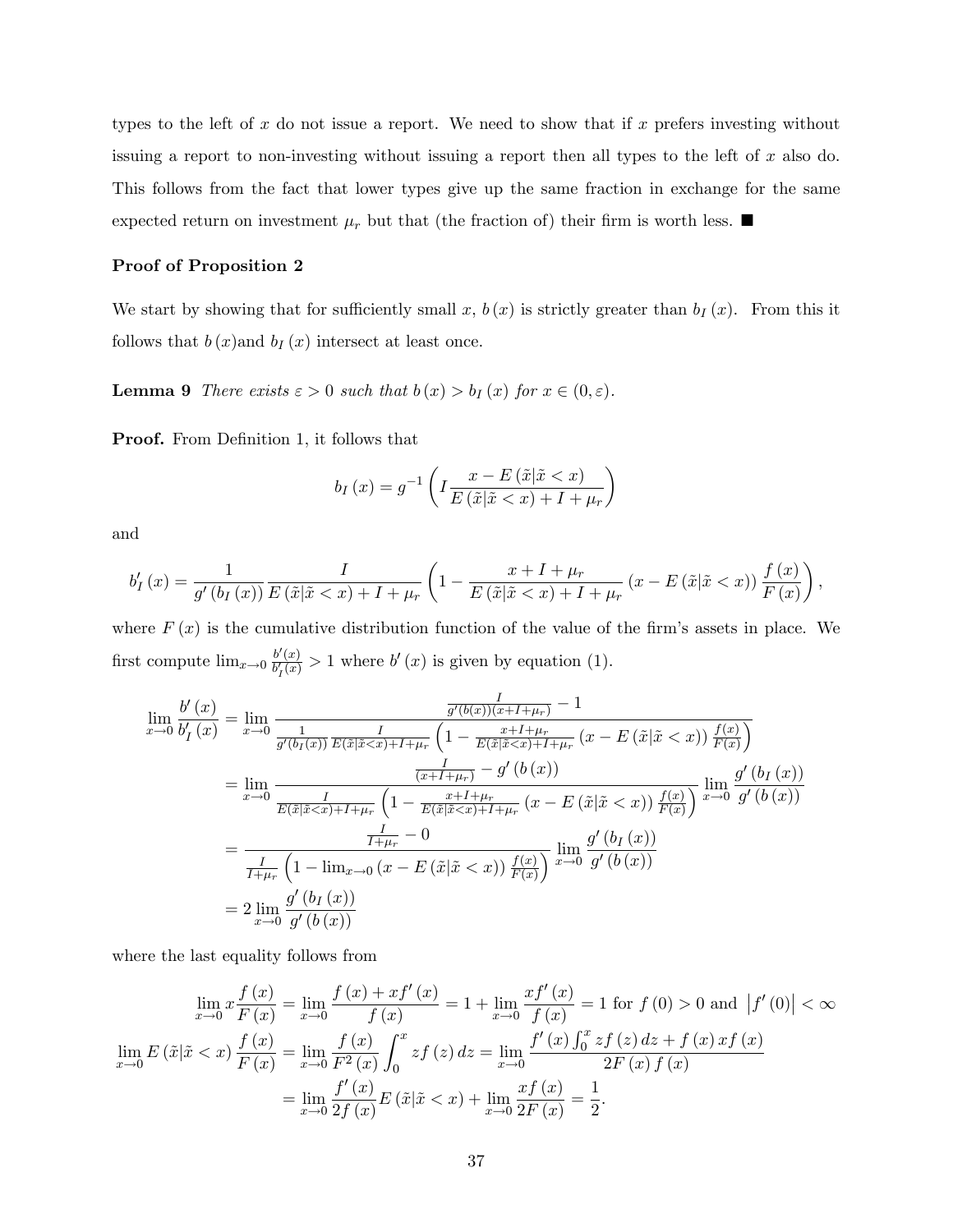We have just shown that

$$
\lim_{x \to 0} \frac{b'(x)}{b'_I(x)} \frac{g'(b(x))}{g'(b_I(x))} = 2.
$$

First, consider the case when  $\lim_{x\to 0} \frac{b'(x)}{b'_I(x)}$  $\frac{b'(x)}{b'_I(x)} \leq 1$ . Then,  $\lim_{x \to 0} \frac{g'(b(x))}{g'(b_I(x))}$  $\frac{g(\theta(x))}{g'(\theta_I(x))} \geq 2$ . Which implies that there exists an interval  $(0, \varepsilon)$  for which  $b(x) > b<sub>I</sub>(x)$  (which can only hold when  $\lim_{x\to 0} \frac{b'(x)}{b'_I(x)}$  $\frac{\partial (x)}{\partial f(x)} = 1;$ if  $\lim_{x\to 0} \frac{b'(x)}{b'_I(x)}$  $\frac{b'(x)}{b'_I(x)} < 1$  we arrive at a contradiction). Next, consider the case when  $\lim_{x\to 0} \frac{b'(x)}{b'_I(x)}$  $\frac{b'(x)}{b'_I(x)} > 1.$ Then, there must be an interval for which  $b(\cdot)$  is steeper than  $b_I(\cdot)$  because both functions are differentiable for  $x > 0$ , and as a result there exists an interval  $(0, \varepsilon)$  for which  $b(x) > b<sub>I</sub>(x)$ . Hence, there always exists an interval  $(0, \varepsilon)$  for which  $b(x) > b<sub>I</sub>(x)$ .

Next, we show that there always exists an equilibrium in which low types do not disclose but invest. The remaining characteristics of the equilibrium in Proposition 2 follow immediately from Proposition 1 and Lemma 4.

### Lemma 10 There always exists an equilibrium in which low types do not disclose but invest.

**Proof.** First, we consider the case in which the parameters are such that  $b(x) \leq g^{-1}(\mu_r)$  (i.e.,  $\mu_r \geq \mu_r^*$ ). Let x' be the highest value of the firm's assets in place for which the manager raises capital without issuing a report. Define  $u_1(x')$  as the difference between the payoff of type  $x'$  if he raises capital without issuing a report and the payoff if he raises capital and issues a report  $x_R(x') = x' + b(x'), \text{ i.e.,}$ 

$$
u_1(x') = \frac{E[\tilde{x}|x < x'] + \mu_r}{E[\tilde{x}|x < x'] + I + \mu_r}(x' + \mu_r + I) - (x' + \mu_r - g(b(x'))).
$$

We want to show that there exists  $x' > 0$  such that  $u_1(x') = 0$ . From the definition of  $u_1(x')$  it follows that  $\lim_{x'\to 0} u_1 (x') = 0$  and  $\lim_{x'\to\infty} u_1 (x') = -\infty$ . Moreover,

$$
\frac{\partial u_{1}(x')}{\partial x'}\Big|_{x'=0} = \frac{(E[\tilde{x}|x < x'] + I + \mu_{r}) \frac{\partial E[\tilde{x}|x < x']}{\partial x'} - (E[\tilde{x}|x < x'] + \mu_{r}) \frac{\partial E[\tilde{x}|x < x']}{\partial x'} (x' + \mu_{r} + I)\Big|_{x'=0} \n+ \left(\frac{E[\tilde{x}|x < x'] + \mu_{r}}{E[\tilde{x}|x < x'] + I + \mu_{r}} - (1 - g'(b(x))b'(x'))\right)\Big|_{x'=0} \n= \left(\frac{I(x' + \mu_{r} + I)}{(E[\tilde{x}|x < x'] + I + \mu_{r})^{2}} \frac{\partial E[\tilde{x}|x < x']}{\partial x'}\right)\Big|_{x'=0} \n+ \left(\frac{E[\tilde{x}|x < x'] + \mu_{r}}{E[\tilde{x}|x < x'] + I + \mu_{r}} - \left(1 - \frac{I}{x' + I + \mu_{r}} \frac{b'(x')}{1 + b'(x')}\right)\right)\Big| \n= \frac{I}{I + \mu_{r}} \frac{\partial E[\tilde{x}|x < x']}{\partial x'} + \frac{\mu_{r}}{I + \mu_{r}} - \left(1 - \frac{I}{I + \mu_{r}}\right)
$$
\n
$$
= \frac{I}{I + \mu_{r}} \frac{\partial E[\tilde{x}|x < x']}{\partial x'} + \frac{\mu_{r}}{I + \mu_{r}} - \left(1 - \frac{I}{I + \mu_{r}}\right)
$$
\n
$$
= \frac{I}{I + \mu_{r}} \frac{\partial E[\tilde{x}|x < x']}{\partial x'} > 0.
$$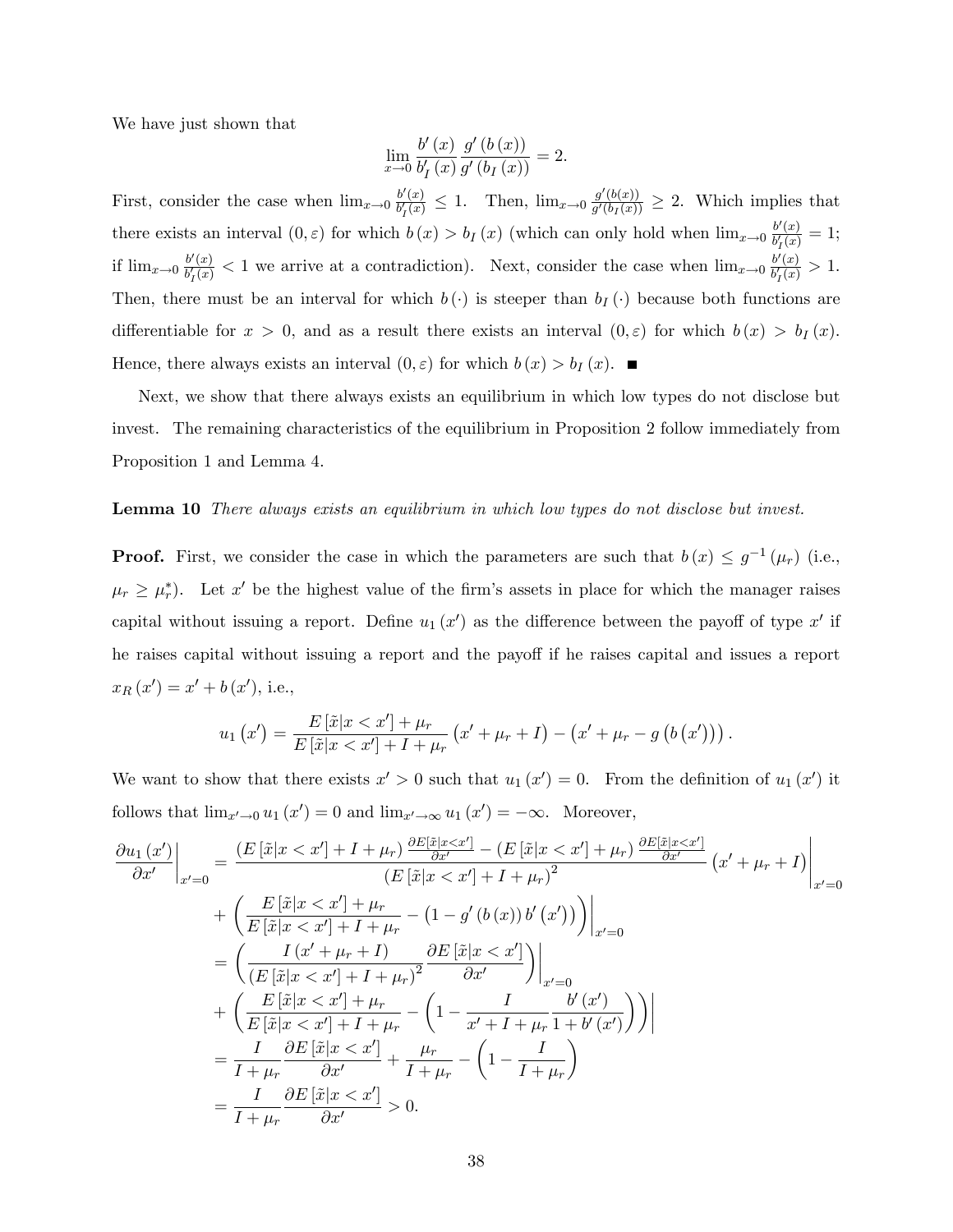Hence, continuity of  $u(x')$  implies that there exists at least one  $x' > 0$  such that  $u_1(x') = 0$ . Let

$$
x_I = \min \left\{ x' \left| u_1 \left( x' \right) = 0, x' > 0 \right. \right\}
$$

We have shown that  $\lim_{x'\to 0} u_1(x') = 0$ ,  $\lim_{x'\to\infty} u_1(x') = -\infty$ , and that  $u_1(x')$  is increasing in x'. By construction of  $x_I$ , for all  $x' \in [0, x_I)$  we have  $u_I(x') \geq 0$ . Since  $\frac{E[\tilde{x}|x \lt x'] + \mu_r}{E[\tilde{x}|x \lt x'] + I + \mu_r}$  $\frac{E[x|x \leq x] + \mu_r}{E[\tilde{x}|x \leq x'] + I + \mu_r}$  is increasing in  $x'$  it follows that

$$
\frac{E\left[\tilde{x}|x < x_I\right] + \mu_r}{E\left[\tilde{x}|x < x_I\right] + I + \mu_r} \left(x' + \mu_r + I\right) - \left(x' + \mu_r - g\left(b\left(x'\right)\right)\right) \geq 0.
$$

Hence, for all  $x' \in [0, x_I)$ , the manager prefers investment without disclosure to investment with disclosure. We further need to show that no type  $x' > x_I$  wants to deviate and invest without disclosure. We know that  $x' > x_I$  does not mimic  $x_I$  by issuing the report  $x^R(x_I)$  and investing. That is

$$
x' + \mu_r - g\left(b\left(x'\right)\right) \ge \frac{x_I + \mu_r}{x_I + I + \mu_r}\left(x' + \mu_r + I\right) - g\left(b\left(x_I\right) - \left(x' - x_I\right)\right).
$$

We want to show that type  $x' > x_I$  prefers issuing the report  $x^R(x_I)$  to investment without disclosure, i.e., we want to show that

$$
\frac{x_I + \mu_r}{x_I + I + \mu_r} \left( x' + \mu_r + I \right) - g \left( b \left( x_I \right) - \left( x' - x_I \right) \right) > \frac{E \left[ \tilde{x} | x < x_I \right] + \mu_r}{E \left[ \tilde{x} | x < x_I \right] + I + \mu_r} \left( x' + \mu_r + I \right). \tag{12}
$$

First, note that we can restrict the analysis to  $x'$  that do not need to bias their report downwards in order to mimic  $x_I$ . The reason is that  $x'$  that would have to bias its report downward in order to mimic  $x<sub>I</sub>$  can mimic a higher type without incurring any biasing costs. Hence, we restrict attention to  $x' \in (x_I, x_I + b(x_I))$ . Taking the derivative of the LHS of (12) net of the RHS of (12) with respect to  $x'$  yields

$$
\frac{x_I + \mu_r}{x_I + I + \mu_r} + g'\left(b\left(x_I\right) - \left(x' - x_I\right)\right) - \frac{E\left[\tilde{x}|x < x_I\right] + \mu_r}{E\left[\tilde{x}|x < x_I\right] + I + \mu_r},
$$

which is positive for  $x' \in (x_I, x_I + b(x_I))$ . We know that (12) holds with equality for  $x_I$ . Hence, the inequality in (12) holds for all  $x' \in (x_I, x_I + b(x_I))$ . This proves that no type  $x' > x_I$  wants to deviate and invest without disclosure. The manager's equilibrium strategy is as follows:  $x \in [0, x_I)$ invest but do not disclose and  $x \in [x_I,\infty)$  invest and disclose.

Next, we consider the case in which  $b(x) > g^{-1}(\mu_r)$  for some x. We define

$$
u_1(x') = \frac{E[\tilde{x}|x < x'] + \mu_r}{E[\tilde{x}|x < x'] + I + \mu_r} (x' + \mu_r + I) - (x' + \max\{0, \mu_r - g(b(x'))\}).
$$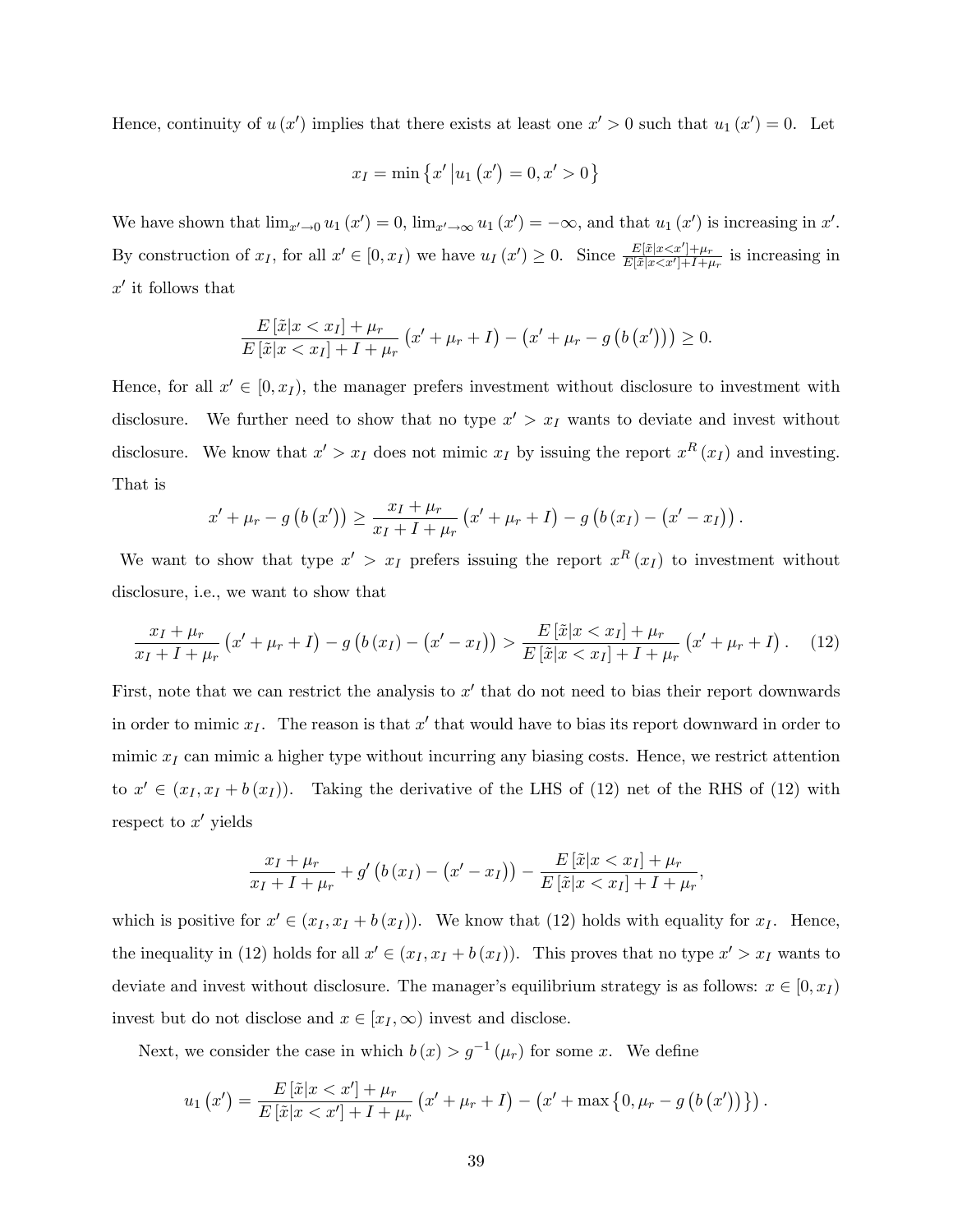By the same argument as above, there exists at least one  $x' > 0$  such that  $u_1(x') = 0$ . If  $\hat{x} =$  $\min \{x' | u_1(x') = 0, x' > 0\}$  is such that  $b(\widehat{x}) \leq g^{-1}(\mu_r)$ , then  $x_I = \min \{x' | u_1(x') = 0, x' > 0\}$ . In equilibrium,  $x \in [0, x_I)$  invest but do not disclose and  $x \in [x_I, \infty)$  invest and disclose. If  $\hat{x} = \min \{x' | u_1(x') = 0, x' > 0\}$  is such that  $b(\hat{x}) > g^{-1}(\mu_r)$ , then  $x_I = \min \{x' | b(x') = g^{-1}(\mu_r)\}$ . Let  $x_D = \max\{x' | b(x') = g^{-1}(\mu_r)\}\.$  In equilibrium,  $x \in [0, x_I)$  invest but do not disclose;  $x \in$  $[x_I, x_D]$  do not invest and do not disclose and  $x \in [x_D, \infty)$  invest and disclose.

### Proof of Corollary 2

The cumulative distribution function of  $h(x) = \frac{\pi(x)f(x)}{\int_0^\infty \pi(y)f(y)dy}$  is given by

$$
H(x) = \int_0^x h(z) dz = \int_0^x \frac{\pi(z) f(z)}{\int_0^\infty \pi(y) f(y) dy} dz = \frac{F(x) E_f[\pi(\tilde{x}) | \tilde{x} < x]}{\int_0^\infty \pi(y) f(y) dy}
$$

We want to show that  $E_f[\tilde{x}|\tilde{x} < x] < E_h[\tilde{x}|\tilde{x} < x]$ . We can rewrite  $E_h[\tilde{x}|\tilde{x} < x]$  as

$$
E_h\left[\tilde{x}|\tilde{x} < x\right] = \frac{1}{H\left(x\right)} \int_0^x \frac{z\pi\left(z\right)f\left(z\right)}{\int_0^\infty \pi\left(y\right)f\left(y\right)dy} dz = \frac{1}{F\left(x\right)E_f\left[\pi\left(\tilde{x}\right)|\tilde{x} < x\right]} \int_0^x z\pi\left(z\right)f\left(z\right)dz
$$

Hence,  $E_f[\tilde{x}|\tilde{x} < x] < E_h[\tilde{x}|\tilde{x} < x]$  is equivalent to

$$
E_f\left[\tilde{x}|\tilde{x} < x\right] < \frac{1}{F\left(x\right)E_f\left[\pi\left(\tilde{x}\right)|\tilde{x} < x\right]} \int_0^x z\pi\left(z\right)f\left(z\right)dz
$$
\n
$$
E_f\left[\tilde{x}|\tilde{x} < x\right]E_f\left[\pi\left(\tilde{x}\right)|\tilde{x} < x\right] < E_f\left[\tilde{x}\pi\left(\tilde{x}\right)|\tilde{x} < x\right]
$$
\n
$$
0 < Cov_f\left[\tilde{x}, \pi\left(\tilde{x}\right)|\tilde{x} < x\right]
$$

which always holds for increasing functions  $\pi(x)$  because (we omit the condition  $\tilde{x} < x$  and the subscript  $f$  for readability)

$$
Cov\left[\tilde{x}, \pi\left(\tilde{x}\right)\right] = E\left[\left(\tilde{x} - \mu_x\right)\left(\pi\left(\tilde{x}\right) - E\left[\pi\left(\tilde{x}\right)\right]\right)\right]
$$
  
\n
$$
= E\left[\left(\tilde{x} - \mu_x\right)\left(\pi\left(\tilde{x}\right) - \pi\left(\mu_x\right)\right)\right] + E\left[\tilde{x} - \mu_x\right]\left(\pi\left(\mu_x\right) - E\left[\pi\left(\tilde{x}\right)\right]\right)
$$
  
\n
$$
= E\left[\left(\tilde{x} - \mu_x\right)\left(\pi\left(\tilde{x}\right) - \pi\left(\mu_x\right)\right)\right].
$$

The last expression is non-negative for every x because  $\pi(x)$  is increasing.

### Proof of Claim in Footnote 21

Claim 1 In any equilibrium in which the reporting strategy is given by Lemma 1, there are at most two non-disclosure intervals.

We start by proving the following lemma.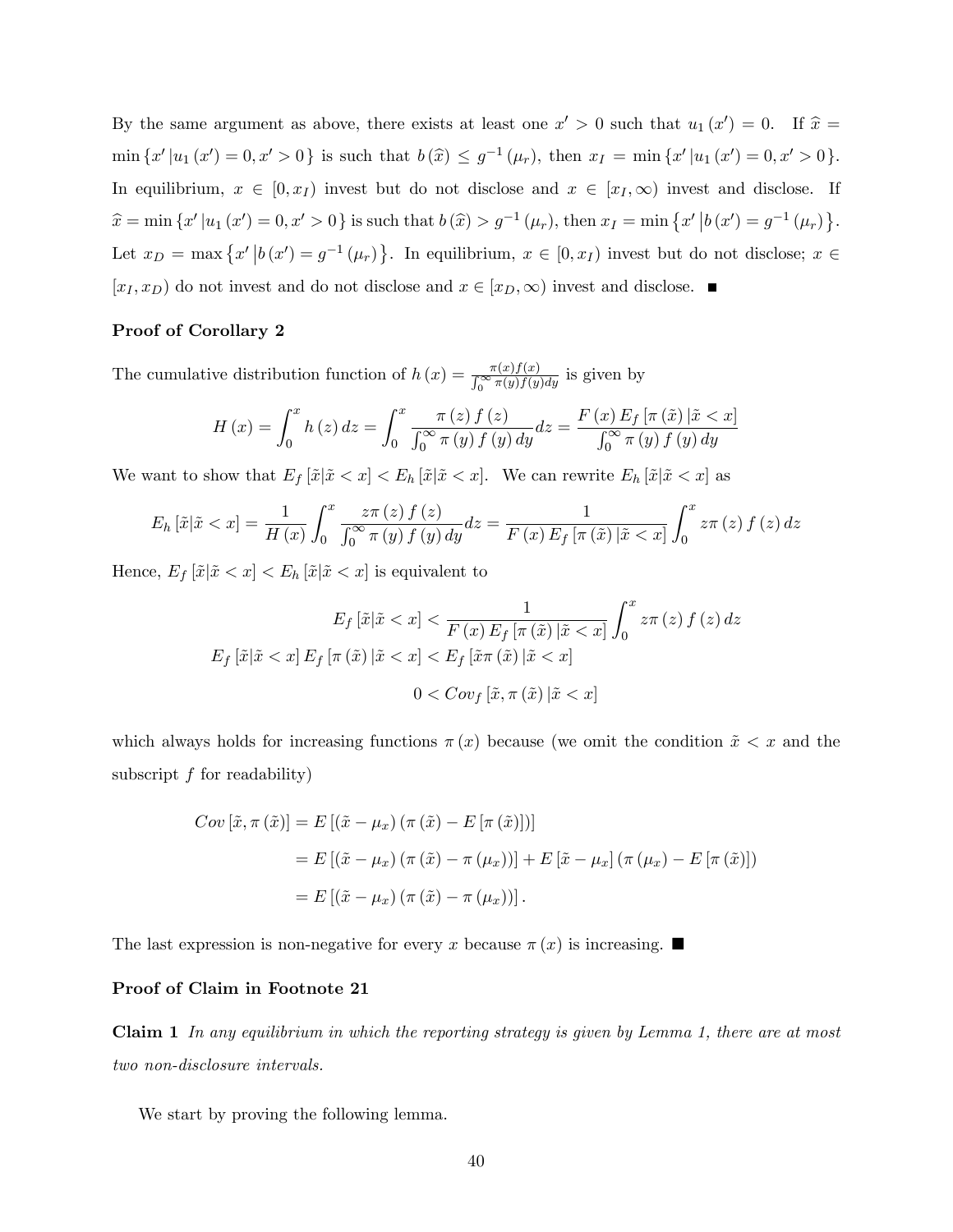**Lemma 11** If the highest type of a non-disclosure interval,  $x'$ , does not invest then there does not exist an additional non-disclosure interval to the right of  $x'$ .

**Proof.**  $x'$  must be indifferent between disclosing and investing and not disclosing and not investing. This requires  $b(x') = g^{-1}(\mu_r)$ . Suppose there exists an additional non-disclosure interval,  $(x_1^D, x_2^D)$ , where  $x' < x_1^D < x_2^D$ . Then, the bias must be decreasing over the interval  $[x', x_1^D]$  because the bias can not exceed  $g^{-1}(\mu_r)$  and the bias never increases in x once it has decreased. This implies that the bias at  $x_1^D$  is strictly lower than  $g^{-1}(\mu_r)$ . Since  $x'$  prefers not to invest if he does not disclose,  $x_1^D$  must strictly prefer not to invest if he does not disclose.  $x_1^D$  is indifferent between disclosing and investing and not disclosing and not investing only if  $b(x_1^D) = g^{-1}(\mu_r)$ . This yields a contradiction because we argued that  $b\left(x_1^D\right) < b\left(x'\right) = g^{-1}\left(\mu_r\right)$ .

From Lemma 8 it follows that the highest type of the second non-disclosure interval,  $x_2^D$ , never invests. Following an argument similar to the proof of Lemma 11, it follows that there are at most two non-disclosure intervals.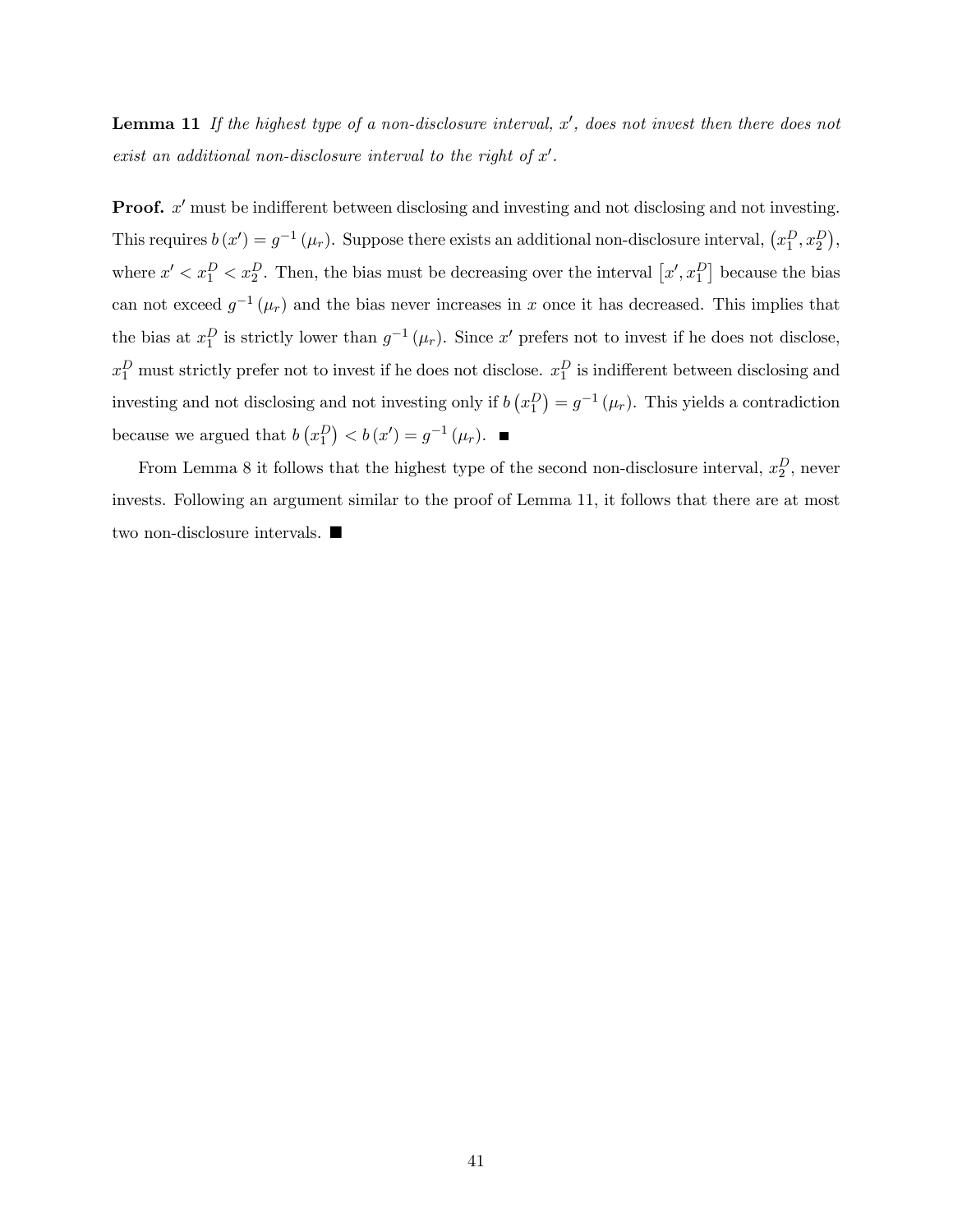# References

- [1] Aboody, D., and R. Kasznik. "CEO Stock Option Awards and Corporate Voluntary Disclosures." Journal of Accounting and Economics 29 (2000): 73-100.
- [2] Ajinkya, B.; S. Bhojraj; and P. Sengupta. "The Association Between Outside Directors, Institutional Investors and the Properties of Management Earnings Forecasts.<sup>n</sup> Journal of Accounting Research 43 (2005): 343-76.
- [3] Banks, J. S., and J. Sobel. "Equilibrium Selection in Signaling Games." Econometrica 55 (1987): 647-62.
- [4] Beyer, A. "Capital Market Prices, Management Forecasts, and Earnings Management." The Accounting Review 84 (2009): 1713-47.
- [5] Beyer, A.; D. Cohen; T. Lys; and B. Walther. "The Financial Reporting Environment: Review of the Recent Literature." Working paper, 2010.
- [6] Botosan, C. "Disclosure Level and the Cost of Equity Capital." The Accounting Review 72 (1997): 323-49.
- [7] Botosan, C., and M. Plumlee. "A Re-Examination of Disclosure Level and the Expected Cost of Equity Capital." Journal of Accounting Research 40 (2002): 21-40.
- [8] Burgstahler, D., and I. Dichev. "Earnings Management to Avoid Earnings Decreases and Losses." Journal of Accounting and Economics 24 (1997): 99-126.
- [9] Cho, I. K., and D. M. Kreps. "Signaling Games and Stable Equilibria." The Quarterly Journal of Economics 102 (1987): 179-221.
- [10] Cho, I., and J. Sobel. "Strategic Stability and Uniqueness in Signaling Games." Journal of Economic Theory 50 (1990): 381-413.
- [11] Christensen, P. O.; L. E. De La Rosa; and G. A. Feltham. "Information and the Cost of Capital: An Ex-ante Perspective." The Accounting Review 85 (2010): 817-48.
- [12] Darrough, M. "Disclosure Policy and Competition: Cournot and Bertrand." The Accounting Review 68 (1993): 534-61.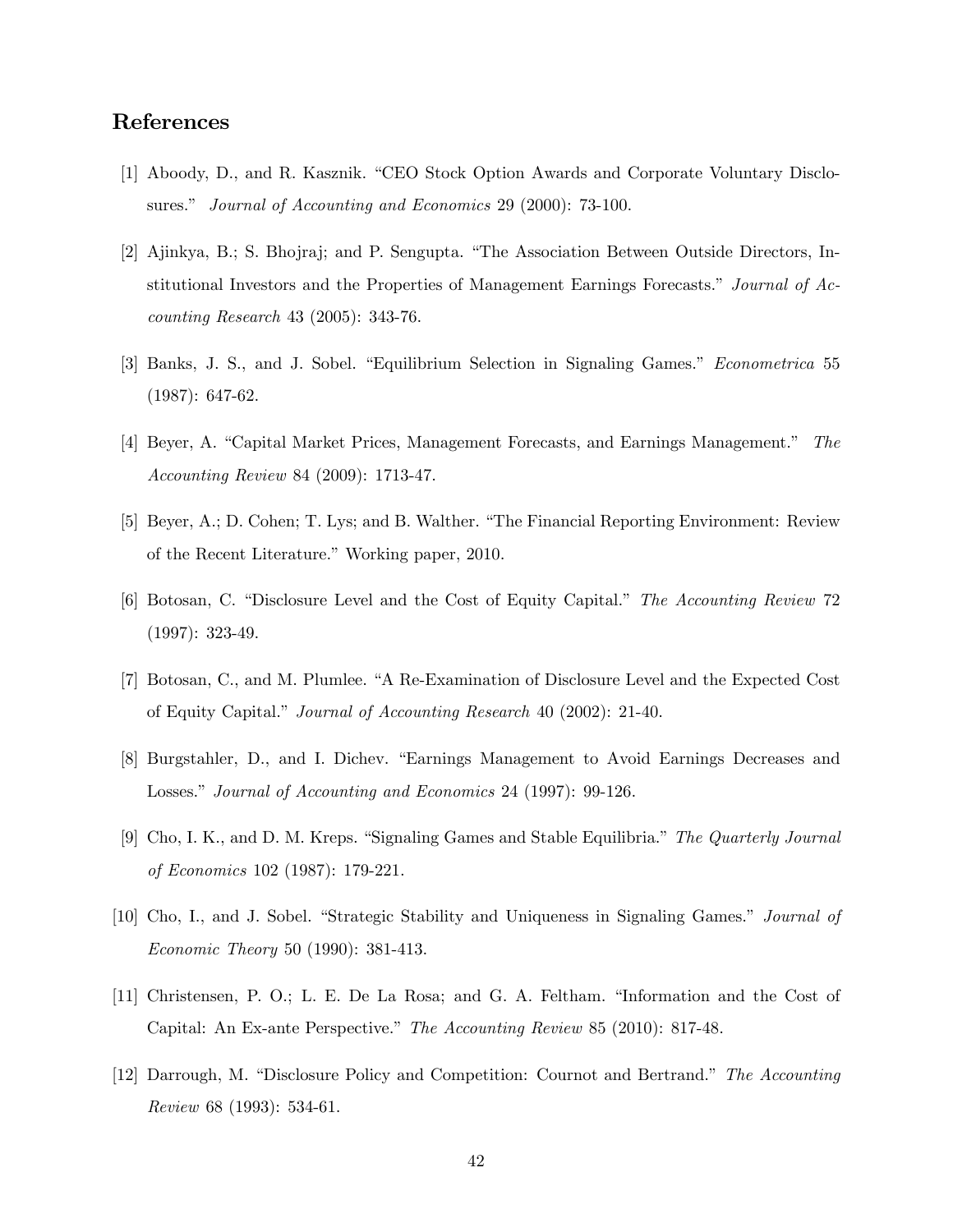- [13] Darrough, M., and N. Stoughton. "Financial Disclosure Policy in an Entry Game." Journal of Accounting and Economics 12 (1990): 219-43.
- [14] Dechow, P. M.; W. Ge; and C. M. Schrand. "Understanding Earnings Quality: A Review of the Proxies, Their Determinants and Their Consequences." Working paper, 2009.
- [15] Dye, R. A. "Disclosure of Nonproprietary Information." Journal of Accounting Research 23  $(1985): 123-45.$
- [16] Dye, R. A., and S. S. Sridhar. "Reliability-Relevance Tradeoffs and the Efficiency of Aggregation." Journal of Accounting Research 42 (2004): 51-88.
- [17] Einhorn, E. "Voluntary Disclosure Under Uncertainty About the Reporting Objective." Journal of Accounting and Economics 43 (2007): 245-74.
- [18] Einhorn, E., and A. Ziv. "Biased Voluntary Disclosure." Working paper, 2010.
- [19] Feltham, G. A. and J. Xie. "Voluntary Financial Disclosure in an Entry Game with a Continua of Types." Contemporary Accounting Research 9 (1992): 46-80.
- [20] Fischer, P. E., and P. C. Stocken. "Imperfect Information and Credible Communication." Journal of Accounting Research 39 (2001): 119-34.
- [21] Fischer, P. E., and R. E.Verrecchia. "Reporting Bias." The Accounting Review 75 (2000): 229-45.
- [22] Fischer, P. E., and R. E. Verrecchia. "Disclosure bias." Journal of Accounting and Economics 38 (2004): 223-50.
- [23] Fudenberg, D. and J. Tirole. Game Theory. MIT Press, 1991.
- [24] Gigler, F. "Self-Enforcing Voluntary Disclosures." Journal of Accounting Research 32 (1994): 224-40.
- [25] Goex, R. F., and A. Wagenhofer. "Optimal Impairment Rules." Journal of Accounting and Economics 48 (2009): 2-16.
- [26] Guttman, I.; O. Kadan; and E. Kandel. "A Rational Expectations Theory of Kinks in Financial Reporting." The Accounting Review 81 (2006): 811-48.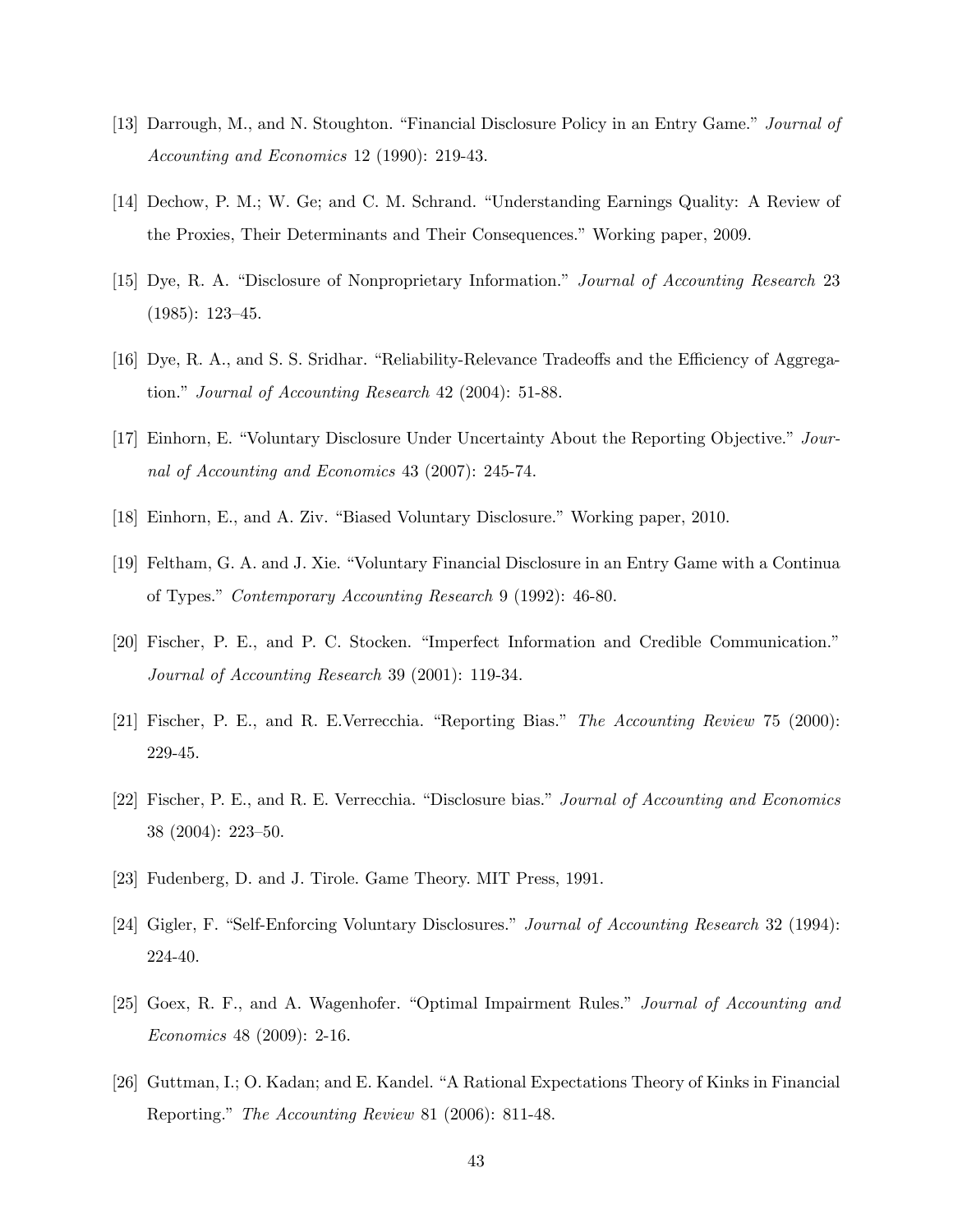- [27] Hughes, J. S.; J. L. Kao; and M. Williams. "Public Disclosure of Forward Contracts and Revelation of Proprietary Information." Review of Accounting Studies 7 (2002): 459-78.
- [28] Jog, V., and B. J. McConomy. "Voluntary Disclosure of Management Earnings Forecasts in IPO Prospectuses.îJournal of Business, Finance and Accounting 30 (2003): 125-67.
- [29] Jovanovic, B. "Truthful Disclosure of Information." Bell Journal of Economics 13 (1982): 36-44.
- [30] Jung, W. O., and Y. K. Kwon. "Disclosure When the Market is Unsure of Information Endowment of Managers." Journal of Accounting Research 26 (1988): 146–53.
- [31] Kanodia, C.; A. Mukherji; H. Sapra; and R. Venugopalan. "Hedge Disclosures, Future Prices and Production Distortions." *Journal of Accounting Research* 38 (2000): 53-82.
- [32] Kanodia C. "Accounting Disclosure and Real Effects." Foundations and Trends in Accounting 1 (2006): 167-258.
- [33] Korn, E. "Voluntary Disclosure of Partially Verifiable Information." Schmalenbach Business Review 56 (2004): 139-63.
- [34] Lacker, J., and J. Weinberg. "Optimal Contracts under Costly State Falsification." The Journal of Political Economy 97 (1989): 1345-63.
- [35] Lang, M., and R. Lundholm. "Cross-sectional Determinants of Analyst Ratings of Corporate Disclosures." Journal of Accounting Research 31 (1993): 246-71.
- [36] Lang, M., and R. Lundholm. "Voluntary Disclosure During Equity Offering: Reducing Information Asymmetry or Hyping the Stock?" Contemporary Accounting Research 17 (2000): 623-66.
- [37] Leland, H., and D. Pyle. "Information Asymmetries, Financial Structure and Financial Intermediation." Journal of Finance  $32$  (1977): 371-87.
- [38] Leone, A. J.; S. Rock; and M. Willenborg. "Disclosure of Intended Use of Proceeds and Underpricing in Initial Public Offerings." Journal of Accounting Research 45 (2007): 111-53.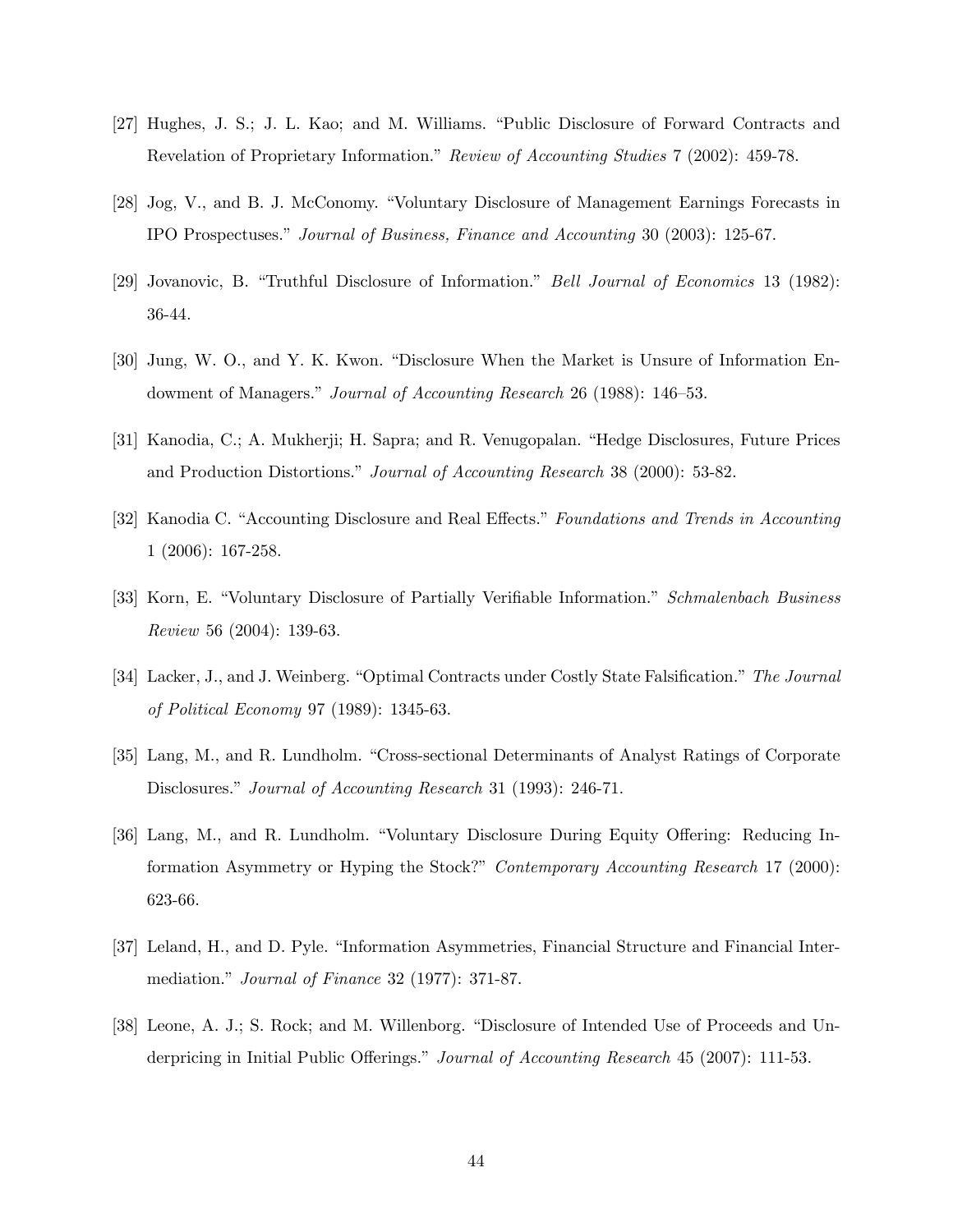- [39] Marquardt, C., and C. Weidman. "Voluntary Disclosure, Information Asymmetry and Insider Selling Through Secondary Equity Offerings." Contemporary Accounting Research 15 (1998): 505-37.
- [40] Miller, H. M., and K. Rock. "Dividend Policy under Asymmetric Information." The Journal of Finance 40 (1985): 1031-51.
- [41] Miller, G. S. "Earnings Performance and Discretionary Disclosure." Journal of Accounting Research 40 (2002): 173-204.
- [42] Myers, S., and N. Majluf. "Corporate Financing and Investment Decisions When Firms Have Information That Investors Do Not Have." Journal of Financial Economics 13 (1984): 187-221.
- [43] Newman, P., and R. Sansing. "Disclosure Policies with Multiple Users." *Journal of Accounting* Research 31 (1993): 92-112.
- [44] Riley, J. "Informational Equilibrium."  $Econometrica$  47 (1979): 331-59.
- [45] Sankar, M., and K. R. Subramanyam, K.R. "Reporting Discretion and Private Information Communication Through Earnings." Journal of Accounting Research 39 (2001): 365-86.
- [46] Schrand, C. M., and R. E. Verrecchia. "Information Disclosure and Adverse Selection Explanations For IPO Underpricing." Working Paper, University of Pennsylvania, 2005.
- [47] Skinner, D. "Why Firms Voluntarily Disclose Bad News." Journal of Accounting Research 32 (1994): 38-60.
- [48] Skinner, D. "Earnings Disclosures and Stockholder Lawsuits." Journal of Accounting and Economics 23 (1997): 249-82.
- [49] Stein, J. "Efficient Capital Markets, Inefficient Firms: A Model of Myopic Corporate Behavior." Quarterly Journal of Economics 104 (1989): 655-69.
- [50] Stocken, P. C. "Credibility of Voluntary Disclosure." The RAND Journal of Economics 31 (2000): 359-74.
- [51] Suijs, J. "Voluntary Disclosure of Bad News." Journal of Business Finance and Accounting 32 (2005): 1423-35.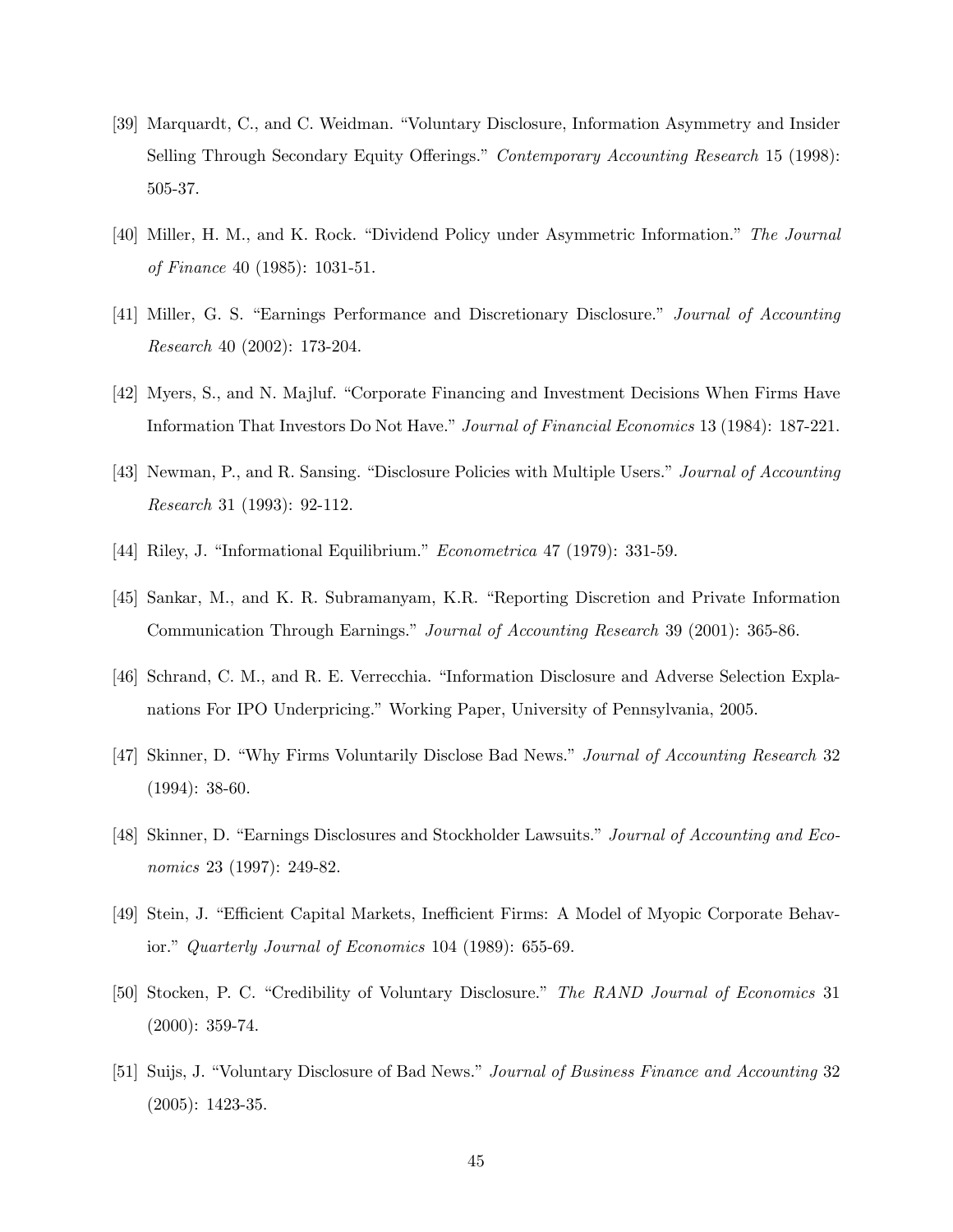- [52] Teoh, S.H.; I. Welch; and T. J. Wong. "Earnings Management and the Underperformance of Seasoned Equity Offerings." Journal of Financial Economics 50 (1998a): 63–99.
- [53] Teoh, S.H.; I. Welch; and T. J. Wong. "Earnings Management and the Long-Run Market Performance of Initial Public Offerings." Journal of Finance 53 (1998b): 1935–74.
- [54] Verrecchia, R. E. "Discretionary Disclosure." Journal of Accounting and Economics 5 (1983): 179-94.
- [55] Vives, X. "Duopoly Information Equilibrium: Cournot and Bertrand." Journal of Economic Theory 34 (1984): 71-94.
- [56] Wagenhofer, A. "Voluntary Disclosure With a Strategic Opponent." Journal of Accounting and Economics 12 (1990): 341-63.